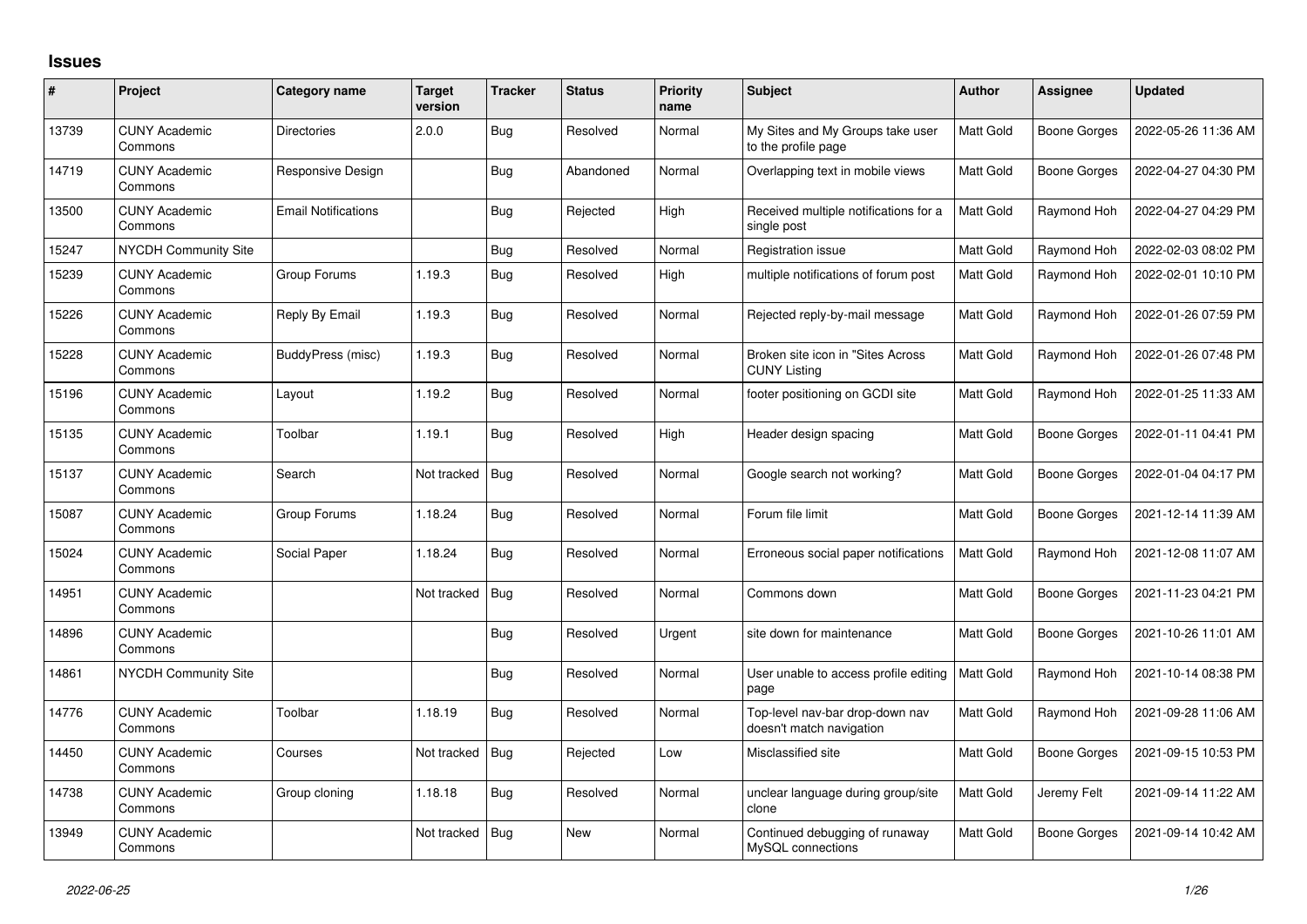| #     | Project                         | <b>Category name</b>       | <b>Target</b><br>version | <b>Tracker</b> | <b>Status</b> | <b>Priority</b><br>name | Subject                                                              | Author           | <b>Assignee</b>     | <b>Updated</b>      |
|-------|---------------------------------|----------------------------|--------------------------|----------------|---------------|-------------------------|----------------------------------------------------------------------|------------------|---------------------|---------------------|
| 13890 | <b>CUNY Academic</b><br>Commons | <b>Email Notifications</b> | Not tracked              | Bug            | Resolved      | Low                     | Not sure email notification went out                                 | Matt Gold        | Raymond Hoh         | 2021-09-14 10:42 AM |
| 14737 | <b>CUNY Academic</b><br>Commons |                            |                          | <b>Bug</b>     | Duplicate     | Normal                  | Final step of group/site clone reloads   Matt Gold<br>page           |                  | <b>Boone Gorges</b> | 2021-08-31 11:41 AM |
| 14017 | <b>CUNY Academic</b><br>Commons | Group Blogs                | 1.18.8                   | Bug            | Resolved      | Normal                  | Editing of blog post leads to group<br>notification                  | Matt Gold        | Raymond Hoh         | 2021-04-13 11:21 AM |
| 14199 | <b>CUNY Academic</b><br>Commons | <b>Email Notifications</b> |                          | <b>Bug</b>     | Resolved      | Normal                  | Email replies delayed                                                | Matt Gold        | Raymond Hoh         | 2021-03-24 12:17 PM |
| 13913 | <b>CUNY Academic</b><br>Commons | Groups (misc)              |                          | Bug            | Rejected      | Normal                  | Group Avatar lost after group<br>creation process                    | Matt Gold        | <b>Boone Gorges</b> | 2021-02-23 10:45 AM |
| 13934 | <b>CUNY Academic</b><br>Commons | cuny.is                    | 1.18.4                   | <b>Bug</b>     | Resolved      | Low                     | Error message on group settings<br>change                            | <b>Matt Gold</b> | Boone Gorges        | 2021-02-09 11:05 AM |
| 13862 | <b>CUNY Academic</b><br>Commons |                            |                          | Bug            | Resolved      | Normal                  | Under maintenance message                                            | <b>Matt Gold</b> | Boone Gorges        | 2021-01-28 08:56 PM |
| 13669 | <b>CUNY Academic</b><br>Commons | DiRT Integration           | 1.18.1                   | Bug            | Resolved      | Normal                  | Digital Research Tools showing up<br>in top nav for logged out users | Matt Gold        | <b>Boone Gorges</b> | 2020-12-08 05:11 PM |
| 13496 | <b>CUNY Academic</b><br>Commons | Accessibility              | 1.18.0                   | Bug            | Resolved      | Normal                  | Review contrast issues on<br>registration page and profile page      | Matt Gold        | Sonja Leix          | 2020-12-08 11:31 AM |
| 12136 | <b>CUNY Academic</b><br>Commons | <b>Group Files</b>         | 1.18.0                   | Bug            | Resolved      | Normal                  | "You must login" group file warning<br>shows after log in            | Matt Gold        | <b>Boone Gorges</b> | 2020-12-08 11:31 AM |
| 9089  | NYCDH Community Site            |                            |                          | Bug            | Rejected      | Normal                  | User experiences phishing warning                                    | Matt Gold        | Raymond Hoh         | 2020-11-23 08:43 PM |
| 12433 | NYCDH Community Site            |                            |                          | <b>Bug</b>     | Resolved      | Normal                  | hyperlinks not accepted in forum<br>post                             | <b>Matt Gold</b> | Raymond Hoh         | 2020-11-23 08:42 PM |
| 13581 | <b>CUNY Academic</b><br>Commons | Group Library              |                          | Bug            | Rejected      | Normal                  | Adding link to library didn't generate<br>notification email         | Matt Gold        | Raymond Hoh         | 2020-11-17 12:33 PM |
| 13274 | <b>CUNY Academic</b><br>Commons | <b>Email Notifications</b> | 1.17.8                   | Bug            | Resolved      | Normal                  | Messy links in CAC email<br>notifications                            | Matt Gold        | Raymond Hoh         | 2020-11-17 12:31 PM |
| 13459 | <b>CUNY Academic</b><br>Commons | Layout                     | 1.17.6                   | Bug            | Resolved      | Normal                  | Line spacing on forum post title is<br>too small                     | Matt Gold        | Raymond Hoh         | 2020-10-27 11:00 AM |
| 13491 | <b>NYCDH Community Site</b>     |                            |                          | Bug            | Resolved      | Normal                  | User unable to register                                              | Matt Gold        | Raymond Hoh         | 2020-10-23 12:43 AM |
| 13429 | <b>CUNY Academic</b><br>Commons | <b>Email Notifications</b> | Not tracked              | Bug            | Resolved      | Normal                  | Multiple forum notifications                                         | Matt Gold        | Raymond Hoh         | 2020-10-13 05:24 PM |
| 13242 | <b>CUNY Academic</b><br>Commons | cuny.is                    |                          | <b>Bug</b>     | Rejected      | Normal                  | Unable to edit a cuny.is shortlink                                   | Matt Gold        | Boone Gorges        | 2020-08-26 01:30 AM |
| 13230 | <b>CUNY Academic</b><br>Commons | Layout                     | 1.17.2                   | Bug            | Resolved      | Normal                  | Overlapping notifications on group<br>management member acceptance   | Matt Gold        | Raymond Hoh         | 2020-08-25 11:27 AM |
| 12893 | NYCDH Community Site            |                            |                          | Bug            | Resolved      | Normal                  | Login issue                                                          | Matt Gold        | Raymond Hoh         | 2020-06-05 10:31 AM |
| 12847 | <b>CUNY Academic</b><br>Commons | Events                     | 1.16.12                  | <b>Bug</b>     | Resolved      | Normal                  | Error message in event description                                   | Matt Gold        | Raymond Hoh         | 2020-05-26 11:54 AM |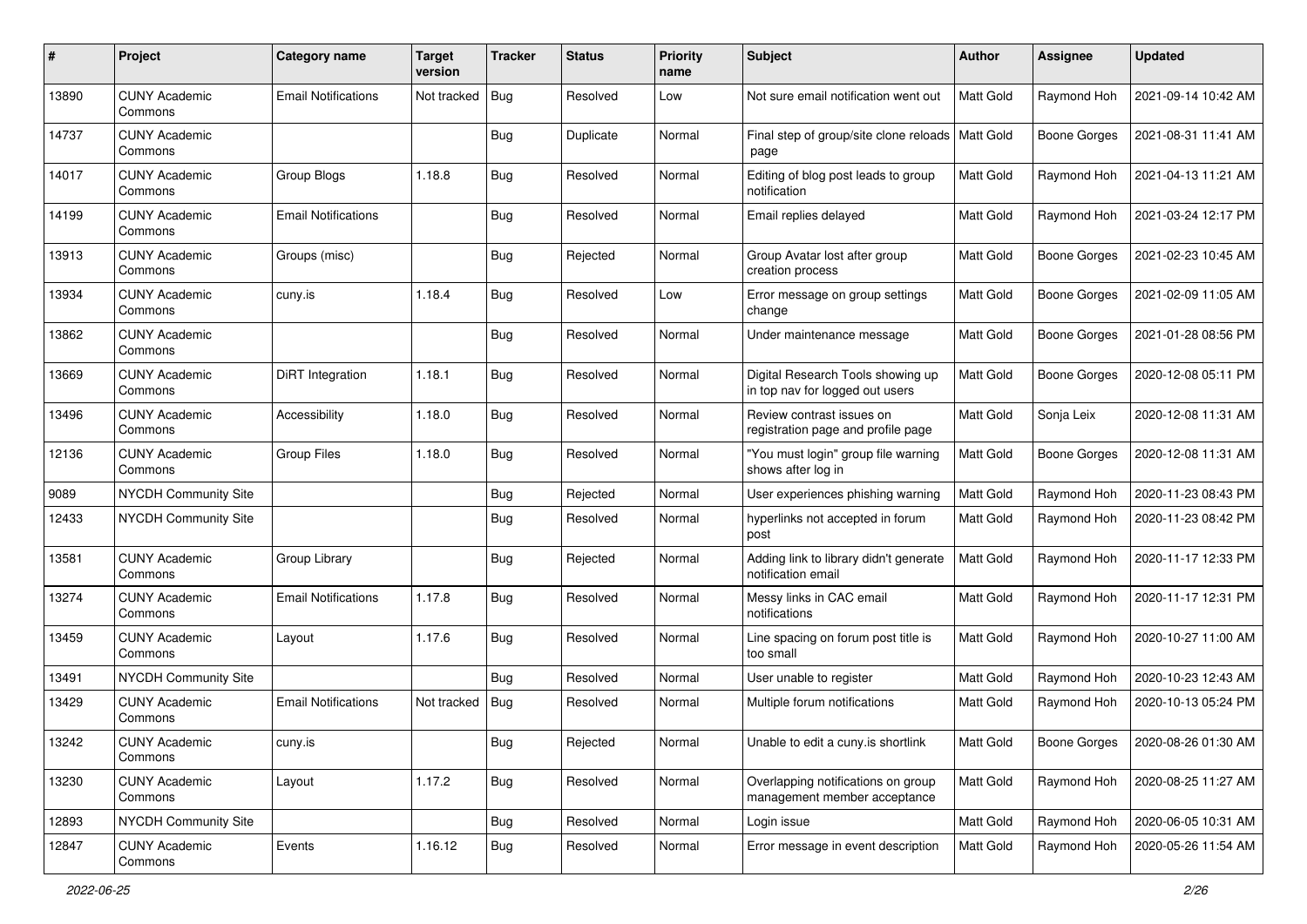| $\pmb{\#}$ | Project                         | Category name              | <b>Target</b><br>version | <b>Tracker</b> | <b>Status</b> | <b>Priority</b><br>name | <b>Subject</b>                                                                           | <b>Author</b>    | Assignee            | <b>Updated</b>      |
|------------|---------------------------------|----------------------------|--------------------------|----------------|---------------|-------------------------|------------------------------------------------------------------------------------------|------------------|---------------------|---------------------|
| 12670      | <b>CUNY Academic</b><br>Commons | Responsive Design          | 1.16.10                  | <b>Bug</b>     | Resolved      | Normal                  | Social icons in site header overlap<br>with main nav on mobile                           | Matt Gold        | Raymond Hoh         | 2020-04-28 11:03 AM |
| 12581      | <b>CUNY Academic</b><br>Commons | cuny.is                    | Not tracked              | Bug            | Rejected      | High                    | YOURLS shortlinks not working                                                            | Matt Gold        | <b>Boone Gorges</b> | 2020-03-27 10:25 AM |
| 12545      | <b>CUNY Academic</b><br>Commons | <b>Email Notifications</b> | Not tracked              | <b>Bug</b>     | Resolved      | Normal                  | Notifications of replies by email not<br>able to be posted                               | Matt Gold        | Raymond Hoh         | 2020-03-24 10:27 AM |
| 12353      | <b>CUNY Academic</b><br>Commons | BuddyPress (misc)          | Not tracked              | <b>Bug</b>     | Abandoned     | Normal                  | Member filtering not working                                                             | Matt Gold        | Boone Gorges        | 2020-03-10 11:14 AM |
| 12471      | <b>CUNY Academic</b><br>Commons | <b>Email Notifications</b> | 1.16.7                   | Bug            | Resolved      | Normal                  | forum notificaiton not sent                                                              | Matt Gold        | Raymond Hoh         | 2020-03-10 10:59 AM |
| 12499      | <b>CUNY Academic</b><br>Commons | <b>Email Notifications</b> | 1.16.7                   | Bug            | Resolved      | Normal                  | no email notification                                                                    | <b>Matt Gold</b> | Raymond Hoh         | 2020-03-03 09:31 PM |
| 12341      | <b>CUNY Academic</b><br>Commons |                            |                          | <b>Bug</b>     | Abandoned     | High                    | Commons down                                                                             | Matt Gold        |                     | 2020-02-11 10:45 AM |
| 12351      | <b>CUNY Academic</b><br>Commons | <b>Email Notifications</b> | 1.16.5                   | <b>Bug</b>     | Resolved      | Normal                  | No email notification for forum post                                                     | Matt Gold        | <b>Boone Gorges</b> | 2020-02-03 02:33 PM |
| 12335      | <b>CUNY Academic</b><br>Commons | cuny.is                    |                          | Bug            | Rejected      | Normal                  | cuny.is issue                                                                            | <b>Matt Gold</b> | <b>Boone Gorges</b> | 2020-01-30 12:47 AM |
| 12185      | <b>CUNY Academic</b><br>Commons |                            | 1.16.1                   | <b>Bug</b>     | Resolved      | Immediate               | Group links not working                                                                  | <b>Matt Gold</b> | Boone Gorges        | 2019-12-10 10:35 AM |
| 11801      | <b>CUNY Academic</b><br>Commons | Groups (misc)              | 1.16                     | <b>Bug</b>     | Resolved      | Normal                  | Selecting 'CUNY-wide' when<br>creating group/site forbids selection<br>of other campuses | Matt Gold        | Sonja Leix          | 2019-11-14 11:14 AM |
| 10531      | <b>CUNY Academic</b><br>Commons | Reckoning                  | Not tracked              | <b>Bug</b>     | Rejected      | Normal                  | Problem with the Reckoning plugin                                                        | Matt Gold        | <b>Boone Gorges</b> | 2019-10-04 02:31 PM |
| 11808      | <b>CUNY Academic</b><br>Commons | Messages                   | 1.15.9                   | <b>Bug</b>     | Resolved      | Normal                  | Search function on messages not<br>working                                               | Matt Gold        | <b>Boone Gorges</b> | 2019-08-30 11:03 AM |
| 11800      | <b>CUNY Academic</b><br>Commons | Groups (misc)              | 1.15.9                   | <b>Bug</b>     | Resolved      | Normal                  | 'CUNY-wide' Campus option not<br>saving on groups/sites                                  | Matt Gold        | <b>Boone Gorges</b> | 2019-08-27 04:17 PM |
| 11619      | <b>CUNY Academic</b><br>Commons |                            | 1.15.5                   | Bug            | Rejected      | Normal                  | Homepage thumbnails not loading                                                          | Matt Gold        | Raymond Hoh         | 2019-07-09 03:49 AM |
| 11610      | <b>CUNY Academic</b><br>Commons |                            | 1.15.5                   | Bug            | Resolved      | Normal                  | Homepage thumbnails not loading                                                          | Matt Gold        | Boone Gorges        | 2019-06-29 10:38 PM |
| 11585      | <b>CUNY Academic</b><br>Commons | WordPress Plugins          | Not tracked              | Bug            | Rejected      | Normal                  | The The Tabs and Accordion plugin<br>weirdness                                           | Matt Gold        | scott voth          | 2019-06-25 04:17 PM |
| 11522      | <b>CUNY Academic</b><br>Commons | Reply By Email             | Not tracked              | Bug            | Resolved      | Normal                  | Reply by email didn't work                                                               | Matt Gold        | Raymond Hoh         | 2019-06-05 10:40 AM |
| 11456      | NYCDH Community Site            |                            |                          | Bug            | Resolved      | Normal                  | Group has no admins                                                                      | Matt Gold        | Raymond Hoh         | 2019-06-01 04:24 PM |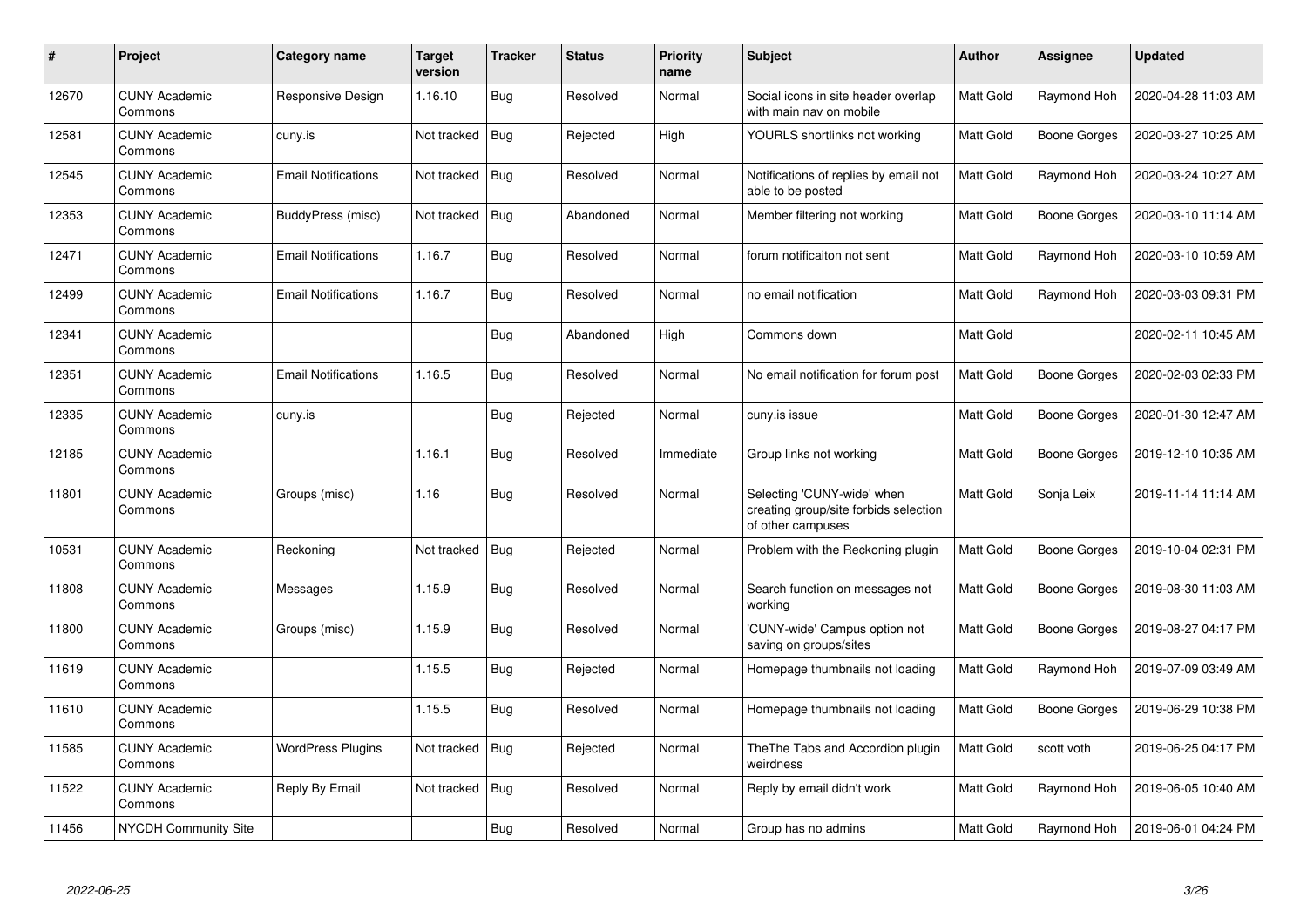| #     | Project                         | <b>Category name</b>       | <b>Target</b><br>version | <b>Tracker</b> | <b>Status</b> | <b>Priority</b><br>name | <b>Subject</b>                                                                                                   | Author           | Assignee            | <b>Updated</b>      |
|-------|---------------------------------|----------------------------|--------------------------|----------------|---------------|-------------------------|------------------------------------------------------------------------------------------------------------------|------------------|---------------------|---------------------|
| 11121 | <b>CUNY Academic</b><br>Commons | Design                     | 1.15                     | <b>Bug</b>     | Resolved      | Low                     | Overlapping elements on mobile<br>view of CAC                                                                    | Matt Gold        | <b>Boone Gorges</b> | 2019-04-23 03:55 PM |
| 11209 | <b>CUNY Academic</b><br>Commons | BuddyPress (misc)          | 1.14.11                  | <b>Bug</b>     | Resolved      | Normal                  | Activity timestamp errors                                                                                        | Matt Gold        | Raymond Hoh         | 2019-04-23 12:27 PM |
| 11086 | <b>CUNY Academic</b><br>Commons | <b>Email Notifications</b> | 1.15                     | Bug            | Resolved      | Normal                  | Users clicking "unsubscribe" on a<br>forwarded CAC group email can<br>unsubscribe a another user from a<br>group | <b>Matt Gold</b> | Raymond Hoh         | 2019-04-16 12:40 PM |
| 11280 | <b>NYCDH Community Site</b>     |                            |                          | <b>Bug</b>     | Resolved      | Normal                  | Member search not working                                                                                        | Matt Gold        | Raymond Hoh         | 2019-04-01 06:23 PM |
| 11174 | <b>CUNY Academic</b><br>Commons | <b>Email Notifications</b> | 1.14.8                   | <b>Bug</b>     | Resolved      | High                    | Email notifications of spammed<br>comment on groupblog                                                           | Matt Gold        | Raymond Hoh         | 2019-03-11 11:42 PM |
| 5884  | <b>CUNY Academic</b><br>Commons | Reply By Email             | Not tracked              | Bug            | Resolved      | Normal                  | Reply by email double posting<br>issues                                                                          | Matt Gold        | Raymond Hoh         | 2019-03-11 11:32 PM |
| 3858  | <b>CUNY Academic</b><br>Commons | Reply By Email             | Future<br>release        | Bug            | Duplicate     | Normal                  | Improved groupblog-RBE integration                                                                               | Matt Gold        | Raymond Hoh         | 2019-03-11 02:32 PM |
| 11016 | <b>CUNY Academic</b><br>Commons | Home Page                  | 1.14.7                   | Bug            | Resolved      | Normal                  | Activity timestamps on homepage<br>are borked                                                                    | Matt Gold        | Raymond Hoh         | 2019-02-26 02:04 PM |
| 11000 | <b>NYCDH Community Site</b>     |                            |                          | Bug            | Rejected      | Normal                  | SSL / link redirection issue for DH<br>Week site from NYCDH homepage                                             | Matt Gold        | Raymond Hoh         | 2019-01-24 10:00 PM |
| 10970 | <b>CUNY Academic</b><br>Commons | Reply By Email             | Not tracked              | Bug            | Resolved      | High                    | Post by email failure                                                                                            | Matt Gold        | Raymond Hoh         | 2019-01-22 12:05 PM |
| 10854 | <b>CUNY Academic</b><br>Commons | Groups (misc)              | 1.14.3                   | <b>Bug</b>     | Resolved      | Normal                  | Group membership request not<br>appearing on Requests admin tab                                                  | Matt Gold        |                     | 2018-12-21 04:12 PM |
| 10789 | <b>CUNY Academic</b><br>Commons | <b>Email Notifications</b> | 1.14.2                   | <b>Bug</b>     | Resolved      | High                    | Forum Posts not generating email<br>notifications                                                                | Matt Gold        | <b>Boone Gorges</b> | 2018-12-10 07:19 PM |
| 9235  | <b>CUNY Academic</b><br>Commons | Reply By Email             | 1.14                     | <b>Bug</b>     | Resolved      | Normal                  | Better RBE error messaging when<br>duplicate content is detected                                                 | <b>Matt Gold</b> | Raymond Hoh         | 2018-11-14 10:35 AM |
| 10356 | <b>CUNY Academic</b><br>Commons | Reply By Email             | 1.13.12                  | Bug            | Resolved      | Normal                  | RBE error                                                                                                        | Matt Gold        | Raymond Hoh         | 2018-10-27 04:51 PM |
| 10597 | <b>CUNY Academic</b><br>Commons | cuny.is                    | Not tracked              | Bug            | Resolved      | Normal                  | cuny.is admin unavailable                                                                                        | Matt Gold        | Boone Gorges        | 2018-10-25 01:44 PM |
| 10553 | <b>CUNY Academic</b><br>Commons | <b>Group Files</b>         | 1.13.12                  | Bug            | Resolved      | Normal                  | File category view persists after<br>clicking away                                                               | Matt Gold        | Boone Gorges        | 2018-10-23 11:47 AM |
| 10563 | <b>CUNY Academic</b><br>Commons |                            | 1.13.12                  | Bug            | Resolved      | Urgent                  | cllicking on links from site menu<br>leads to 500 error                                                          | Matt Gold        | Boone Gorges        | 2018-10-23 10:48 AM |
| 10538 | <b>CUNY Academic</b><br>Commons |                            |                          | Bug            | Resolved      | Normal                  | "This Site Can't be Reached"                                                                                     | Matt Gold        | <b>Boone Gorges</b> | 2018-10-16 09:39 PM |
| 10410 | <b>CUNY Academic</b><br>Commons | Group Invitations          | 1.13.11                  | Bug            | Resolved      | Normal                  | Navigating to another user's 'invites'<br>page leads to portfolio page without<br>redirect message               | <b>Matt Gold</b> | Raymond Hoh         | 2018-10-09 10:43 AM |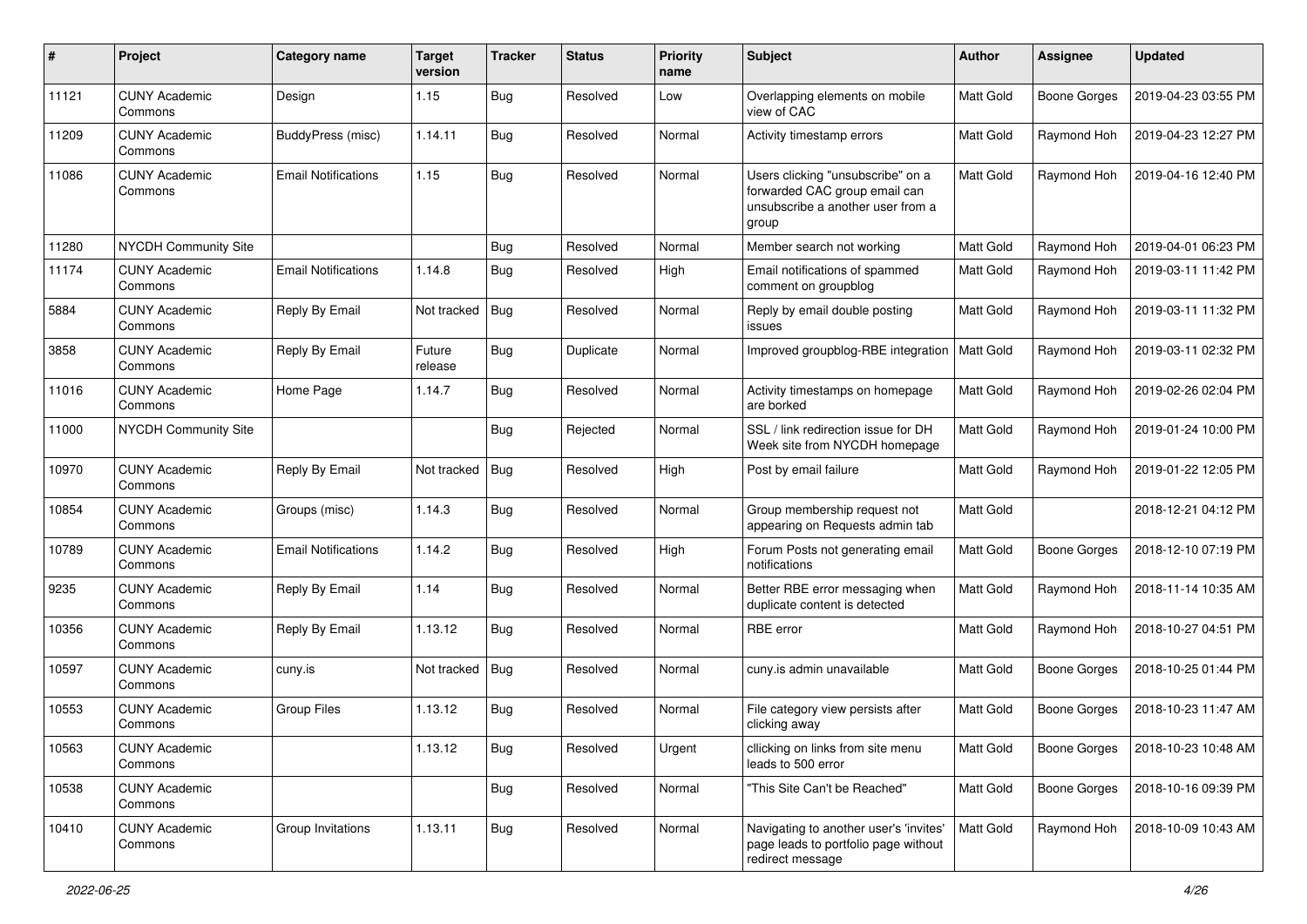| $\#$  | Project                         | Category name              | <b>Target</b><br>version | <b>Tracker</b> | <b>Status</b>        | <b>Priority</b><br>name | <b>Subject</b>                                                                     | <b>Author</b>    | Assignee     | <b>Updated</b>      |
|-------|---------------------------------|----------------------------|--------------------------|----------------|----------------------|-------------------------|------------------------------------------------------------------------------------|------------------|--------------|---------------------|
| 10381 | <b>CUNY Academic</b><br>Commons | <b>Email Notifications</b> | 1.13.11                  | Bug            | Resolved             | Normal                  | Group Blog Comment notification<br>doesn't include username                        | <b>Matt Gold</b> | Raymond Hoh  | 2018-10-09 10:36 AM |
| 10144 | <b>CUNY Academic</b><br>Commons | Group Forums               | 1.13.10                  | Bug            | Resolved             | Normal                  | Subscription set to "no email"                                                     | Matt Gold        | Raymond Hoh  | 2018-09-25 10:26 AM |
| 9076  | <b>NYCDH Community Site</b>     |                            |                          | <b>Bug</b>     | Resolved             | Normal                  | Email group subscription reset<br>erroneously                                      | Matt Gold        | Raymond Hoh  | 2018-09-25 09:52 AM |
| 10357 | <b>CUNY Academic</b><br>Commons | Onboarding                 |                          | <b>Bug</b>     | Rejected             | Normal                  | Invitation snafu                                                                   | Matt Gold        | Boone Gorges | 2018-09-20 02:14 PM |
| 10325 | <b>NYCDH Community Site</b>     |                            |                          | Bug            | Resolved             | Normal                  | Digest email formatting                                                            | Matt Gold        | Raymond Hoh  | 2018-09-14 09:34 PM |
| 9894  | <b>CUNY Academic</b><br>Commons | Onboarding                 |                          | Bug            | Rejected             | Normal                  | Super Admin can't add user to site                                                 | <b>Matt Gold</b> | Boone Gorges | 2018-09-11 09:57 AM |
| 9979  | <b>CUNY Academic</b><br>Commons | <b>Email Notifications</b> | Not tracked              | <b>Bug</b>     | Reporter<br>Feedback | Normal                  | Reports of slow email activation<br>emails                                         | Matt Gold        | Boone Gorges | 2018-08-29 09:40 PM |
| 10210 | <b>CUNY Academic</b><br>Commons | Onboarding                 | 1.13.8                   | Bug            | Resolved             | Normal                  | Spacing wonky on invite screen                                                     | Matt Gold        | Boone Gorges | 2018-08-29 05:39 PM |
| 10209 | <b>CUNY Academic</b><br>Commons | BuddyPress (misc)          | 1.13.8                   | Bug            | Resolved             | Normal                  | Additional login prompt                                                            | Matt Gold        | Raymond Hoh  | 2018-08-29 03:23 PM |
| 10228 | <b>CUNY Academic</b><br>Commons | <b>WordPress Plugins</b>   | Not tracked              | <b>Bug</b>     | Rejected             | Normal                  | NS Cloner network activated                                                        | Matt Gold        | Boone Gorges | 2018-08-27 09:27 AM |
| 10164 | <b>CUNY Academic</b><br>Commons | Group Forums               | 1.13.8                   | Bug            | Resolved             | Normal                  | A few oddities related to a<br>cross-posted forum post                             | <b>Matt Gold</b> | Boone Gorges | 2018-08-17 10:12 AM |
| 10040 | <b>CUNY Academic</b><br>Commons | WordPress (misc)           | Not tracked              | <b>Bug</b>     | Reporter<br>Feedback | Normal                  | User doesn't see full list of themes                                               | Matt Gold        | Boone Gorges | 2018-07-25 10:12 AM |
| 9977  | <b>CUNY Academic</b><br>Commons | <b>WordPress Plugins</b>   | 1.13.5                   | <b>Bug</b>     | Rejected             | High                    | <b>ACERT</b> website down                                                          | Matt Gold        | Boone Gorges | 2018-07-03 02:09 PM |
| 9875  | <b>CUNY Academic</b><br>Commons | Messages                   | 1.13.3                   | Bug            | Resolved             | Low                     | Can't mark message as read                                                         | Matt Gold        | Boone Gorges | 2018-06-01 07:54 PM |
| 9876  | <b>CUNY Academic</b><br>Commons | Messages                   | 1.13.3                   | <b>Bug</b>     | Resolved             | Normal                  | System erroneously indicates<br>super-admin is part of private<br>message exchange | Matt Gold        | Boone Gorges | 2018-06-01 07:36 PM |
| 9814  | <b>CUNY Academic</b><br>Commons | Groups (misc)              | Not tracked              | Bug            | Resolved             | Normal                  | Group email settings "No Email"<br>issue                                           | Matt Gold        | Raymond Hoh  | 2018-05-22 11:45 AM |
| 9749  | <b>CUNY Academic</b><br>Commons | Onboarding                 | 1.13.2                   | Bug            | Resolved             | Normal                  | New invitation message mentions<br>username as opposed to First/Last<br>Name       | Matt Gold        | Boone Gorges | 2018-05-22 10:49 AM |
| 9782  | <b>CUNY Academic</b><br>Commons | Groups (misc)              | 1.13.2                   | <b>Bug</b>     | Resolved             | Normal                  | Site loads/skips last step of group<br>creation                                    | <b>Matt Gold</b> | Boone Gorges | 2018-05-22 10:45 AM |
| 8225  | <b>CUNY Academic</b><br>Commons | Group Blogs                | 1.13                     | Bug            | Resolved             | Normal                  | replies to a blog post activity item                                               | Matt Gold        | Raymond Hoh  | 2018-05-07 12:32 PM |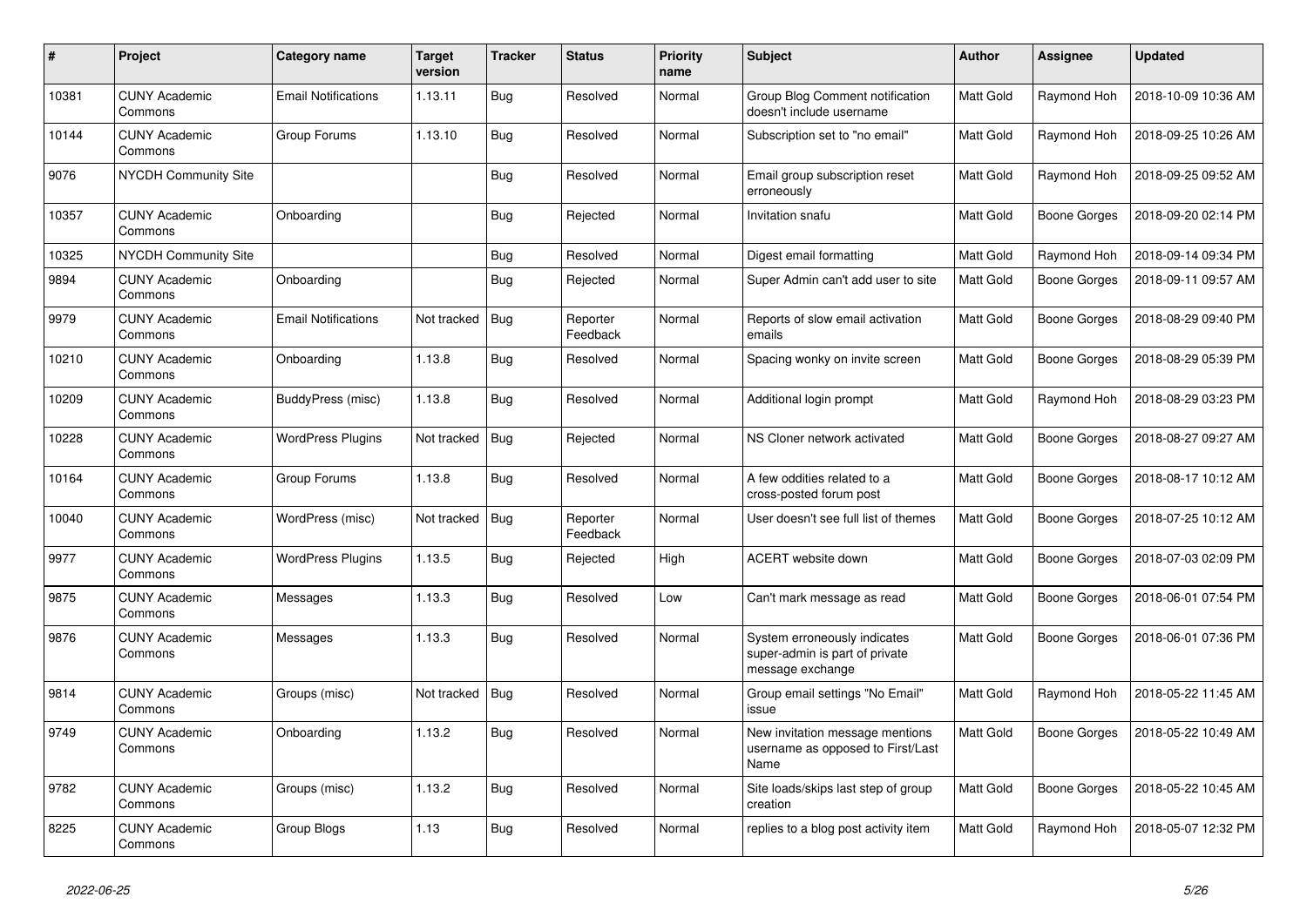| $\pmb{\#}$ | Project                         | Category name           | <b>Target</b><br>version | <b>Tracker</b> | <b>Status</b> | <b>Priority</b><br>name | <b>Subject</b>                                                         | <b>Author</b>    | Assignee            | <b>Updated</b>      |
|------------|---------------------------------|-------------------------|--------------------------|----------------|---------------|-------------------------|------------------------------------------------------------------------|------------------|---------------------|---------------------|
| 9191       | <b>CUNY Academic</b><br>Commons | Reply By Email          | Future<br>release        | <b>Bug</b>     | Rejected      | Normal                  | multiple RBE messages                                                  | Matt Gold        | Raymond Hoh         | 2018-04-13 05:08 PM |
| 9051       | <b>CUNY Academic</b><br>Commons | Groups (misc)           | 1.13                     | <b>Bug</b>     | Duplicate     | Normal                  | Difficult to know how to change<br>group email address                 | Matt Gold        | Raymond Hoh         | 2018-04-13 05:01 PM |
| 9466       | <b>CUNY Academic</b><br>Commons | Reply By Email          | 1.12.11                  | Bug            | Resolved      | Normal                  | email post notification does not post<br>notice of attachment          | Matt Gold        | Raymond Hoh         | 2018-03-27 12:48 PM |
| 9148       | <b>CUNY Academic</b><br>Commons | Layout                  | 1.12.11                  | <b>Bug</b>     | Resolved      | Normal                  | CAC on Microsoft Edge                                                  | Matt Gold        | Matt Gold           | 2018-03-27 11:34 AM |
| 9489       | <b>CUNY Academic</b><br>Commons | Spam/Spam<br>Prevention | 1.12.11                  | <b>Bug</b>     | Resolved      | Normal                  | Email spam possibly related to CAC<br>form                             | <b>Matt Gold</b> | Raymond Hoh         | 2018-03-26 05:28 PM |
| 9421       | <b>CUNY Academic</b><br>Commons | Reply By Email          |                          | <b>Bug</b>     | Rejected      | Normal                  | RBE posting error                                                      | Matt Gold        | Raymond Hoh         | 2018-03-19 03:00 PM |
| 9319       | <b>CUNY Academic</b><br>Commons | Group Blogs             |                          | <b>Bug</b>     | Duplicate     | Normal                  | Question about group/site<br>connections                               | Matt Gold        | Boone Gorges        | 2018-02-28 01:45 PM |
| 9242       | <b>NYCDH Community Site</b>     |                         |                          | Bug            | Resolved      | Normal                  | Default subscription to NYCDH<br>Announcements group                   | Matt Gold        | Raymond Hoh         | 2018-02-22 12:47 PM |
| 3286       | <b>NYCDH Community Site</b>     |                         |                          | Bug            | Resolved      | Normal                  | Have BP Docs take on Access<br>Defaults of group                       | Matt Gold        | Raymond Hoh         | 2018-02-21 07:23 PM |
| 8397       | <b>NYCDH Community Site</b>     |                         |                          | <b>Bug</b>     | Resolved      | Normal                  | Profile question                                                       | Matt Gold        | Raymond Hoh         | 2018-02-21 07:21 PM |
| 7448       | <b>NYCDH Community Site</b>     |                         |                          | <b>Bug</b>     | Duplicate     | Normal                  | Email subscription changed                                             | Matt Gold        | Raymond Hoh         | 2018-02-21 07:20 PM |
| 2628       | <b>NYCDH Community Site</b>     |                         |                          | <b>Bug</b>     | Resolved      | Low                     | Spam User Changes Password                                             | Matt Gold        | Raymond Hoh         | 2018-02-21 07:18 PM |
| 5939       | NYCDH Community Site            |                         |                          | <b>Bug</b>     | Resolved      | Normal                  | Embedded link doesn't come<br>through CBOX/NYCDH email<br>notification | Matt Gold        | Raymond Hoh         | 2018-02-21 07:16 PM |
| 5530       | <b>NYCDH Community Site</b>     |                         |                          | <b>Bug</b>     | Resolved      | Normal                  | Error updating plugin                                                  | Matt Gold        | Raymond Hoh         | 2018-02-21 07:16 PM |
| 8582       | NYCDH Community Site            |                         |                          | Bug            | Resolved      | High                    | Forum post doesn't work                                                | Matt Gold        | Raymond Hoh         | 2018-02-21 07:13 PM |
| 2773       | <b>NYCDH Community Site</b>     |                         |                          | Bug            | Resolved      | Urgent                  | Severe site weirdness                                                  | Matt Gold        | Raymond Hoh         | 2018-02-21 07:13 PM |
| 8991       | <b>CUNY Academic</b><br>Commons | Reply By Email          | Not tracked              | Bug            | Hold          | Normal                  | RBE duplicate email message issue                                      | Matt Gold        | Raymond Hoh         | 2018-02-18 08:53 PM |
| 9132       | <b>CUNY Academic</b><br>Commons | My Commons              | 1.12.8                   | Bug            | Resolved      | Normal                  | empty activity items on My<br>Commons                                  | Matt Gold        | Raymond Hoh         | 2018-02-13 10:49 AM |
| 9124       | <b>CUNY Academic</b><br>Commons | Reply By Email          | 1.12.8                   | <b>Bug</b>     | Resolved      | Normal                  | Old RBE new topic email address<br>appears on post editing screen      | Matt Gold        | Raymond Hoh         | 2018-02-13 10:49 AM |
| 9149       | <b>CUNY Academic</b><br>Commons | <b>BuddyPress Docs</b>  | 1.12.8                   | <b>Bug</b>     | Resolved      | Normal                  | Doc listing layout issue                                               | Matt Gold        | <b>Boone Gorges</b> | 2018-02-13 10:36 AM |
| 9114       | <b>CUNY Academic</b><br>Commons | Home Page               | 1.12.8                   | <b>Bug</b>     | Resolved      | Normal                  | group with long name messes up<br>homepage layout                      | Matt Gold        | Boone Gorges        | 2018-01-24 05:17 PM |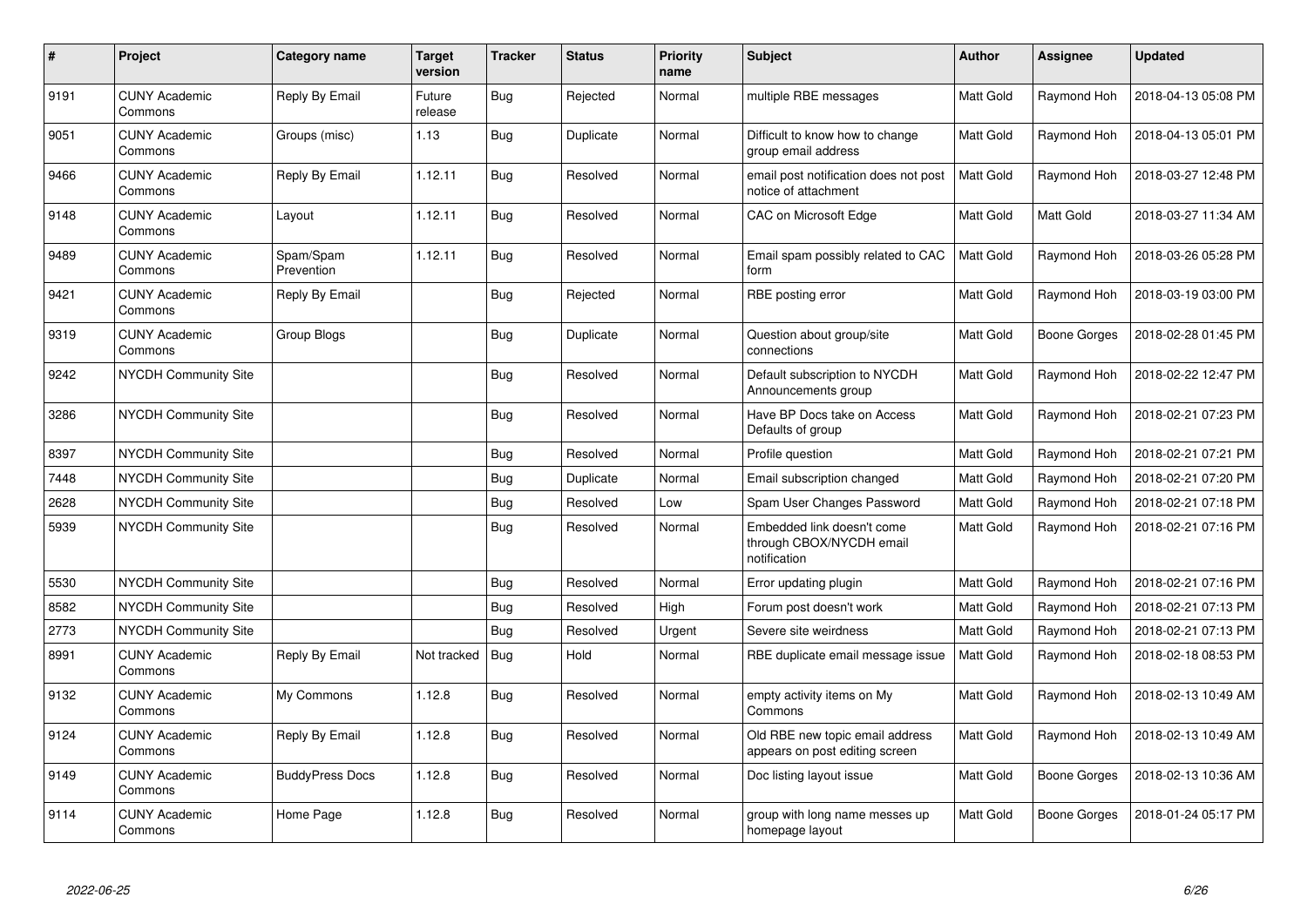| #    | Project                         | Category name              | <b>Target</b><br>version | <b>Tracker</b> | <b>Status</b> | <b>Priority</b><br>name | Subject                                                         | <b>Author</b>    | <b>Assignee</b>     | <b>Updated</b>      |
|------|---------------------------------|----------------------------|--------------------------|----------------|---------------|-------------------------|-----------------------------------------------------------------|------------------|---------------------|---------------------|
| 9112 | <b>CUNY Academic</b><br>Commons |                            | Not tracked              | <b>Bug</b>     | Resolved      | High                    | GCDI site down                                                  | Matt Gold        | Boone Gorges        | 2018-01-23 10:18 PM |
| 9107 | <b>CUNY Academic</b><br>Commons | Non-CUNY sign up<br>codes  | 1.12.7                   | Bug            | Resolved      | Normal                  | Can't add group to non-CUNY<br>sign-up code                     | Matt Gold        | <b>Boone Gorges</b> | 2018-01-23 04:15 PM |
| 9085 | <b>CUNY Academic</b><br>Commons | <b>Email Notifications</b> | 1.12.7                   | <b>Bug</b>     | Resolved      | Normal                  | Email notification for group doc<br>creation                    | Matt Gold        | Raymond Hoh         | 2018-01-23 11:11 AM |
| 9105 | <b>CUNY Academic</b><br>Commons | <b>BuddyPress Docs</b>     | 1.12.7                   | Bug            | Resolved      | Urgent                  | BP doc titles/dates messed up                                   | <b>Matt Gold</b> | <b>Boone Gorges</b> | 2018-01-23 11:00 AM |
| 9095 | <b>CUNY Academic</b><br>Commons | <b>Email Notifications</b> |                          | <b>Bug</b>     | Rejected      | Normal                  | Email notifications of events may not<br>be going out           | Matt Gold        | Raymond Hoh         | 2018-01-19 04:58 PM |
| 8943 | <b>CUNY Academic</b><br>Commons | Reply By Email             | 1.12.6                   | Bug            | Resolved      | Normal                  | RBE email attachment not posted<br>from new topic email address | Matt Gold        | Raymond Hoh         | 2017-12-28 03:49 PM |
| 8992 | <b>NYCDH Community Site</b>     |                            |                          | Bug            | Assigned      | Normal                  | Multiple RBE error reports                                      | Matt Gold        | Raymond Hoh         | 2017-12-11 05:43 PM |
| 8793 | <b>CUNY Academic</b><br>Commons | Help/Codex                 | 1.12.3                   | <b>Bug</b>     | Resolved      | Normal                  | Bold email address on help page                                 | <b>Matt Gold</b> | Paige Dupont        | 2017-11-28 11:21 AM |
| 3555 | <b>CUNY Academic</b><br>Commons | Publicity                  | Not tracked              | Bug            | Resolved      | High                    | Mailchimp email display issue                                   | <b>Matt Gold</b> | <b>Matt Gold</b>    | 2017-11-15 05:47 PM |
| 3785 | <b>CUNY Academic</b><br>Commons | Registration               | Not tracked              | Bug            | Resolved      | Normal                  | New CUNY email addresses                                        | <b>Matt Gold</b> | Marilyn Weber       | 2017-11-15 05:47 PM |
| 8386 | <b>CUNY Academic</b><br>Commons | Reply By Email             | 1.12                     | Bug            | Resolved      | Normal                  | Post by email did not include<br>attachment                     | <b>Matt Gold</b> | Raymond Hoh         | 2017-10-30 10:03 AM |
| 8659 | <b>CUNY Academic</b><br>Commons | Help/Codex                 | 1.11.16                  | Bug            | Resolved      | Normal                  | Help email us link not working                                  | Matt Gold        | Raymond Hoh         | 2017-10-11 03:51 PM |
| 8239 | <b>CUNY Academic</b><br>Commons |                            |                          | Bug            | Duplicate     | Normal                  | Help page should have an email<br>address on it                 | Matt Gold        | Paige Dupont        | 2017-10-11 11:28 AM |
| 8692 | <b>CUNY Academic</b><br>Commons | <b>Email Notifications</b> | 1.11.15                  | Bug            | Resolved      | Normal                  | HTML not rendering in email<br>notifications                    | Matt Gold        | Raymond Hoh         | 2017-10-11 11:08 AM |
| 8702 | <b>CUNY Academic</b><br>Commons | Homepage Slides            | 1.11.13                  | Bug            | Resolved      | Normal                  | Homepage slider doesn't offer option<br>to move through slides  | Matt Gold        | <b>Boone Gorges</b> | 2017-09-14 11:37 PM |
| 8660 | <b>CUNY Academic</b><br>Commons | <b>WordPress Themes</b>    | 1.11.12                  | <b>Bug</b>     | Resolved      | Normal                  | Search within theme directory issue                             | Matt Gold        | Boone Gorges        | 2017-09-05 11:48 AM |
| 8025 | <b>CUNY Academic</b><br>Commons | Group Forums               | 1.11.11                  | Bug            | Resolved      | Normal                  | HTML markup in group forum<br>notification                      | Matt Gold        | Daniel Jones        | 2017-08-25 11:38 AM |
| 8510 | <b>CUNY Academic</b><br>Commons | <b>Public Portfolio</b>    | 1.11.10                  | <b>Bug</b>     | Resolved      | Normal                  | Social media icons crowded on<br>mobile view of Portfolio       | Matt Gold        | <b>Boone Gorges</b> | 2017-08-22 05:31 PM |
| 8183 | <b>CUNY Academic</b><br>Commons | Group Blogs                | 1.11.2                   | Bug            | Resolved      | Normal                  | Edit of Post creates notification<br>emails                     | Matt Gold        | <b>Boone Gorges</b> | 2017-08-15 05:14 PM |
| 8463 | <b>CUNY Academic</b><br>Commons | Public Portfolio           | 1.11.9                   | Bug            | Resolved      | Normal                  | Continued issues with portfolio view<br>on mobile device        | <b>Matt Gold</b> | Daniel Jones        | 2017-08-13 07:44 PM |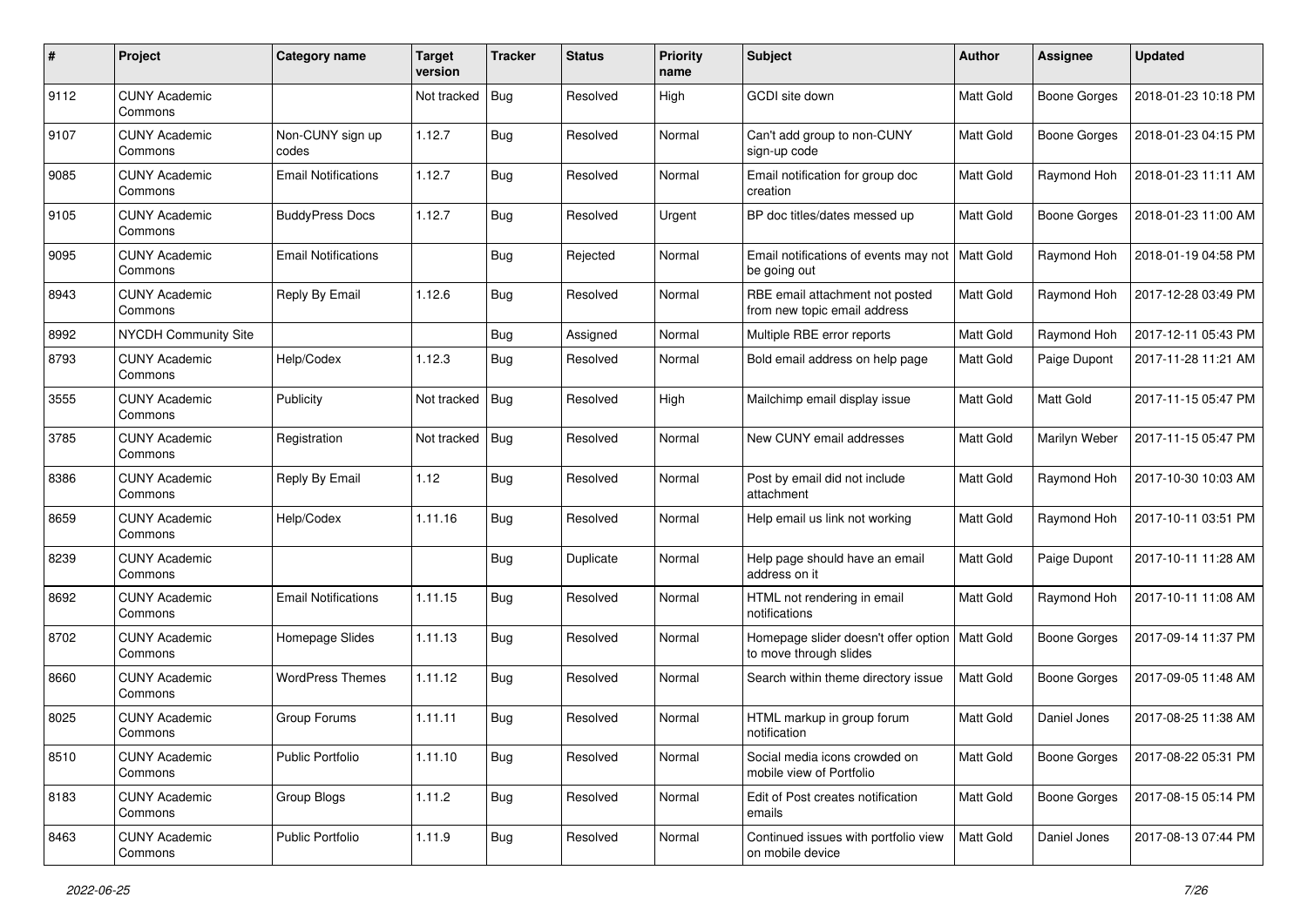| #    | Project                         | <b>Category name</b>       | <b>Target</b><br>version | <b>Tracker</b> | <b>Status</b> | <b>Priority</b><br>name | <b>Subject</b>                                                                  | Author           | <b>Assignee</b>     | <b>Updated</b>      |
|------|---------------------------------|----------------------------|--------------------------|----------------|---------------|-------------------------|---------------------------------------------------------------------------------|------------------|---------------------|---------------------|
| 5961 | <b>CUNY Academic</b><br>Commons | <b>WordPress Plugins</b>   | 1.9.26                   | Bug            | Resolved      | Normal                  | Multisite Clone duplicator plugin                                               | Matt Gold        | <b>Boone Gorges</b> | 2017-07-18 02:56 PM |
| 8161 | <b>CUNY Academic</b><br>Commons |                            |                          | Bug            | Rejected      | Normal                  | Contact form info sent to Commons<br>email                                      | Matt Gold        | <b>Boone Gorges</b> | 2017-05-21 10:52 PM |
| 8121 | <b>CUNY Academic</b><br>Commons | Group Forums               |                          | Bug            | Rejected      | Normal                  | Forum reply oddities -- RBE/Hidden<br>replies                                   | Matt Gold        | Raymond Hoh         | 2017-05-10 01:39 PM |
| 8051 | NYCDH Community Site            |                            |                          | Bug            | Resolved      | Normal                  | User reports registration problem                                               | Matt Gold        | Raymond Hoh         | 2017-04-27 04:29 PM |
| 8050 | <b>NYCDH Community Site</b>     |                            |                          | <b>Bug</b>     | Rejected      | Normal                  | problem resetting pw                                                            | Matt Gold        | Raymond Hoh         | 2017-04-27 03:54 PM |
| 8023 | <b>CUNY Academic</b><br>Commons | Reply By Email             | 1.10.18                  | <b>Bug</b>     | Resolved      | High                    | Reply to CAC Message gets posted<br>to forum                                    | Matt Gold        | Raymond Hoh         | 2017-04-25 02:35 PM |
| 7908 | <b>CUNY Academic</b><br>Commons | WordPress (misc)           | Not tracked              | Bug            | Resolved      | Low                     | Top nav inconsistent height issue                                               | Matt Gold        | Boone Gorges        | 2017-04-04 09:45 PM |
| 7907 | <b>CUNY Academic</b><br>Commons | WordPress (misc)           |                          | Bug            | Resolved      | High                    | Site header image shows up for<br>logged in user but not for logged out<br>user | Matt Gold        | <b>Boone Gorges</b> | 2017-04-04 03:16 PM |
| 7906 | <b>CUNY Academic</b><br>Commons | Reply By Email             |                          | Bug            | Rejected      | Normal                  | RBE Did not post                                                                | Matt Gold        | Raymond Hoh         | 2017-04-04 01:10 PM |
| 7755 | <b>CUNY Academic</b><br>Commons | Help/Codex                 | Not tracked              | Bug            | Resolved      | Normal                  | help page not loading                                                           | Matt Gold        | scott voth          | 2017-03-25 11:10 AM |
| 7723 | <b>CUNY Academic</b><br>Commons | <b>Public Portfolio</b>    |                          | Bug            | Rejected      | Normal                  | Profile brackets                                                                | Matt Gold        | <b>Boone Gorges</b> | 2017-02-27 04:00 PM |
| 7715 | <b>CUNY Academic</b><br>Commons | Reply By Email             |                          | <b>Bug</b>     | Resolved      | Normal                  | 4 notifications of a single post by<br>email                                    | Matt Gold        | Raymond Hoh         | 2017-02-23 04:09 PM |
| 7689 | <b>CUNY Academic</b><br>Commons |                            |                          | Bug            | Duplicate     | Immediate               | <b>Commons in Blank State</b>                                                   | Matt Gold        | <b>Boone Gorges</b> | 2017-02-15 10:19 PM |
| 6995 | <b>CUNY Academic</b><br>Commons | Home Page                  | Not tracked              | Bug            | Assigned      | Normal                  | member filter on homepage not<br>working                                        | Matt Gold        | Raymond Hoh         | 2016-12-11 09:46 PM |
| 6686 | <b>CUNY Academic</b><br>Commons | Group Invitations          | 1.10.3                   | <b>Bug</b>     | Resolved      | Normal                  | Problems with auto-complete on<br>Send Invites tab                              | Matt Gold        | <b>Boone Gorges</b> | 2016-12-01 03:14 PM |
| 6674 | CUNY Academic<br>Commons        | Reply By Email             | 1.10.3                   | <b>Bug</b>     | Resolved      | Normal                  | Member RBE responses to<br>document uploads                                     | Matt Gold        | Raymond Hoh         | 2016-11-29 09:44 PM |
| 6869 | <b>CUNY Academic</b><br>Commons | <b>Email Notifications</b> |                          | Bug            | Resolved      | Urgent                  | Report: Email notifications not going<br>out                                    | <b>Matt Gold</b> | Raymond Hoh         | 2016-11-29 09:44 PM |
| 6872 | <b>CUNY Academic</b><br>Commons | Group Files                | Not tracked   Bug        |                | Resolved      | Normal                  | Seeing a red PHP warning                                                        | Matt Gold        | <b>Boone Gorges</b> | 2016-11-29 02:39 PM |
| 6695 | <b>CUNY Academic</b><br>Commons | <b>Group Announcments</b>  | 1.10.3                   | Bug            | Duplicate     | Normal                  | Member reply to announcement<br>goes to Commons address                         | Matt Gold        | Raymond Hoh         | 2016-11-22 01:46 AM |
| 6629 | <b>CUNY Academic</b><br>Commons | <b>Email Notifications</b> | 1.10.2                   | Bug            | Resolved      | Normal                  | email footer demphasizes RBE                                                    | Matt Gold        | Raymond Hoh         | 2016-11-20 09:23 AM |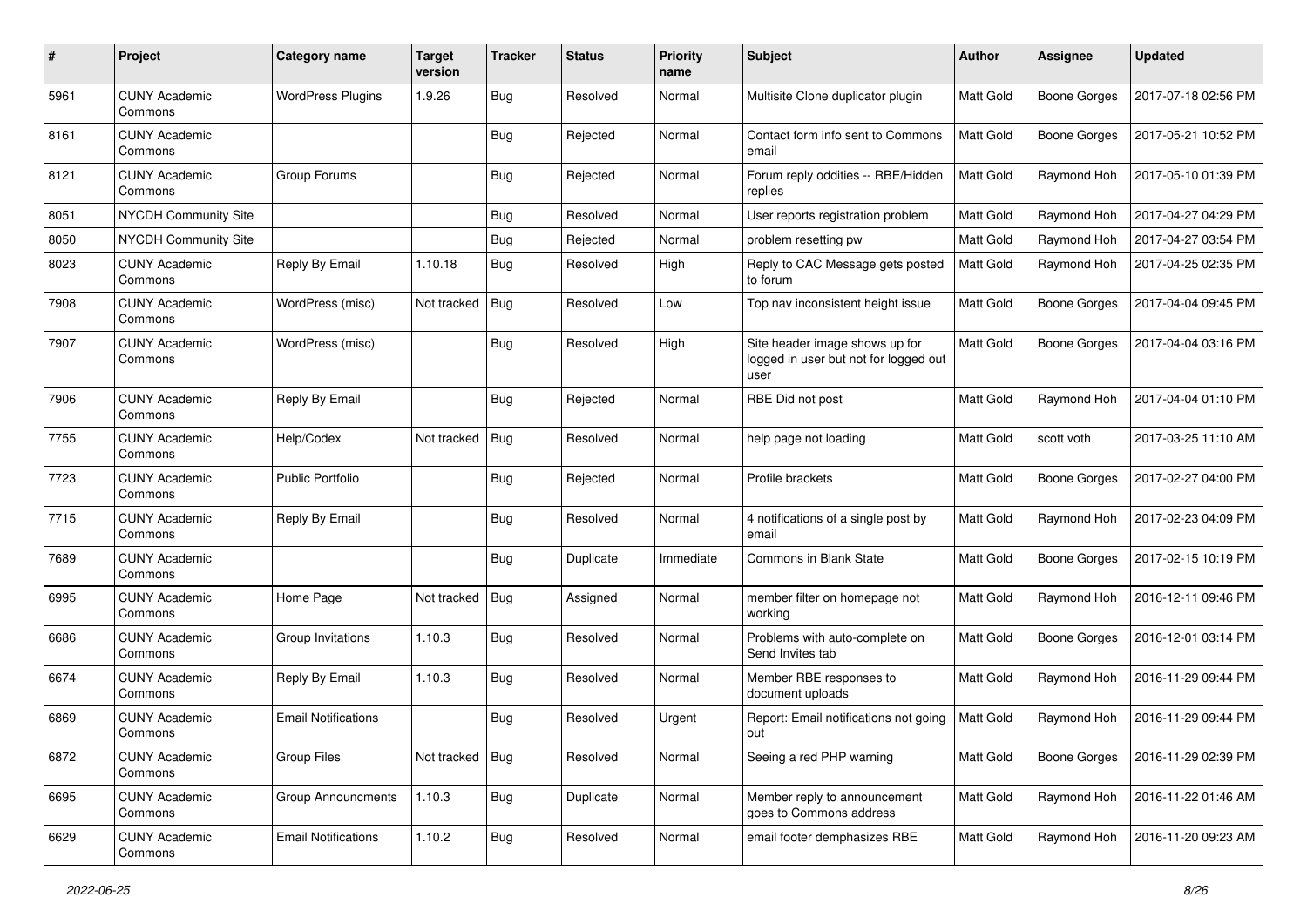| $\#$ | <b>Project</b>                  | Category name              | <b>Target</b><br>version | <b>Tracker</b> | <b>Status</b> | <b>Priority</b><br>name | Subject                                                                                                  | <b>Author</b>    | Assignee     | <b>Updated</b>      |
|------|---------------------------------|----------------------------|--------------------------|----------------|---------------|-------------------------|----------------------------------------------------------------------------------------------------------|------------------|--------------|---------------------|
| 6671 | <b>CUNY Academic</b><br>Commons | Reply By Email             | Not tracked              | Bug            | Assigned      | Normal                  | 'Post too often" RBE error message                                                                       | <b>Matt Gold</b> | Raymond Hoh  | 2016-11-11 09:55 AM |
| 6623 | <b>CUNY Academic</b><br>Commons | <b>Email Notifications</b> | 1.10.1                   | <b>Bug</b>     | Resolved      | Normal                  | Add blank line in cross-posted email<br>notifications                                                    | <b>Matt Gold</b> | Daniel Jones | 2016-11-08 01:07 PM |
| 6075 | <b>CUNY Academic</b><br>Commons | WordPress (misc)           | 1.9.32                   | Bug            | Resolved      | Normal                  | Suppress useless warnings on<br>sub-blog dashboards                                                      | Matt Gold        | Daniel Jones | 2016-11-01 10:06 PM |
| 5717 | <b>CUNY Academic</b><br>Commons | Events                     | 1.10                     | Bug            | Resolved      | Normal                  | Events not showing up on sitewide<br>events calendar                                                     | Matt Gold        | Raymond Hoh  | 2016-10-27 11:49 AM |
| 6413 | <b>CUNY Academic</b><br>Commons | WordPress - Media          |                          | Bug            | Duplicate     | Normal                  | Images not showing up                                                                                    | Matt Gold        | Boone Gorges | 2016-10-24 10:16 AM |
| 5221 | <b>CUNY Academic</b><br>Commons | Reply By Email             | 1.10                     | Bug            | Resolved      | Normal                  | Alter Error messages for RBE                                                                             | Matt Gold        | Raymond Hoh  | 2016-10-24 02:11 AM |
| 6350 | <b>CUNY Academic</b><br>Commons | <b>Blogs (BuddyPress)</b>  | 1.9.31                   | Bug            | Resolved      | Normal                  | Editing blog posts results in activity<br>items                                                          | Matt Gold        | Boone Gorges | 2016-10-18 09:24 PM |
| 6126 | <b>CUNY Academic</b><br>Commons | Wiki                       | Not tracked              | Bug            | Resolved      | Normal                  | <b>CUNY DHI Guide</b>                                                                                    | Matt Gold        | Boone Gorges | 2016-10-09 02:59 PM |
| 6082 | <b>CUNY Academic</b><br>Commons | <b>WordPress Themes</b>    | 1.9.29                   | Bug            | Resolved      | Immediate               | Sites down                                                                                               | Matt Gold        | Boone Gorges | 2016-09-23 03:32 PM |
| 5890 | <b>CUNY Academic</b><br>Commons | Commons Profile            | 1.9.24                   | <b>Bug</b>     | Resolved      | Normal                  | Commons user profile erroneously<br>indicates a group for a member                                       | Matt Gold        | Boone Gorges | 2016-08-11 11:53 PM |
| 5881 | <b>CUNY Academic</b><br>Commons | Groups (misc)              | 1.9.24                   | Bug            | Resolved      | Normal                  | shown "Request membership"<br>button when admin/creator of group                                         | Matt Gold        | Boone Gorges | 2016-08-11 10:56 PM |
| 5880 | <b>CUNY Academic</b><br>Commons | Groups (misc)              | 1.10                     | Bug            | Resolved      | Normal                  | Option to send invites to group<br>shown in group creation process<br>even when no invitees are selected | Matt Gold        | Paige Dupont | 2016-08-11 11:55 AM |
| 5878 | <b>CUNY Academic</b><br>Commons | Group Blogs                | 1.10                     | Bug            | Resolved      | Normal                  | Group Blog creation improvements                                                                         | Matt Gold        | Boone Gorges | 2016-08-10 09:36 PM |
| 5840 | <b>NYCDH Community Site</b>     |                            |                          | Bug            | Resolved      | Normal                  | request membership in private group<br>issue                                                             | <b>Matt Gold</b> | Raymond Hoh  | 2016-07-26 06:58 AM |
| 5742 | <b>NYCDH Community Site</b>     |                            |                          | <b>Bug</b>     | Resolved      | Normal                  | images in slideshow not working                                                                          | Matt Gold        | Raymond Hoh  | 2016-07-20 07:24 PM |
| 5738 | <b>CUNY Academic</b><br>Commons | Group Forums               |                          | Bug            | Rejected      | Normal                  | Forum post list formatting didn't<br>come through                                                        | Matt Gold        | Boone Gorges | 2016-07-02 01:09 PM |
| 5516 | <b>CUNY Academic</b><br>Commons | Social Paper               | 1.9.19                   | <b>Bug</b>     | Rejected      | Normal                  | Adding a link to Social Paper jumps<br>position to top of page                                           | <b>Matt Gold</b> | Boone Gorges | 2016-06-21 09:54 PM |
| 5691 | <b>CUNY Academic</b><br>Commons | Blogs (BuddyPress)         | Future<br>release        | Bug            | Assigned      | High                    | Differing numbers on Sites display                                                                       | Matt Gold        | Raymond Hoh  | 2016-06-13 01:37 PM |
| 335  | <b>CUNY Academic</b><br>Commons | Wiki                       |                          | Bug            | Rejected      | Normal                  | Link attribute on images is stripped<br>when MW pages are edited                                         | Matt Gold        | Boone Gorges | 2016-05-31 12:17 PM |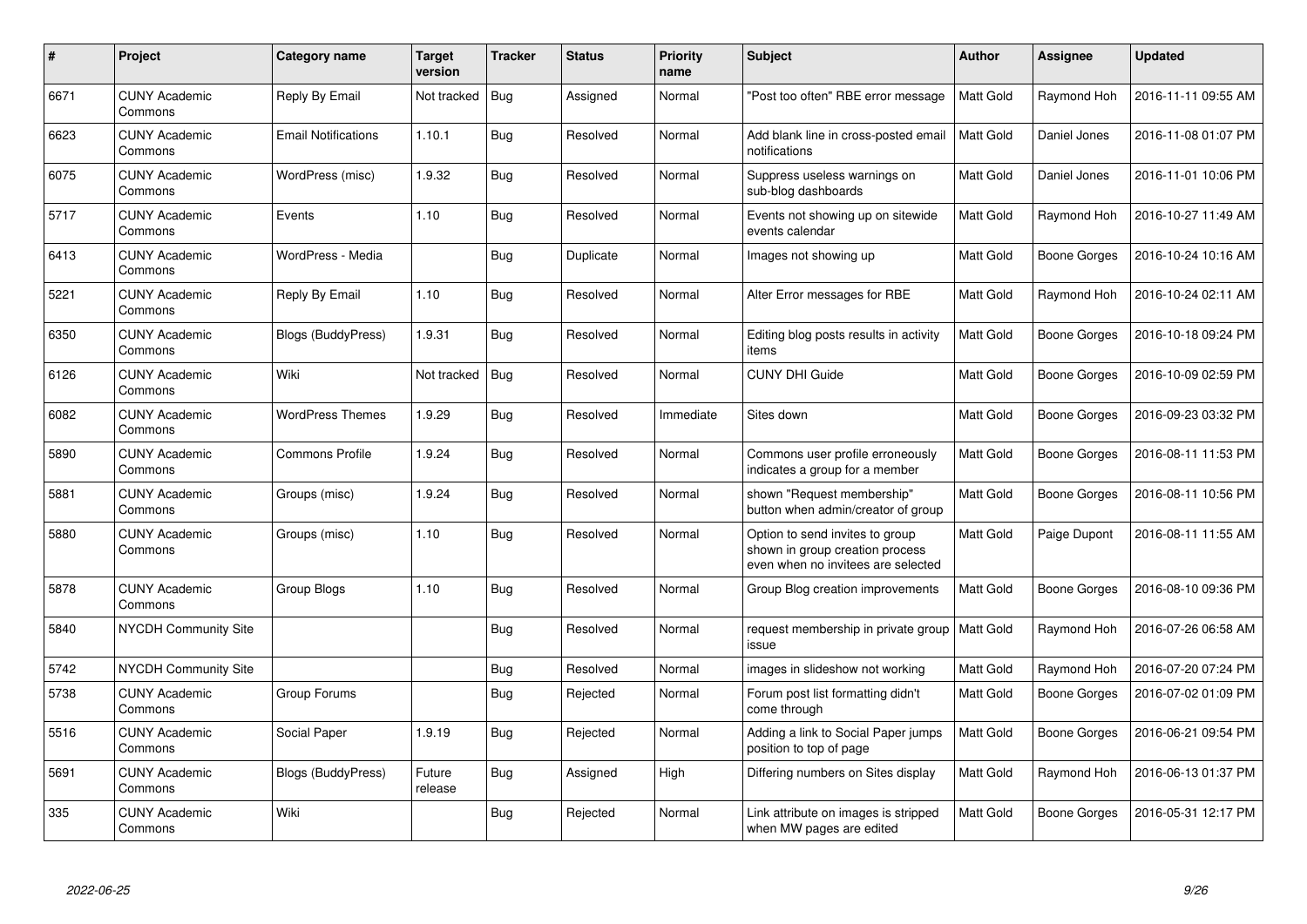| $\#$ | Project                         | Category name              | <b>Target</b><br>version | <b>Tracker</b> | <b>Status</b> | <b>Priority</b><br>name | Subject                                                                                      | <b>Author</b>    | Assignee            | <b>Updated</b>      |
|------|---------------------------------|----------------------------|--------------------------|----------------|---------------|-------------------------|----------------------------------------------------------------------------------------------|------------------|---------------------|---------------------|
| 5513 | <b>CUNY Academic</b><br>Commons | Reply By Email             | 1.9.17                   | Bug            | Resolved      | Low                     | Header issues on a RBE post                                                                  | Matt Gold        | Raymond Hoh         | 2016-05-31 11:44 AM |
| 5556 | <b>CUNY Academic</b><br>Commons | WordPress (misc)           | 1.9.16                   | Bug            | Resolved      | Normal                  | Blog comment leads to unauthorized<br>post warning                                           | Matt Gold        | Boone Gorges        | 2016-05-21 11:12 PM |
| 5486 | <b>CUNY Academic</b><br>Commons | <b>BuddyPress Docs</b>     | 1.9.15                   | <b>Bug</b>     | Resolved      | Low                     | Doc history not showing up                                                                   | Matt Gold        | <b>Boone Gorges</b> | 2016-04-24 11:50 AM |
| 5440 | <b>CUNY Academic</b><br>Commons |                            |                          | Bug            | Rejected      | Normal                  | New account notification email<br>question                                                   | Matt Gold        | Raymond Hoh         | 2016-04-21 12:12 AM |
| 5447 | <b>NYCDH Community Site</b>     |                            |                          | Bug            | Resolved      | Normal                  | Forum post notification doesn't note<br>presence of an attachment                            | <b>Matt Gold</b> | Raymond Hoh         | 2016-04-15 12:19 PM |
| 5445 | <b>NYCDH Community Site</b>     |                            |                          | Bug            | Resolved      | Normal                  | Private group question                                                                       | Matt Gold        | Raymond Hoh         | 2016-04-13 01:58 PM |
| 5442 | <b>CUNY Academic</b><br>Commons | cuny.is                    | 1.9.14                   | Bug            | Resolved      | Normal                  | Shortlink creation problem                                                                   | Matt Gold        | Boone Gorges        | 2016-04-12 11:03 PM |
| 5415 | <b>CUNY Academic</b><br>Commons | Reply By Email             | 1.9.13                   | Bug            | Resolved      | Normal                  | Received a "Your RBE Message<br>could not be posted" error even<br>though the message posted | Matt Gold        | Raymond Hoh         | 2016-04-07 03:41 PM |
| 4405 | <b>CUNY Academic</b><br>Commons | <b>Public Portfolio</b>    | 1.9.12                   | Bug            | Resolved      | Normal                  | New portfolio text not saving                                                                | Matt Gold        | Boone Gorges        | 2016-04-04 02:12 PM |
| 3497 | <b>CUNY Academic</b><br>Commons | Publicity                  | Not tracked              | Bug            | Resolved      | Normal                  | News blog post & hero slide on free<br>software contributions                                | <b>Matt Gold</b> | scott voth          | 2016-03-09 06:48 PM |
| 5220 | <b>CUNY Academic</b><br>Commons | Reply By Email             | 1.9.9                    | Bug            | Resolved      | Normal                  | Post by Email error                                                                          | Matt Gold        | Raymond Hoh         | 2016-03-01 12:30 PM |
| 5274 | <b>CUNY Academic</b><br>Commons |                            |                          | Bug            | Resolved      | Normal                  | RBE - received erroneous<br>notification of reply not being posted                           | <b>Matt Gold</b> |                     | 2016-02-29 03:46 PM |
| 5127 | <b>CUNY Academic</b><br>Commons | <b>Email Notifications</b> | 1.9.7                    | Bug            | Resolved      | Normal                  | Forum posts to multiple groups -- no<br>notice in attachment                                 | Matt Gold        | Daniel Jones        | 2016-02-07 10:08 PM |
| 4180 | <b>CUNY Academic</b><br>Commons | WordPress (misc)           | Not tracked              | <b>Bug</b>     | Resolved      | High                    | Cache issues: site deletion process                                                          | Matt Gold        | Boone Gorges        | 2016-02-07 10:05 PM |
| 5179 | <b>CUNY Academic</b><br>Commons | Homepage Slides            | 1.9.6                    | Bug            | Resolved      | High                    | homepage slider image broken                                                                 | Matt Gold        | Raymond Hoh         | 2016-02-01 11:26 PM |
| 4979 | <b>CUNY Academic</b><br>Commons | Group Forums               | Not tracked              | <b>Bug</b>     | Resolved      | Normal                  | File size limit exceeded?                                                                    | Matt Gold        | <b>Matt Gold</b>    | 2016-01-26 05:16 PM |
| 3547 | <b>CUNY Academic</b><br>Commons | <b>Email Notifications</b> | Not tracked              | Bug            | Resolved      | Urgent                  | Email notifications not working                                                              | Matt Gold        | Matt Gold           | 2016-01-26 05:11 PM |
| 2059 | <b>CUNY Academic</b><br>Commons | Domain Mapping             | 1.9.6                    | Bug            | Resolved      | Low                     | Domain Mapping Issue                                                                         | Matt Gold        | Boone Gorges        | 2016-01-25 11:54 PM |
| 5128 | <b>CUNY Academic</b><br>Commons | Group Forums               | 1.9.5                    | Bug            | Resolved      | Normal                  | Botched forum display of posting to<br>multiple groups info                                  | Matt Gold        | Daniel Jones        | 2016-01-19 03:13 PM |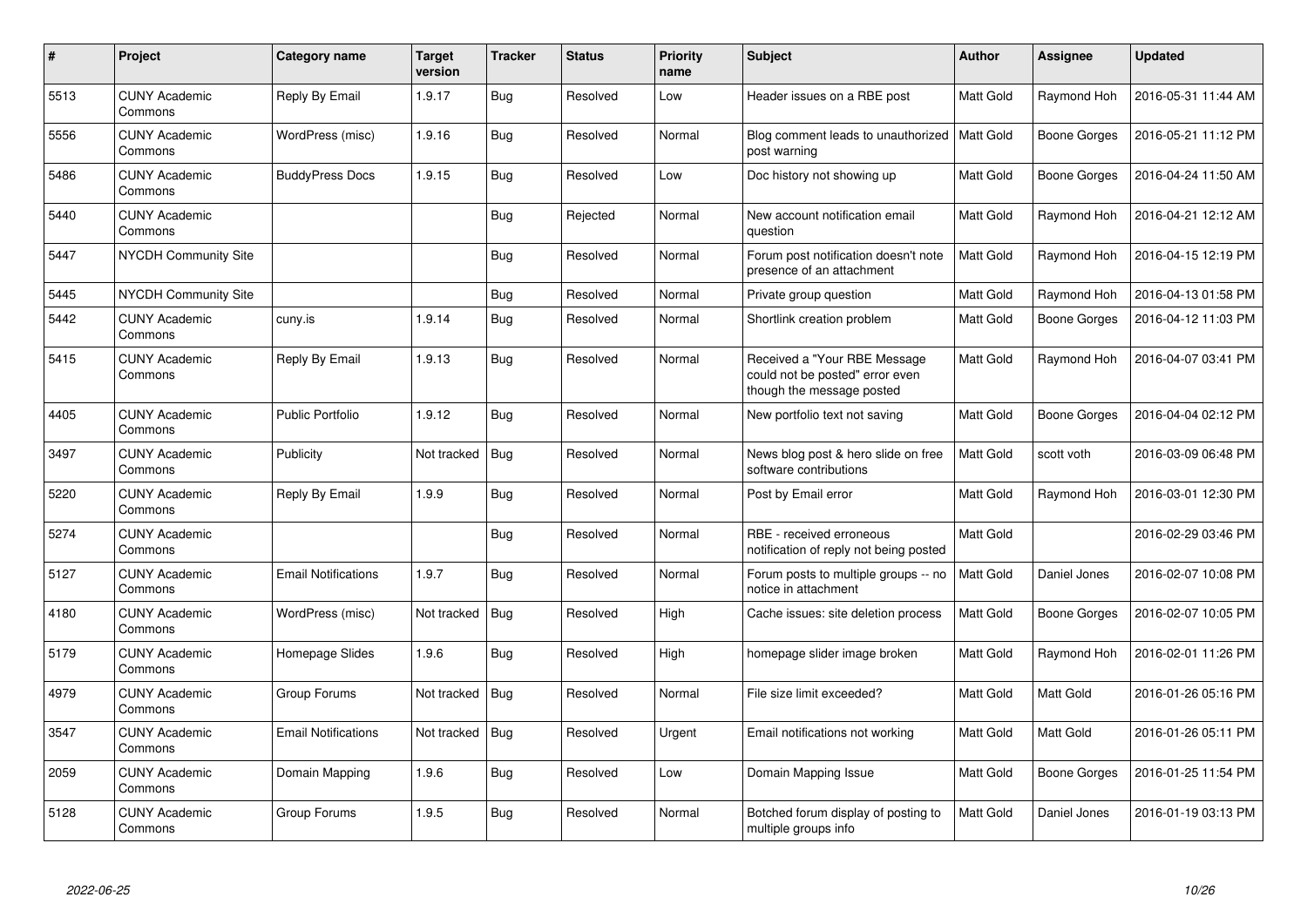| #    | Project                         | Category name              | <b>Target</b><br>version | <b>Tracker</b> | <b>Status</b> | <b>Priority</b><br>name | <b>Subject</b>                                                                                | <b>Author</b>    | Assignee            | <b>Updated</b>      |
|------|---------------------------------|----------------------------|--------------------------|----------------|---------------|-------------------------|-----------------------------------------------------------------------------------------------|------------------|---------------------|---------------------|
| 5055 | <b>NYCDH Community Site</b>     |                            |                          | <b>Bug</b>     | Resolved      | Normal                  | Up file size limit on forum<br>attachments                                                    | <b>Matt Gold</b> |                     | 2015-12-21 01:30 PM |
| 5014 | <b>CUNY Academic</b><br>Commons | Social Paper               | 1.9.1                    | Bug            | Resolved      | Normal                  | Slow loading of new SP papers                                                                 | Matt Gold        | Boone Gorges        | 2015-12-14 10:08 AM |
| 5022 | <b>CUNY Academic</b><br>Commons | Wiki                       | 1.9.1                    | <b>Bug</b>     | Resolved      | High                    | Main nav bar different on wiki page                                                           | Matt Gold        | Boone Gorges        | 2015-12-11 09:31 PM |
| 5017 | <b>CUNY Academic</b><br>Commons | Social Paper               | 1.9.1                    | Bug            | Resolved      | Normal                  | Paper Hub styling issue                                                                       | Matt Gold        | Boone Gorges        | 2015-12-11 03:36 PM |
| 4080 | <b>CUNY Academic</b><br>Commons | Events                     | 1.9                      | Bug            | Resolved      | Normal                  | Events Calendar: Allow sites to<br>embed calendars from groups<br>(perhaps via BP group blog) | Matt Gold        | Raymond Hoh         | 2015-12-03 06:24 PM |
| 4636 | <b>CUNY Academic</b><br>Commons | Group Forums               | 1.8.18                   | Bug            | Resolved      | Normal                  | Silent edit option for editing forum<br>posts                                                 | Matt Gold        | Raymond Hoh         | 2015-11-29 04:20 PM |
| 4602 | <b>CUNY Academic</b><br>Commons | Group Forums               | Future<br>release        | Bug            | Duplicate     | Normal                  | "Home" button in forum search leads<br>to CAC homepage rather than group<br>homepage          | <b>Matt Gold</b> | Raymond Hoh         | 2015-11-09 06:43 PM |
| 4402 | <b>CUNY Academic</b><br>Commons | <b>Public Portfolio</b>    | 1.9                      | <b>Bug</b>     | Resolved      | Normal                  | Github link needs full URL rather<br>than ID                                                  | <b>Matt Gold</b> | Daniel Jones        | 2015-11-09 02:21 PM |
| 4081 | <b>CUNY Academic</b><br>Commons | Events                     | 1.9                      | <b>Bug</b>     | Duplicate     | Normal                  | Events Calendar: Allow restriction of<br>event creation ability to admins on<br>groups        | <b>Matt Gold</b> | Samantha<br>Raddatz | 2015-11-09 12:37 PM |
| 4816 | <b>CUNY Academic</b><br>Commons | Group Invitations          | 1.8.15                   | Bug            | Resolved      | High                    | Group invite email notifications not<br>received                                              | <b>Matt Gold</b> | Boone Gorges        | 2015-10-26 11:56 AM |
| 4798 | <b>CUNY Academic</b><br>Commons | DiRT Integration           | Not tracked              | Bug            | Resolved      | Normal                  | DiRT plugin seems to have<br>disappeared                                                      | Matt Gold        | Boone Gorges        | 2015-10-20 10:05 PM |
| 4765 | <b>CUNY Academic</b><br>Commons | Group Forums               | 1.8.13                   | Bug            | Resolved      | Normal                  | Forum preview not showing HTML<br>tags                                                        | Matt Gold        | Boone Gorges        | 2015-10-11 10:30 PM |
| 4760 | <b>CUNY Academic</b><br>Commons | <b>Email Notifications</b> | Not tracked              | Bug            | Rejected      | Normal                  | email notification contains broken<br>image                                                   | Matt Gold        | Boone Gorges        | 2015-10-11 10:24 PM |
| 4722 | <b>CUNY Academic</b><br>Commons | <b>BuddyPress Docs</b>     | Not tracked              | Bug            | Rejected      | Normal                  | Doc listing overflow issue                                                                    | Matt Gold        | Boone Gorges        | 2015-10-11 10:09 PM |
| 4763 | <b>NYCDH Community Site</b>     |                            |                          | <b>Bug</b>     | Resolved      | Normal                  | Embedded HTML link doesn't<br>appear in email notification                                    | <b>Matt Gold</b> | Raymond Hoh         | 2015-10-10 10:11 AM |
| 4736 | <b>NYCDH Community Site</b>     |                            |                          | <b>Bug</b>     | Resolved      | Normal                  | NYCDH email notifications don't list<br>attachments                                           | Matt Gold        | Raymond Hoh         | 2015-10-08 09:35 PM |
| 4661 | <b>CUNY Academic</b><br>Commons | User Experience            | Future<br>release        | <b>Bug</b>     | Assigned      | Normal                  | <b>Simplify Events text</b>                                                                   | Matt Gold        | Samantha<br>Raddatz | 2015-10-02 09:06 PM |
| 3788 | <b>CUNY Academic</b><br>Commons | cuny.is                    | 1.8.11                   | <b>Bug</b>     | Resolved      | Normal                  | CUNY.is default links?                                                                        | Matt Gold        | Boone Gorges        | 2015-09-25 12:53 AM |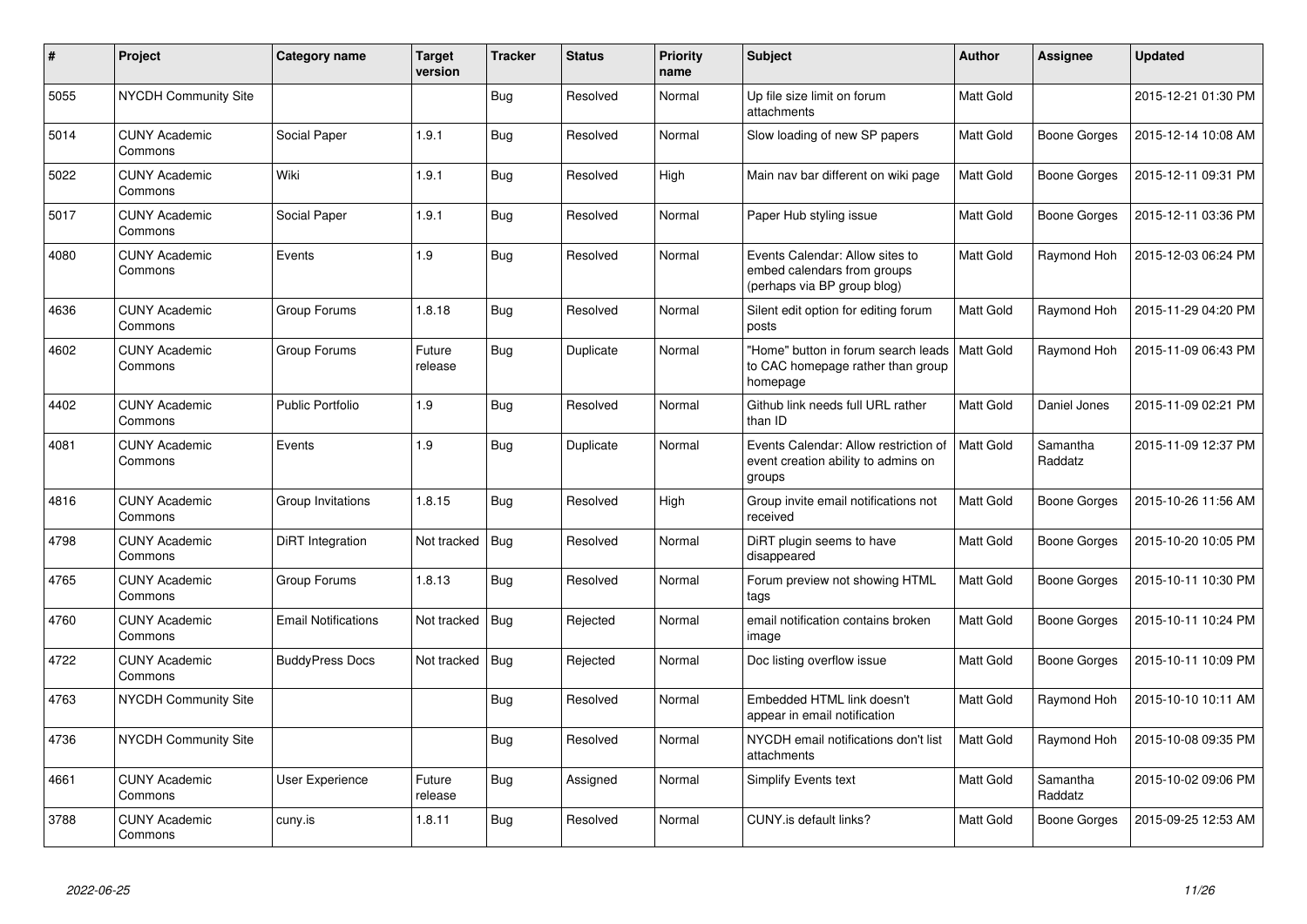| $\#$ | <b>Project</b>                  | Category name           | <b>Target</b><br>version | <b>Tracker</b> | <b>Status</b> | <b>Priority</b><br>name | Subject                                                                  | <b>Author</b>    | Assignee            | <b>Updated</b>      |
|------|---------------------------------|-------------------------|--------------------------|----------------|---------------|-------------------------|--------------------------------------------------------------------------|------------------|---------------------|---------------------|
| 4662 | <b>CUNY Academic</b><br>Commons | Events                  |                          | Bug            | Resolved      | Normal                  | Events ICS download not working                                          | Matt Gold        | Raymond Hoh         | 2015-09-23 05:37 PM |
| 4660 | <b>CUNY Academic</b><br>Commons | Events                  | Not tracked              | Bug            | Resolved      | High                    | Creating new event leads to<br>whitescreen                               | Matt Gold        | Boone Gorges        | 2015-09-22 05:56 PM |
| 4641 | <b>CUNY Academic</b><br>Commons |                         | Not tracked              | Bug            | Resolved      | Normal                  | Reply by email going to the wrong<br>address                             | Matt Gold        | Boone Gorges        | 2015-09-21 04:05 PM |
| 4639 | <b>CUNY Academic</b><br>Commons | Home Page               | Not tracked              | Bug            | Resolved      | Urgent                  | Front page slider stopped working                                        | Matt Gold        | Boone Gorges        | 2015-09-21 03:44 PM |
| 4640 | <b>CUNY Academic</b><br>Commons |                         |                          | Bug            | Resolved      | Normal                  | Group forum problem                                                      | Matt Gold        | <b>Boone Gorges</b> | 2015-09-21 03:44 PM |
| 4564 | <b>CUNY Academic</b><br>Commons | Server                  |                          | Bug            | Rejected      | Low                     | Registration page blocked on private<br>browser windows                  | <b>Matt Gold</b> | Boone Gorges        | 2015-09-06 05:02 PM |
| 4472 | <b>CUNY Academic</b><br>Commons | <b>Public Portfolio</b> | 1.8.9                    | Bug            | Resolved      | Normal                  | Search links showing up on profiles                                      | <b>Matt Gold</b> | <b>Boone Gorges</b> | 2015-08-24 04:06 PM |
| 4403 | <b>CUNY Academic</b><br>Commons | <b>Public Portfolio</b> |                          | Bug            | Duplicate     | Normal                  | Redesign social media accounts<br>section of portfolio editing interface | Matt Gold        | <b>Boone Gorges</b> | 2015-08-10 04:08 PM |
| 4367 | <b>CUNY Academic</b><br>Commons | DiRT Integration        | 1.8.6                    | <b>Bug</b>     | Resolved      | Normal                  | Thumbnail images broken on DiRT<br>tool listing                          | Matt Gold        | Boone Gorges        | 2015-08-02 12:55 AM |
| 4079 | <b>CUNY Academic</b><br>Commons | Events                  | 1.8.6                    | <b>Bug</b>     | Resolved      | Normal                  | Change ical label for Events<br>Calendar                                 | Matt Gold        | Raymond Hoh         | 2015-07-22 04:16 PM |
| 4315 | <b>CUNY Academic</b><br>Commons | WordPress (misc)        | Not tracked              | Bug            | Resolved      | Normal                  | Authentication request                                                   | Matt Gold        | Boone Gorges        | 2015-07-21 05:55 PM |
| 4028 | <b>CUNY Academic</b><br>Commons | Reply By Email          | Not tracked              | Bug            | Resolved      | Normal                  | Erroneous notice of Duplicate<br>posting                                 | Matt Gold        | Raymond Hoh         | 2015-07-21 10:26 AM |
| 4197 | <b>CUNY Academic</b><br>Commons | User Experience         | 1.8.4                    | Bug            | Resolved      | Normal                  | Open help link in same window                                            | Matt Gold        | Boone Gorges        | 2015-06-26 03:01 PM |
| 4196 | <b>CUNY Academic</b><br>Commons |                         |                          | Bug            | Rejected      | High                    | News feed weirdness                                                      | Matt Gold        | Boone Gorges        | 2015-06-25 03:41 PM |
| 4155 | <b>CUNY Academic</b><br>Commons | Group Forums            |                          | Bug            | Duplicate     | Normal                  | Don't see forum search                                                   | Matt Gold        | Boone Gorges        | 2015-06-16 12:32 PM |
| 4111 | <b>CUNY Academic</b><br>Commons | commonsinabox.org       | Not tracked              | Bug            | Resolved      | Normal                  | Add Virginia DH site to CBOX<br>showcase                                 | Matt Gold        | scott voth          | 2015-06-08 10:01 PM |
| 4125 | <b>CUNY Academic</b><br>Commons | <b>WordPress Themes</b> | 1.8.2                    | <b>Bug</b>     | Resolved      | Normal                  | Help overlay layer issue                                                 | Matt Gold        | Daniel Jones        | 2015-06-08 10:34 AM |
| 3625 | <b>CUNY Academic</b><br>Commons | WordPress (misc)        |                          | <b>Bug</b>     | Rejected      | Normal                  | Unable to manually create account<br>for non-CUNY (gmail) user           | Matt Gold        | Boone Gorges        | 2015-06-01 03:09 PM |
| 4057 | <b>CUNY Academic</b><br>Commons | <b>BuddyPress Docs</b>  | 1.8.1                    | Bug            | Resolved      | Normal                  | Canceling edit mode of BP Doc<br>reloads editing screen                  | Matt Gold        | Boone Gorges        | 2015-06-01 03:08 PM |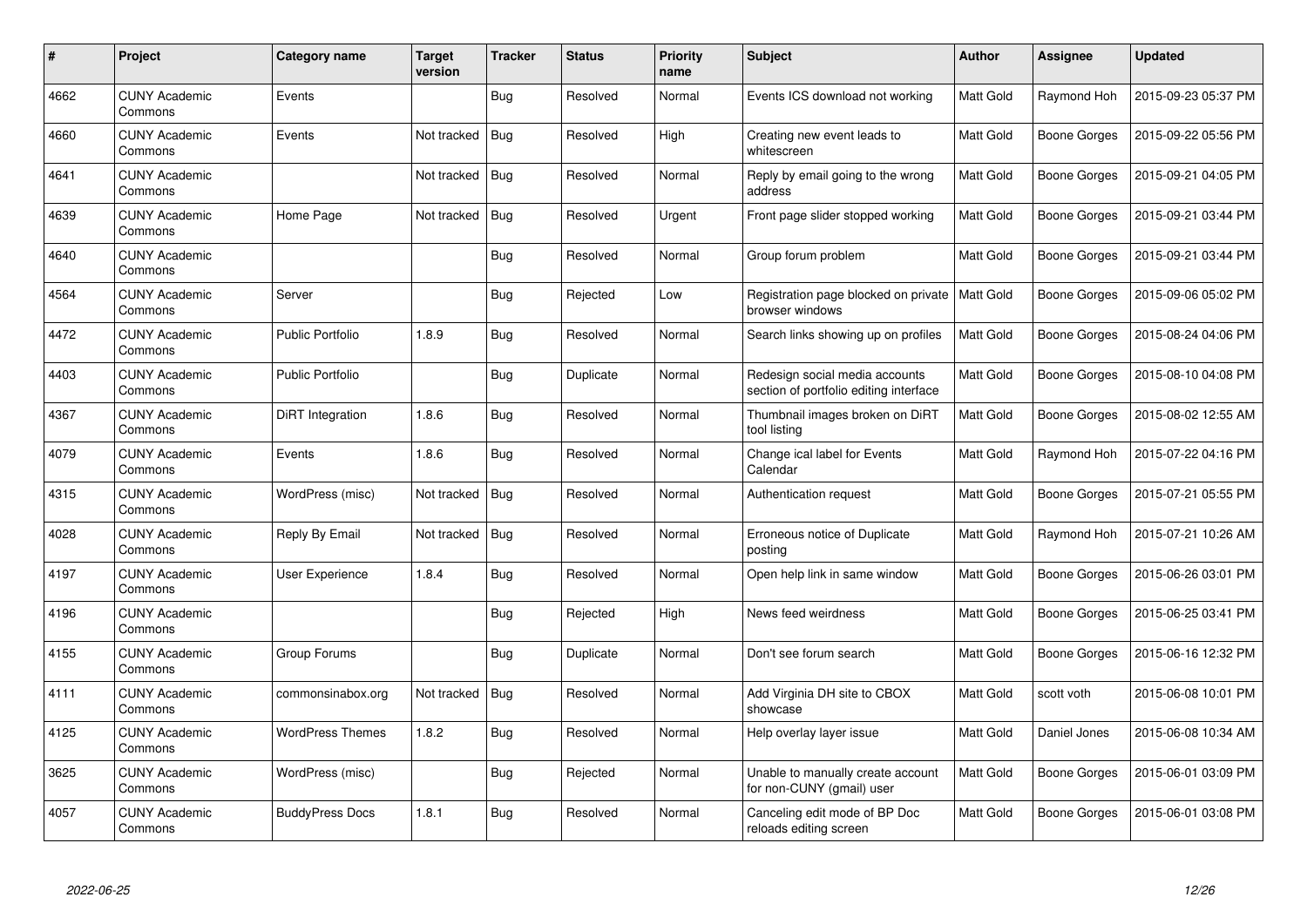| $\pmb{\#}$ | Project                         | Category name              | <b>Target</b><br>version | <b>Tracker</b> | <b>Status</b> | <b>Priority</b><br>name | <b>Subject</b>                                                                                  | <b>Author</b>    | Assignee            | <b>Updated</b>      |
|------------|---------------------------------|----------------------------|--------------------------|----------------|---------------|-------------------------|-------------------------------------------------------------------------------------------------|------------------|---------------------|---------------------|
| 3587       | <b>CUNY Academic</b><br>Commons | My Commons                 | 1.8.1                    | Bug            | Resolved      | Normal                  | Force SSL issue                                                                                 | <b>Matt Gold</b> | Boone Gorges        | 2015-06-01 11:39 AM |
| 4072       | <b>CUNY Academic</b><br>Commons | <b>Email Notifications</b> | 1.8.1                    | Bug            | Resolved      | Normal                  | Double email notification                                                                       | <b>Matt Gold</b> | Raymond Hoh         | 2015-05-26 03:05 AM |
| 2765       | <b>CUNY Academic</b><br>Commons | Toolbar                    | 1.8                      | Bug            | Resolved      | Normal                  | Scrolling/layer issue on admin bar                                                              | Matt Gold        | Boone Gorges        | 2015-05-05 03:48 PM |
| 4010       | <b>CUNY Academic</b><br>Commons | <b>WordPress Plugins</b>   | 1.7.20                   | Bug            | Resolved      | High                    | GC Digital Fellows site down                                                                    | <b>Matt Gold</b> |                     | 2015-04-22 10:30 AM |
| 3652       | <b>CUNY Academic</b><br>Commons | Group Forums               | 1.8                      | <b>Bug</b>     | Resolved      | Low                     | Forum preview doesn't show live link                                                            | <b>Matt Gold</b> | Raymond Hoh         | 2015-04-21 06:46 PM |
| 3991       | <b>CUNY Academic</b><br>Commons | Toolbar                    | 1.7.19                   | Bug            | Resolved      | Normal                  | WP-Admin Bar positioning error on<br>mobile devices                                             | <b>Matt Gold</b> | Boone Gorges        | 2015-04-21 02:30 PM |
| 3995       | <b>CUNY Academic</b><br>Commons | BuddyPress (misc)          | Not tracked              | Bug            | Resolved      | Normal                  | Possible People Page filter error                                                               | Matt Gold        | Boone Gorges        | 2015-04-16 07:51 AM |
| 3574       | <b>CUNY Academic</b><br>Commons | My Commons                 |                          | <b>Bug</b>     | Duplicate     | Normal                  | Address awkward possessive cases<br>on My Commons page                                          | <b>Matt Gold</b> | Raymond Hoh         | 2015-04-13 04:41 PM |
| 3969       | <b>CUNY Academic</b><br>Commons | <b>WordPress Plugins</b>   | 1.7.18                   | Bug            | Resolved      | Normal                  | External Group Blogs plugin causing<br>duplicate items of the same post:                        | <b>Matt Gold</b> | Raymond Hoh         | 2015-04-10 07:51 PM |
| 3954       | <b>CUNY Academic</b><br>Commons | <b>Email Notifications</b> | 1.7.18                   | Bug            | Resolved      | Normal                  | Issues with Email notifications for<br>Groups w/RSS Feeds attached                              | Matt Gold        | Raymond Hoh         | 2015-04-08 05:04 PM |
| 3342       | <b>CUNY Academic</b><br>Commons | <b>Email Notifications</b> |                          | Bug            | Duplicate     | Normal                  | Group Invitation Email Links<br>Incorrect/Non-Working                                           | Matt Gold        | Boone Gorges        | 2015-04-01 09:04 PM |
| 3809       | <b>CUNY Academic</b><br>Commons | BuddyPress (misc)          | 1.7.17                   | <b>Bug</b>     | Resolved      | Normal                  | BuddyPress member filters not<br>working correctly                                              | <b>Matt Gold</b> | <b>Matt Gold</b>    | 2015-03-22 01:03 AM |
| 3165       | <b>CUNY Academic</b><br>Commons | <b>Email Notifications</b> |                          | <b>Bug</b>     | Rejected      | Normal                  | HTML notification of post with<br>attachments didn't include mention<br>of/links to attachments | Matt Gold        | Boone Gorges        | 2015-03-21 09:05 PM |
| 3853       | <b>CUNY Academic</b><br>Commons | BuddyPress (misc)          | 1.7.16                   | <b>Bug</b>     | Resolved      | High                    | Post erroneously ascribed to wrong<br>author in activity feed                                   | Matt Gold        | Raymond Hoh         | 2015-03-21 01:13 PM |
| 3933       | <b>CUNY Academic</b><br>Commons | DiRT Integration           | Not tracked              | Bug            | Rejected      | Normal                  | DiRT Directory 'tool' directory shows<br>blank page                                             | <b>Matt Gold</b> | Boone Gorges        | 2015-03-20 08:47 AM |
| 3917       | <b>CUNY Academic</b><br>Commons | Home Page                  | 1.7.16                   | Bug            | Resolved      | Normal                  | New homepage display errors                                                                     | Matt Gold        | Raymond Hoh         | 2015-03-18 11:15 AM |
| 3910       | <b>CUNY Academic</b><br>Commons | Home Page                  | 1.7.15.2                 | Bug            | Resolved      | High                    | Home Page Display Errors                                                                        | Matt Gold        | Boone Gorges        | 2015-03-17 10:21 AM |
| 3865       | <b>CUNY Academic</b><br>Commons | Design                     | 1.7.15                   | Bug            | Resolved      | Normal                  | DiRT Tools listing in Group ><br>Manage                                                         | <b>Matt Gold</b> | <b>Boone Gorges</b> | 2015-03-12 10:35 AM |
| 3866       | <b>CUNY Academic</b><br>Commons | <b>Email Notifications</b> | 1.7.15                   | <b>Bug</b>     | Resolved      | Normal                  | Email notification does not indicate<br>presence of an attachment                               | Matt Gold        | Boone Gorges        | 2015-03-12 10:35 AM |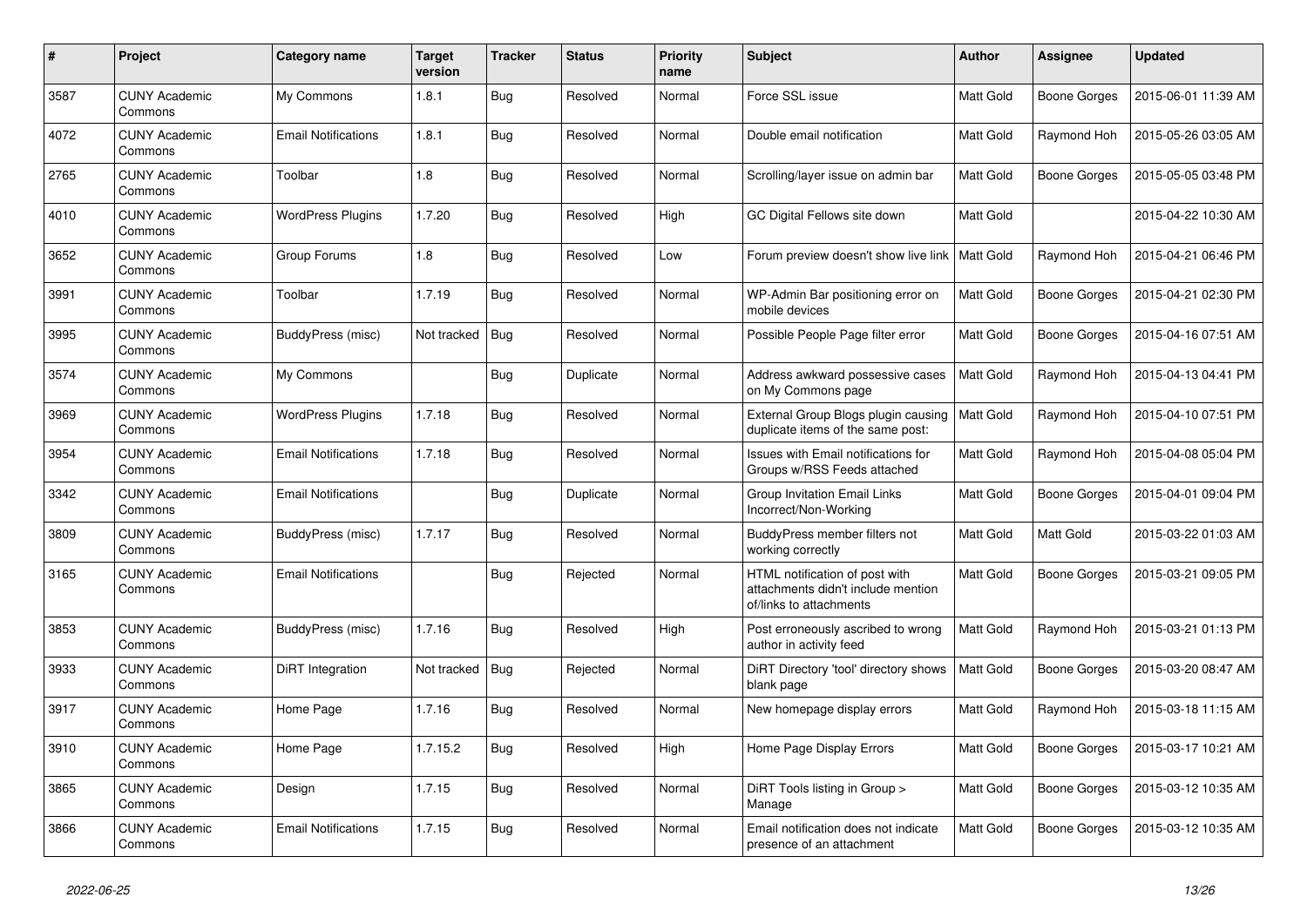| $\pmb{\#}$ | Project                         | Category name              | <b>Target</b><br>version | <b>Tracker</b> | <b>Status</b> | <b>Priority</b><br>name | <b>Subject</b>                                                          | <b>Author</b>    | Assignee            | <b>Updated</b>      |
|------------|---------------------------------|----------------------------|--------------------------|----------------|---------------|-------------------------|-------------------------------------------------------------------------|------------------|---------------------|---------------------|
| 3864       | <b>CUNY Academic</b><br>Commons | DiRT Integration           | 1.7.15                   | Bug            | Resolved      | Normal                  | DiRT Tools Group sidebar label<br>display                               | <b>Matt Gold</b> | Boone Gorges        | 2015-03-11 09:30 PM |
| 3640       | <b>CUNY Academic</b><br>Commons |                            | Future<br>release        | Bug            | Rejected      | Normal                  | Logged out of commons when trying<br>to publish a post                  | <b>Matt Gold</b> | Daniel Jones        | 2015-03-09 11:27 AM |
| 3859       | <b>CUNY Academic</b><br>Commons | Group Forums               | 1.7.14                   | <b>Bug</b>     | Resolved      | Normal                  | Group Forum Button Layout                                               | Matt Gold        | Boone Gorges        | 2015-03-05 10:57 AM |
| 3802       | <b>CUNY Academic</b><br>Commons | Home Page                  | 1.7.14                   | <b>Bug</b>     | Resolved      | Normal                  | Long user name causes problems<br>with Who's Online homepage<br>display | Matt Gold        | Daniel Jones        | 2015-02-23 03:39 PM |
| 3823       | <b>CUNY Academic</b><br>Commons | commonsinabox.org          | Not tracked              | Bug            | Resolved      | Normal                  | CBOX styling issue                                                      | Matt Gold        | <b>Boone Gorges</b> | 2015-02-23 03:33 PM |
| 3769       | <b>CUNY Academic</b><br>Commons | <b>Public Portfolio</b>    | 1.7.12                   | <b>Bug</b>     | Resolved      | Normal                  | Completion mouseover on editing<br>version of profile is blank          | <b>Matt Gold</b> | Boone Gorges        | 2015-02-12 09:13 AM |
| 3761       | <b>CUNY Academic</b><br>Commons | WordPress (misc)           |                          | <b>Bug</b>     | Rejected      | Normal                  | User reports that Add Users by<br>Email Address not working             | Matt Gold        | Daniel Jones        | 2015-02-12 09:01 AM |
| 3799       | <b>CUNY Academic</b><br>Commons | cuny.is                    | 1.7.12                   | Bug            | Resolved      | Normal                  | cuny.is issue                                                           | Matt Gold        | Boone Gorges        | 2015-02-10 09:07 PM |
| 2691       | <b>CUNY Academic</b><br>Commons | BuddyPress (misc)          |                          | Bug            | Rejected      | Normal                  | Problems inviting members to a<br>group                                 | Matt Gold        | Dominic Giglio      | 2015-01-02 03:12 PM |
| 3717       | <b>CUNY Academic</b><br>Commons | Groups (misc)              | 1.7.7                    | Bug            | Resolved      | Normal                  | Member invitations to Group<br>Members error alert                      | Matt Gold        | Boone Gorges        | 2014-12-22 02:25 PM |
| 3688       | <b>CUNY Academic</b><br>Commons | <b>BuddyPress Docs</b>     | 1.7.6                    | Bug            | Resolved      | Normal                  | Doc creation didn't create email<br>notification                        | Matt Gold        | Boone Gorges        | 2014-12-12 08:57 AM |
| 3693       | <b>CUNY Academic</b><br>Commons | Reply By Email             |                          | Bug            | Resolved      | Normal                  | notification of RBE double posting                                      | <b>Matt Gold</b> | Raymond Hoh         | 2014-12-03 02:40 PM |
| 3654       | <b>CUNY Academic</b><br>Commons | Group Forums               | 1.7.4                    | Bug            | Resolved      | Normal                  | can only attached one file to a forum<br>post                           | <b>Matt Gold</b> | Boone Gorges        | 2014-11-21 10:42 AM |
| 3655       | <b>CUNY Academic</b><br>Commons | Group Forums               | Not tracked              | <b>Bug</b>     | Resolved      | High                    | xlsx attachments not allowed in<br>forums                               | Matt Gold        | Boone Gorges        | 2014-11-21 10:41 AM |
| 3648       | <b>CUNY Academic</b><br>Commons | cuny.is                    | Not tracked              | Bug            | Resolved      | High                    | cuny.is request                                                         | Matt Gold        | <b>Boone Gorges</b> | 2014-11-11 06:54 PM |
| 3608       | <b>CUNY Academic</b><br>Commons | <b>Email Notifications</b> | 1.7.3                    | Bug            | Resolved      | High                    | Group email plain-text formatting<br>problem                            | Matt Gold        | Raymond Hoh         | 2014-11-11 12:19 PM |
| 3601       | <b>CUNY Academic</b><br>Commons | <b>Email Notifications</b> | 1.7.3                    | <b>Bug</b>     | Resolved      | High                    | Forum replies do not show up on the<br>group homepage                   | Matt Gold        | Raymond Hoh         | 2014-11-10 01:24 PM |
| 3642       | <b>CUNY Academic</b><br>Commons |                            |                          | Bug            | Rejected      | Normal                  | Group search hanging                                                    | Matt Gold        | <b>Boone Gorges</b> | 2014-11-10 12:50 PM |
| 3583       | <b>CUNY Academic</b><br>Commons | Reply By Email             | 1.7.3                    | Bug            | Resolved      | Normal                  | RBE error message                                                       | Matt Gold        | Raymond Hoh         | 2014-11-10 12:42 PM |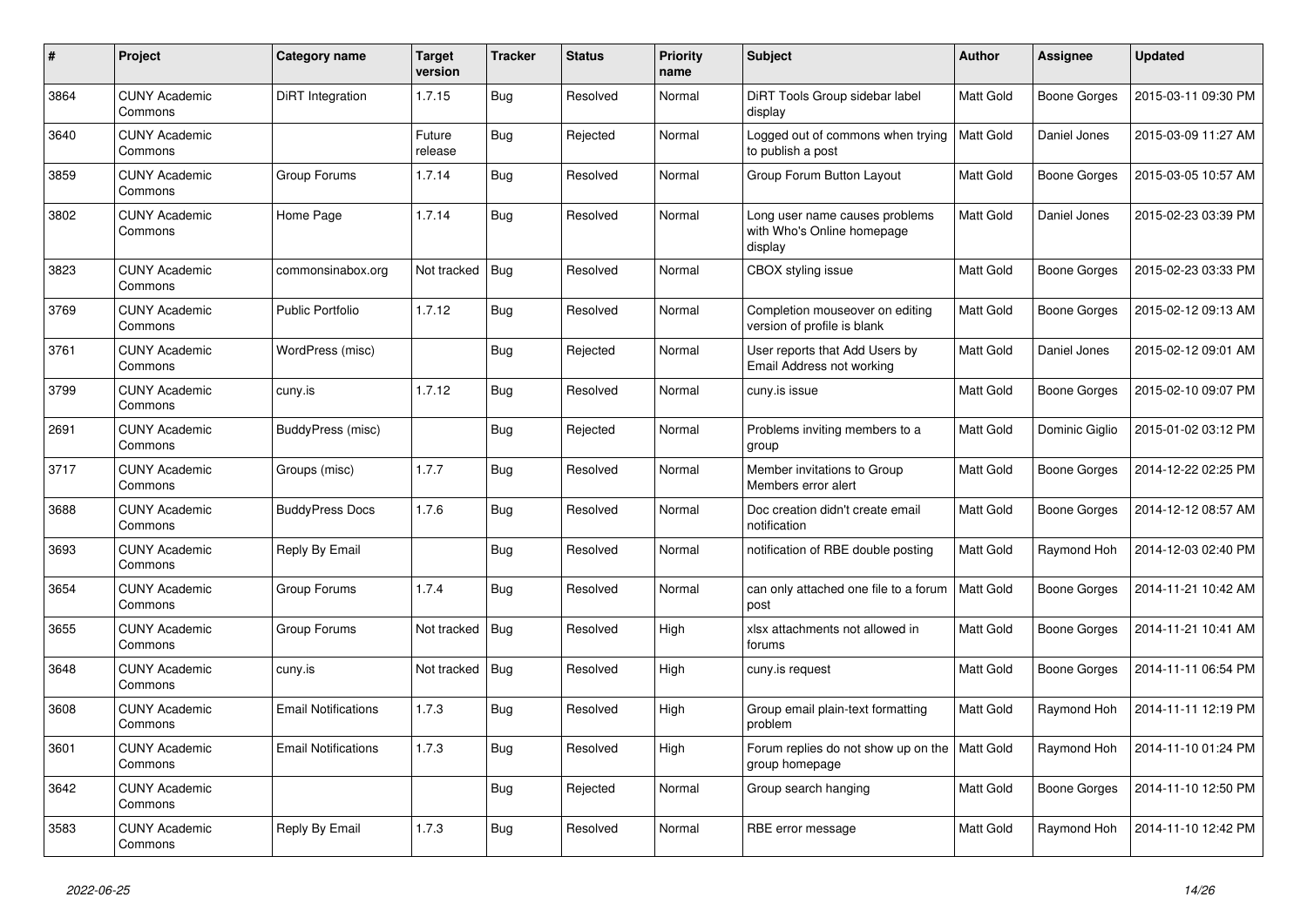| #    | Project                         | Category name              | <b>Target</b><br>version | <b>Tracker</b> | <b>Status</b>       | <b>Priority</b><br>name | <b>Subject</b>                                                               | <b>Author</b>    | Assignee     | <b>Updated</b>      |
|------|---------------------------------|----------------------------|--------------------------|----------------|---------------------|-------------------------|------------------------------------------------------------------------------|------------------|--------------|---------------------|
| 3589 | <b>CUNY Academic</b><br>Commons | Group Invitations          | 1.7.2                    | Bug            | Resolved            | Normal                  | User not appearing in group<br>invitation autocomplete                       | Matt Gold        | Boone Gorges | 2014-11-01 02:58 PM |
| 3588 | <b>CUNY Academic</b><br>Commons | Groups (misc)              | 1.7.2                    | Bug            | Resolved            | Normal                  | Hidden group not appearing in<br>search results                              | Matt Gold        | Boone Gorges | 2014-11-01 02:57 PM |
| 3550 | <b>CUNY Academic</b><br>Commons | WordPress (misc)           |                          | Bug            | Rejected            | Low                     | <b>Scribd Embed Issue</b>                                                    | <b>Matt Gold</b> | scott voth   | 2014-11-01 02:49 PM |
| 3614 | <b>CUNY Academic</b><br>Commons | Home Page                  | 1.7.2                    | Bug            | Resolved            | Normal                  | Homepage member widget filter<br>feature not working                         | Matt Gold        | Boone Gorges | 2014-11-01 02:24 PM |
| 3599 | <b>CUNY Academic</b><br>Commons | <b>BuddyPress Docs</b>     | 1.7.2                    | Bug            | Resolved            | Normal                  | Silent BP Docs edits                                                         | Matt Gold        | Boone Gorges | 2014-11-01 02:20 PM |
| 2239 | <b>CUNY Academic</b><br>Commons | <b>Email Notifications</b> | 1.7                      | Bug            | Resolved            | Normal                  | Login redirects when clicking on<br>private group addresses not working      | <b>Matt Gold</b> | Raymond Hoh  | 2014-11-01 11:41 AM |
| 3598 | <b>CUNY Academic</b><br>Commons | Reply By Email             |                          | <b>Bug</b>     | Resolved            | Urgent                  | RBE message not posted                                                       | Matt Gold        | Boone Gorges | 2014-10-27 09:34 PM |
| 3362 | CUNY Academic<br>Commons        | <b>Public Portfolio</b>    | 1.7.1                    | <b>Bug</b>     | Resolved            | Normal                  | Default display of profiles with no<br>info added                            | Matt Gold        | Boone Gorges | 2014-10-21 02:44 PM |
| 3563 | <b>CUNY Academic</b><br>Commons | Reply By Email             | Not tracked              | Bug            | Resolved            | High                    | RBE posting lags                                                             | Matt Gold        | Boone Gorges | 2014-10-21 11:33 AM |
| 3581 | <b>CUNY Academic</b><br>Commons | <b>BuddyPress Docs</b>     | 1.7.1                    | Bug            | Resolved            | Normal                  | <b>BuddyPress Docs Line Break issue</b>                                      | Matt Gold        | Boone Gorges | 2014-10-20 02:56 PM |
| 3557 | <b>CUNY Academic</b><br>Commons | My Commons                 | 1.7.1                    | Bug            | Resolved            | Urgent                  | Fix typo on My Commons overlay                                               | Matt Gold        | Boone Gorges | 2014-10-15 11:02 PM |
| 3544 | <b>CUNY Academic</b><br>Commons | <b>Group Files</b>         | 1.7                      | Bug            | Resolved            | Normal                  | Files list upload button placement<br>after upload                           | Matt Gold        | Boone Gorges | 2014-10-10 09:09 AM |
| 3223 | <b>CUNY Academic</b><br>Commons | <b>Public Portfolio</b>    | 1.7                      | Bug            | Resolved            | Low                     | Alter Profile Editing Unsaved Text<br><b>Warning Feature</b>                 | Matt Gold        | Boone Gorges | 2014-09-22 09:18 PM |
| 3449 | <b>CUNY Academic</b><br>Commons | Groups (misc)              | 1.7                      | Bug            | Resolved            | Normal                  | Make Default Option for "Create<br>Forum" in Group Creation Process<br>"Yes" | Matt Gold        | Boone Gorges | 2014-09-22 08:39 PM |
| 3480 | <b>CUNY Academic</b><br>Commons | WordPress (misc)           | Not tracked              | <b>Bug</b>     | Resolved            | High                    | Games site shows up as<br>archived/suspended                                 | Matt Gold        | Boone Gorges | 2014-09-21 09:34 PM |
| 3448 | <b>CUNY Academic</b><br>Commons | Groups (misc)              | 1.7                      | <b>Bug</b>     | Resolved            | Normal                  | Group changes email slug/link issue                                          | Matt Gold        | Raymond Hoh  | 2014-09-15 08:29 PM |
| 3451 | <b>CUNY Academic</b><br>Commons | WordPress (misc)           | 1.7                      | Bug            | Resolved            | Normal                  | Edit delete blog text                                                        | <b>Matt Gold</b> | Raymond Hoh  | 2014-09-15 08:27 PM |
| 3420 | <b>CUNY Academic</b><br>Commons | <b>Email Notifications</b> | 1.6.14                   | Bug            | Resolved            | Normal                  | Membership approval link in email<br>notifications                           | Matt Gold        | Boone Gorges | 2014-09-01 09:31 PM |
| 3419 | <b>CUNY Academic</b><br>Commons | Group Invitations          | 1.6.14                   | Bug            | Testing<br>Required | Normal                  | Neatening the display of messages<br>on group requests                       | <b>Matt Gold</b> | Boone Gorges | 2014-09-01 09:29 PM |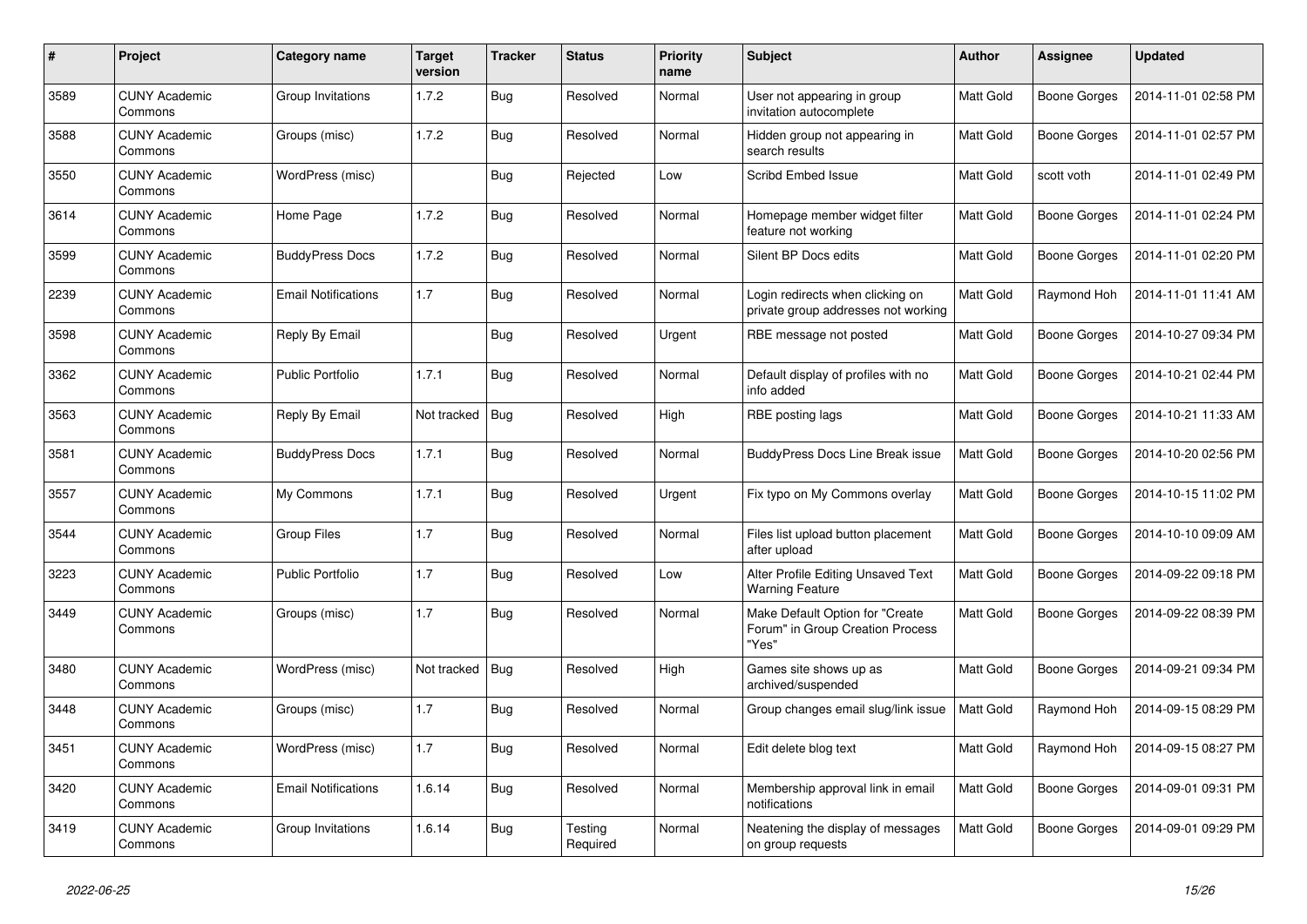| $\#$ | Project                         | Category name              | <b>Target</b><br>version | <b>Tracker</b> | <b>Status</b> | <b>Priority</b><br>name | <b>Subject</b>                                                                                 | <b>Author</b>    | Assignee            | <b>Updated</b>      |
|------|---------------------------------|----------------------------|--------------------------|----------------|---------------|-------------------------|------------------------------------------------------------------------------------------------|------------------|---------------------|---------------------|
| 3428 | <b>CUNY Academic</b><br>Commons | Twitter page               | 1.6.14                   | Bug            | Resolved      | High                    | Fix typo on Twitter page                                                                       | <b>Matt Gold</b> | Dominic Giglio      | 2014-09-01 08:53 PM |
| 3393 | <b>CUNY Academic</b><br>Commons | <b>WordPress Themes</b>    | Not tracked              | Bug            | Resolved      | Urgent                  | Widgets reset on JITP                                                                          | <b>Matt Gold</b> | <b>Matt Gold</b>    | 2014-09-01 08:51 PM |
| 3429 | <b>NYCDH Community Site</b>     |                            |                          | <b>Bug</b>     | Resolved      | Normal                  | Forum Attachments not working                                                                  | Matt Gold        | Raymond Hoh         | 2014-09-01 04:04 PM |
| 3427 | <b>CUNY Academic</b><br>Commons | <b>Email Notifications</b> |                          | Bug            | Rejected      | Normal                  | Multiple email notifications received                                                          | <b>Matt Gold</b> | Boone Gorges        | 2014-08-30 05:02 PM |
| 3343 | <b>CUNY Academic</b><br>Commons | BuddyPress (misc)          | 1.6.11                   | <b>Bug</b>     | Resolved      | Low                     | Minor Email display error                                                                      | Matt Gold        | Boone Gorges        | 2014-08-01 10:01 AM |
| 3344 | <b>CUNY Academic</b><br>Commons | Layout                     | 1.6.11                   | <b>Bug</b>     | Resolved      | Normal                  | Double display of menu on profile<br>settings                                                  | Matt Gold        | Boone Gorges        | 2014-08-01 09:58 AM |
| 3345 | <b>CUNY Academic</b><br>Commons | Layout                     | 1.6.11                   | Bug            | Resolved      | Normal                  | Text/Icon Styling Error/Overlap on<br>Profile pages                                            | Matt Gold        | Boone Gorges        | 2014-08-01 09:05 AM |
| 3324 | <b>CUNY Academic</b><br>Commons | <b>Public Portfolio</b>    | 1.6.10                   | Bug            | Resolved      | Normal                  | Incorrect display of send<br>message/mention on portfolio page                                 | <b>Matt Gold</b> | <b>Boone Gorges</b> | 2014-07-22 09:06 PM |
| 3307 | <b>CUNY Academic</b><br>Commons | Group Invitations          |                          | Bug            | Rejected      | Normal                  | Group Invites Sent before clicking<br>'send invites"                                           | Matt Gold        | Boone Gorges        | 2014-07-14 11:09 AM |
| 3201 | <b>CUNY Academic</b><br>Commons | commonsinabox.org          | Not tracked              | Bug            | Resolved      | Normal                  | Add MuseCommons to the<br>Showcase                                                             | <b>Matt Gold</b> | scott voth          | 2014-07-12 01:29 PM |
| 3293 | <b>CUNY Academic</b><br>Commons | BuddyPress (misc)          |                          | Bug            | Rejected      | Normal                  | Page Not Found' Message<br>Received After Clicking on<br>View/Reply Link in Email Notification | <b>Matt Gold</b> | <b>Boone Gorges</b> | 2014-07-02 08:47 PM |
| 3289 | <b>NYCDH Community Site</b>     |                            |                          | <b>Bug</b>     | Resolved      | Normal                  | BP Docs revision overflowing div<br>containers                                                 | Matt Gold        | Raymond Hoh         | 2014-06-26 05:19 PM |
| 3287 | <b>NYCDH Community Site</b>     |                            |                          | Bug            | Resolved      | Normal                  | Link to Private Doc bounces<br>non-logged-in users to homepage                                 | Matt Gold        | Raymond Hoh         | 2014-06-25 05:30 PM |
| 2953 | <b>NYCDH Community Site</b>     |                            |                          | Bug            | Resolved      | Normal                  | <b>WP Update Failed</b>                                                                        | Matt Gold        | Raymond Hoh         | 2014-06-24 10:48 PM |
| 3263 | NYCDH Community Site            |                            |                          | Bug            | Resolved      | Normal                  | RBE could not be posted                                                                        | Matt Gold        | Raymond Hoh         | 2014-06-24 10:48 PM |
| 3164 | <b>CUNY Academic</b><br>Commons | Reply By Email             | 1.6.7.1                  | Bug            | Resolved      | High                    | Duplicate RBE messages                                                                         | Matt Gold        | Raymond Hoh         | 2014-06-24 12:23 PM |
| 3278 | <b>CUNY Academic</b><br>Commons | WordPress (misc)           |                          | Bug            | Rejected      | Normal                  | TinyMCE 4 - Pasting from Word to<br>Firefox strips formatting                                  | Matt Gold        | Raymond Hoh         | 2014-06-24 08:42 AM |
| 3219 | <b>CUNY Academic</b><br>Commons | BuddyPress (misc)          | 1.6.7                    | Bug            | Resolved      | Normal                  | new_groupblog_post emails not<br>being sent as HTML                                            | Matt Gold        | Raymond Hoh         | 2014-06-23 08:36 AM |
| 3266 | <b>NYCDH Community Site</b>     |                            |                          | Bug            | Resolved      | Normal                  | Report of difficulty posting the<br>NYCDH forum                                                | Matt Gold        | Raymond Hoh         | 2014-06-12 03:27 PM |
| 3265 | <b>CUNY Academic</b><br>Commons | Reply By Email             | Not tracked              | Bug            | Resolved      | Normal                  | BPE Duplicate message issue                                                                    | <b>Matt Gold</b> | <b>Matt Gold</b>    | 2014-06-11 10:59 PM |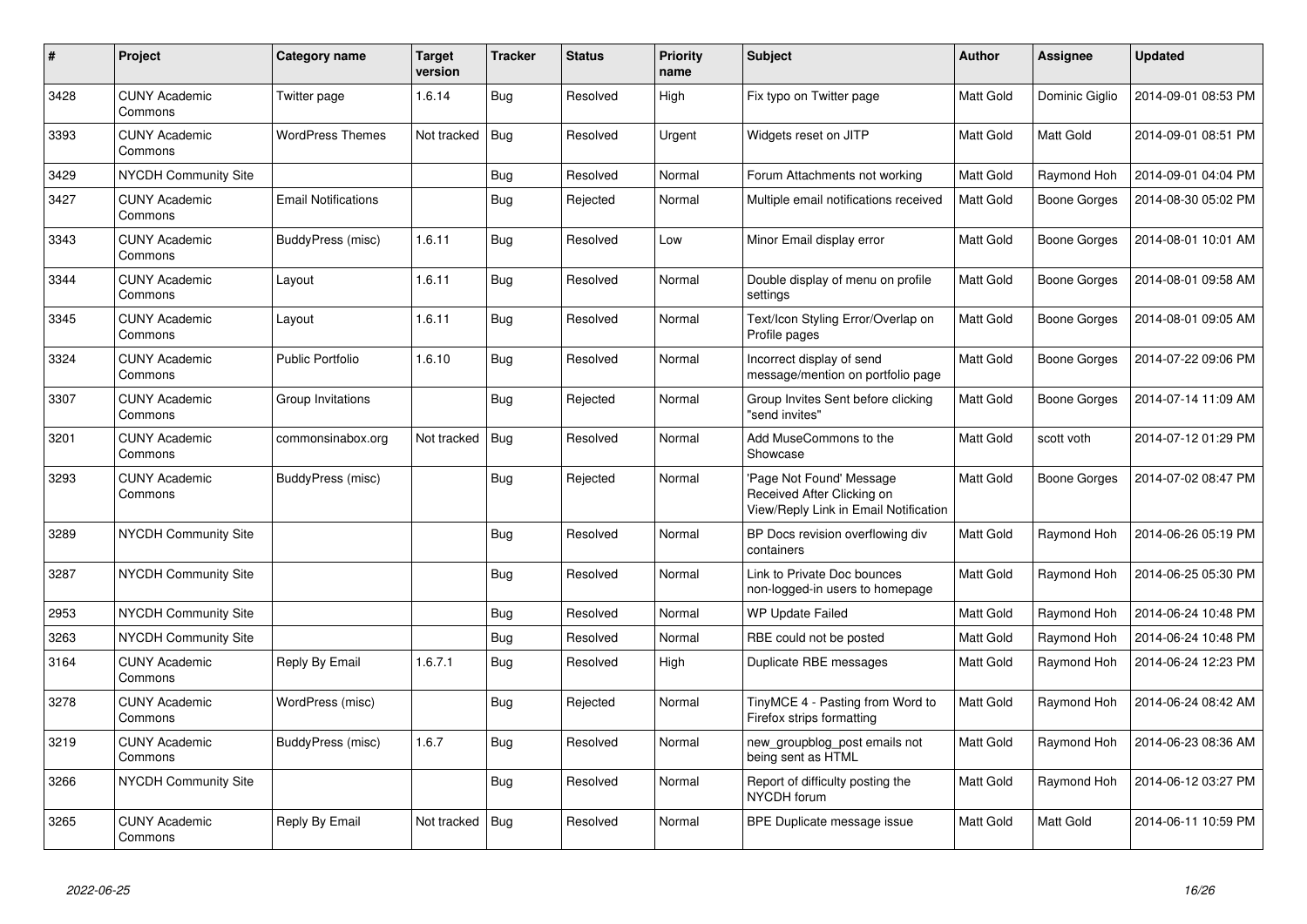| $\#$ | Project                         | Category name           | <b>Target</b><br>version | <b>Tracker</b> | <b>Status</b> | <b>Priority</b><br>name | Subject                                                             | <b>Author</b>    | Assignee            | <b>Updated</b>      |
|------|---------------------------------|-------------------------|--------------------------|----------------|---------------|-------------------------|---------------------------------------------------------------------|------------------|---------------------|---------------------|
| 3249 | <b>CUNY Academic</b><br>Commons | Reply By Email          | Not tracked              | Bug            | Resolved      | Normal                  | Restart reply by email                                              | <b>Matt Gold</b> | Boone Gorges        | 2014-06-04 03:50 PM |
| 3226 | <b>CUNY Academic</b><br>Commons | Groups (misc)           | 1.6.4.1                  | Bug            | Resolved      | Normal                  | Group home: content pushed below<br>sidebar                         | <b>Matt Gold</b> | Boone Gorges        | 2014-05-23 09:55 AM |
| 1127 | <b>CUNY Academic</b><br>Commons | <b>WordPress Themes</b> | 1.6.4                    | Bug            | Resolved      | Normal                  | Update WooThemes                                                    | Matt Gold        | Boone Gorges        | 2014-05-21 11:04 PM |
| 3217 | <b>CUNY Academic</b><br>Commons | Public Portfolio        |                          | Bug            | Resolved      | Normal                  | Issue with Link button on Profile<br>Fields                         | Matt Gold        | Boone Gorges        | 2014-05-21 10:29 PM |
| 2706 | <b>CUNY Academic</b><br>Commons | BuddyPress (misc)       | 1.6.4                    | Bug            | Resolved      | Normal                  | Problem sending group invitations                                   | <b>Matt Gold</b> | <b>Boone Gorges</b> | 2014-05-18 11:36 AM |
| 3190 | <b>CUNY Academic</b><br>Commons | BuddyPress (misc)       | 1.6.3                    | Bug            | Resolved      | Normal                  | Mention link on Member Profile<br>Leads to SiteWide activity stream | Matt Gold        | Boone Gorges        | 2014-05-12 02:53 PM |
| 3205 | <b>CUNY Academic</b><br>Commons | <b>Commons Profile</b>  | 1.6.3                    | Bug            | Resolved      | High                    | Email profile field not showing up                                  | Matt Gold        | <b>Boone Gorges</b> | 2014-05-12 02:18 PM |
| 3043 | <b>CUNY Academic</b><br>Commons | Redmine                 | Not tracked              | Bug            | Resolved      | Normal                  | Help Marilyn Figure out Redmine<br>notification issues              | Matt Gold        | Micki Kaufman       | 2014-05-06 03:01 PM |
| 2950 | <b>CUNY Academic</b><br>Commons | commonsinabox.org       | Not tracked              | <b>Bug</b>     | Resolved      | Normal                  | Layout broken on<br>commonsinabox.org forum 404                     | <b>Matt Gold</b> | <b>Boone Gorges</b> | 2014-05-06 02:59 PM |
| 3075 | <b>CUNY Academic</b><br>Commons | Server                  | Not tracked              | Bug            | Rejected      | Normal                  | Commons running slow?                                               | Matt Gold        | Boone Gorges        | 2014-05-06 01:45 PM |
| 2959 | <b>CUNY Academic</b><br>Commons | WordPress (misc)        | Not tracked              | Bug            | Resolved      | Normal                  | <b>CUNY Academic Commons SEO</b><br>issues                          | Matt Gold        | Boone Gorges        | 2014-05-06 01:43 PM |
| 3180 | <b>CUNY Academic</b><br>Commons | Group Files             | 1.6.2                    | Bug            | Resolved      | Normal                  | Silent Edit of File Title Produces<br><b>Email Notification</b>     | Matt Gold        | Boone Gorges        | 2014-05-01 11:19 PM |
| 2519 | <b>CUNY Academic</b><br>Commons | BuddyPress (misc)       |                          | Bug            | Rejected      | Low                     | User doesn't show up in site search                                 | <b>Matt Gold</b> | Boone Gorges        | 2014-05-01 08:33 PM |
| 2673 | <b>CUNY Academic</b><br>Commons | WordPress (misc)        |                          | Bug            | Rejected      | Normal                  | Spam Registration                                                   | Matt Gold        | Dominic Giglio      | 2014-05-01 08:14 PM |
| 2669 | <b>CUNY Academic</b><br>Commons | Reply By Email          |                          | Bug            | Rejected      | Normal                  | Prevent auto-replies from posting to<br>forum via email             | Matt Gold        | Raymond Hoh         | 2014-05-01 08:13 PM |
| 2354 | <b>CUNY Academic</b><br>Commons | commonsinabox.org       |                          | Bug            | Rejected      | Low                     | CBOX header mouseover issue                                         | Matt Gold        | Bowe<br>Frankema    | 2014-05-01 08:02 PM |
| 2231 | <b>CUNY Academic</b><br>Commons | commonsinabox.org       | Not tracked              | Bug            | Resolved      | Normal                  | Fix Header issue on<br>Commonsinabox.org                            | Matt Gold        | Boone Gorges        | 2014-05-01 07:51 PM |
| 1658 | <b>CUNY Academic</b><br>Commons | WordPress (misc)        |                          | Bug            | Rejected      | Normal                  | Zeteo Journal Redirect Error                                        | Matt Gold        | Boone Gorges        | 2014-05-01 03:38 PM |
| 1543 | <b>CUNY Academic</b><br>Commons | Toolbar                 |                          | Bug            | Rejected      | Normal                  | Spacing on "My Groups" Dropdown                                     | Matt Gold        | Boone Gorges        | 2014-05-01 03:28 PM |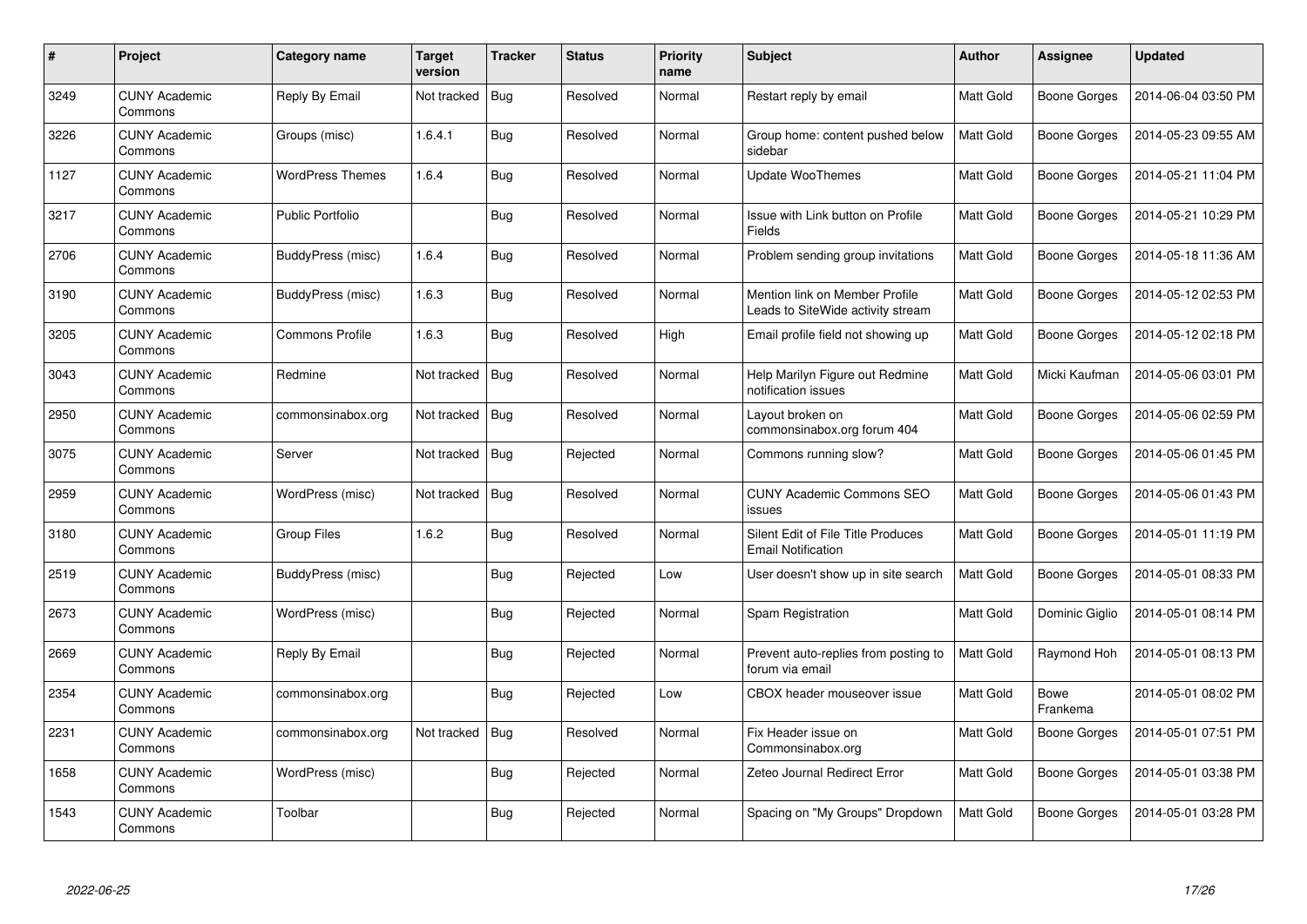| $\#$ | Project                         | Category name            | <b>Target</b><br>version | <b>Tracker</b> | <b>Status</b> | <b>Priority</b><br>name | <b>Subject</b>                                                                      | <b>Author</b>    | <b>Assignee</b>     | <b>Updated</b>      |
|------|---------------------------------|--------------------------|--------------------------|----------------|---------------|-------------------------|-------------------------------------------------------------------------------------|------------------|---------------------|---------------------|
| 1452 | <b>CUNY Academic</b><br>Commons | Upgrades                 |                          | Bug            | Rejected      | Normal                  | Styling of UserVoice button                                                         | Matt Gold        | Chris Stein         | 2014-05-01 03:15 PM |
| 1295 | <b>CUNY Academic</b><br>Commons | Group Invitations        |                          | Bug            | Rejected      | Normal                  | Invite to Group Ajax Search Buggy                                                   | <b>Matt Gold</b> | <b>Matt Gold</b>    | 2014-05-01 10:31 AM |
| 765  | <b>CUNY Academic</b><br>Commons | <b>WordPress Plugins</b> |                          | Bug            | Rejected      | Low                     | Subscribe2 Weirdness                                                                | Matt Gold        | Boone Gorges        | 2014-05-01 09:43 AM |
| 726  | <b>CUNY Academic</b><br>Commons | <b>Group Files</b>       |                          | <b>Bug</b>     | Rejected      | Normal                  | Group Docs - New Doc Deletion<br>Notifications?                                     | Matt Gold        | <b>Matt Gold</b>    | 2014-05-01 09:42 AM |
| 344  | <b>CUNY Academic</b><br>Commons | Wiki                     | Not tracked              | Bug            | Resolved      | Low                     | Reports of Logout Problems with<br>WP-MW Single Sign On                             | Matt Gold        | Lucas Thurston      | 2014-05-01 09:35 AM |
| 256  | <b>CUNY Academic</b><br>Commons | BuddyPress (misc)        | Not tracked              | Bug            | Resolved      | High                    | Security warnings on site                                                           | Matt Gold        | Boone Gorges        | 2014-05-01 09:23 AM |
| 244  | <b>CUNY Academic</b><br>Commons | BuddyPress (misc)        |                          | Bug            | Rejected      | Low                     | Some notifications persist after<br>being clicked                                   | Matt Gold        | Boone Gorges        | 2014-05-01 09:20 AM |
| 192  | <b>CUNY Academic</b><br>Commons | WordPress (misc)         |                          | Bug            | Rejected      | Normal                  | Google Custom Search on Blogs                                                       | Matt Gold        | Chris Stein         | 2014-05-01 09:18 AM |
| 79   | <b>CUNY Academic</b><br>Commons | Upgrades                 |                          | Bug            | Rejected      | Low                     | <b>IE6 Compatibility</b>                                                            | Matt Gold        | <b>CIC Michael</b>  | 2014-05-01 09:14 AM |
| 3152 | <b>CUNY Academic</b><br>Commons | WordPress (misc)         |                          | Bug            | Rejected      | Normal                  | Cookie/Session weirdness                                                            | <b>Matt Gold</b> | Boone Gorges        | 2014-04-27 02:41 PM |
| 3150 | <b>CUNY Academic</b><br>Commons | Group Forums             | 1.6.1                    | Bug            | Resolved      | Low                     | 'Post New Topic" Button Shows Up<br>for Non-Logged in Users on Group<br>Forum Pages | Matt Gold        | Boone Gorges        | 2014-04-21 04:49 PM |
| 3163 | <b>CUNY Academic</b><br>Commons | Reply By Email           | Not tracked              | Bug            | Resolved      | Normal                  | Deactivated/Reactivated RBE                                                         | Matt Gold        | <b>Matt Gold</b>    | 2014-04-10 10:50 AM |
| 3124 | <b>CUNY Academic</b><br>Commons | Design                   | 1.6                      | Bug            | Resolved      | Normal                  | Create small version of horizontal<br>logo image to include in HTML<br>Emails       | Matt Gold        | <b>Boone Gorges</b> | 2014-04-01 03:40 PM |
| 2733 | <b>CUNY Academic</b><br>Commons | <b>Public Portfolio</b>  | 1.6                      | Bug            | Resolved      | Normal                  | Address UX issues in Profile<br>submenu on admin bar                                | Matt Gold        | Chris Stein         | 2014-03-31 10:52 PM |
| 2795 | <b>CUNY Academic</b><br>Commons | BuddyPress (misc)        | 1.6                      | Bug            | Resolved      | Normal                  | <b>Friendship Request Acceptance</b><br>interface                                   | Matt Gold        | Chris Stein         | 2014-03-27 03:07 PM |
| 3131 | <b>CUNY Academic</b><br>Commons | Reply By Email           | Not tracked              | Bug            | Resolved      | Normal                  | Deactivated/Reactivated RBE                                                         | Matt Gold        | Boone Gorges        | 2014-03-25 01:11 PM |
| 2833 | <b>CUNY Academic</b><br>Commons | Group Files              | 1.6                      | Bug            | Resolved      | Normal                  | Allow silent file deletions                                                         | Matt Gold        | Boone Gorges        | 2014-03-21 03:50 PM |
| 1542 | <b>CUNY Academic</b><br>Commons | <b>BuddyPress Docs</b>   | 1.6                      | Bug            | Resolved      | Normal                  | Group Docs Locked                                                                   | Matt Gold        | Boone Gorges        | 2014-03-21 03:38 PM |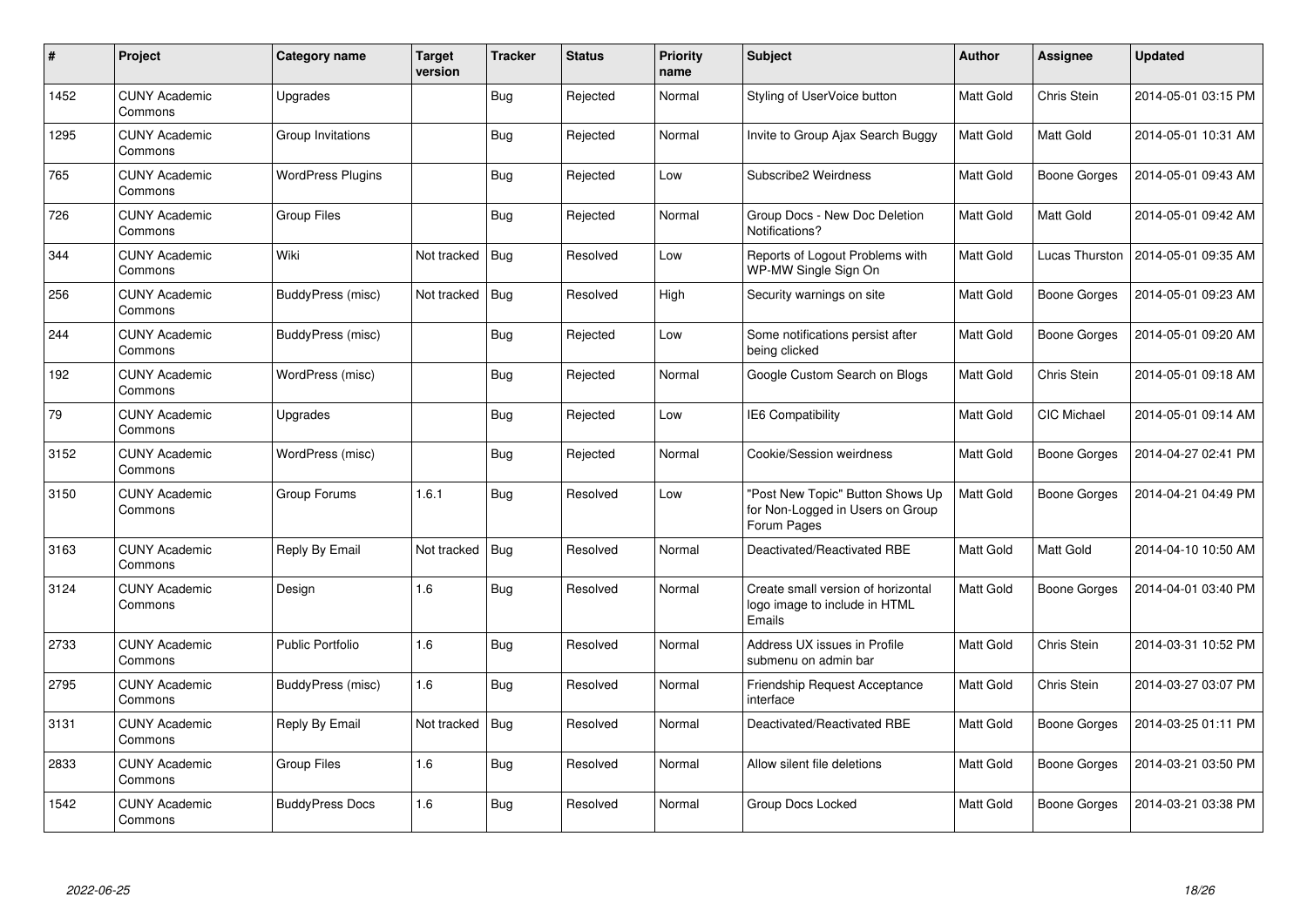| #    | Project                         | Category name           | <b>Target</b><br>version | <b>Tracker</b> | <b>Status</b> | <b>Priority</b><br>name | <b>Subject</b>                                                                         | <b>Author</b>    | Assignee            | <b>Updated</b>      |
|------|---------------------------------|-------------------------|--------------------------|----------------|---------------|-------------------------|----------------------------------------------------------------------------------------|------------------|---------------------|---------------------|
| 3097 | <b>CUNY Academic</b><br>Commons | Groups (misc)           | Future<br>release        | Bug            | Rejected      | Normal                  | Page not found error encountered<br>after requesting membership in a<br>group          | Matt Gold        | <b>Boone Gorges</b> | 2014-03-19 03:03 PM |
| 3100 | <b>CUNY Academic</b><br>Commons | <b>WordPress Themes</b> | 1.5.20                   | Bug            | Resolved      | Normal                  | <b>Add Customizr Theme</b>                                                             | Matt Gold        | <b>Boone Gorges</b> | 2014-03-11 10:35 PM |
| 3079 | <b>CUNY Academic</b><br>Commons | cuny.is                 | Not tracked              | <b>Bug</b>     | Resolved      | Urgent                  | cuny.is request                                                                        | Matt Gold        | <b>Boone Gorges</b> | 2014-02-26 07:47 PM |
| 2791 | <b>CUNY Academic</b><br>Commons | BuddyPress (misc)       | 1.5.19                   | Bug            | Rejected      | Normal                  | Modify yellow profile bar alert                                                        | <b>Matt Gold</b> | Chris Stein         | 2014-02-21 03:52 PM |
| 3058 | <b>CUNY Academic</b><br>Commons | BuddyPress (misc)       | 1.5.18.1                 | Bug            | Resolved      | Urgent                  | Main navigation bar not working                                                        | Matt Gold        | Boone Gorges        | 2014-02-21 09:28 AM |
| 3057 | <b>CUNY Academic</b><br>Commons | Reply By Email          | Not tracked              | Bug            | Resolved      | Urgent                  | Double RBE Posts                                                                       | Matt Gold        | <b>Boone Gorges</b> | 2014-02-20 10:14 PM |
| 3046 | <b>CUNY Academic</b><br>Commons | cuny.is                 | Not tracked              | Bug            | Resolved      | Urgent                  | Create CUNY.IS                                                                         | <b>Matt Gold</b> | Boone Gorges        | 2014-02-18 06:55 PM |
| 2273 | <b>CUNY Academic</b><br>Commons | commonsinabox.org       | Not tracked              | Bug            | Resolved      | Normal                  | <b>Add Hosting</b><br>recommendations/minimum<br>requirements to CBOX<br>documentation | <b>Matt Gold</b> | scott voth          | 2014-02-09 11:37 AM |
| 2787 | <b>CUNY Academic</b><br>Commons |                         | Not tracked              | Bug            | Resolved      | Normal                  | Create annotated screenshot for<br>portfolio codex page                                | Matt Gold        | scott voth          | 2014-02-08 02:38 PM |
| 2645 | <b>CUNY Academic</b><br>Commons | commonsinabox.org       | Not tracked              | Bug            | Resolved      | Normal                  | Add CASCI site to Showcase                                                             | Matt Gold        | scott voth          | 2014-02-08 11:07 AM |
| 2960 | <b>CUNY Academic</b><br>Commons | WordPress (misc)        | 1.5.16                   | <b>Bug</b>     | Resolved      | Normal                  | Add WP Accessibility Plugin                                                            | Matt Gold        | <b>Boone Gorges</b> | 2014-02-01 02:55 PM |
| 2979 | <b>CUNY Academic</b><br>Commons | BuddyPress (misc)       |                          | <b>Bug</b>     | Resolved      | Normal                  | Frame error in Invite Anyone                                                           | Matt Gold        | Boone Gorges        | 2014-01-29 03:53 PM |
| 2971 | JustPublics@365<br>MediaCamp    |                         |                          | <b>Bug</b>     | Resolved      | Normal                  | <b>CBOX Theme Error</b>                                                                | Matt Gold        | Raymond Hoh         | 2014-01-24 09:00 PM |
| 2944 | <b>CUNY Academic</b><br>Commons | BuddyPress (misc)       | 1.5.13                   | Bug            | Resolved      | Normal                  | Long load time on send invites group<br>pages                                          | Matt Gold        | <b>Boone Gorges</b> | 2014-01-02 02:50 PM |
| 2922 | <b>CUNY Academic</b><br>Commons | BuddyPress (misc)       |                          | Bug            | Rejected      | Normal                  | Unconfirmed Plugin error - user<br>could not be activated                              | Matt Gold        | Boone Gorges        | 2013-12-10 04:47 PM |
| 2918 | <b>CUNY Academic</b><br>Commons | WordPress (misc)        | 1.5.11                   | Bug            | Resolved      | Normal                  | Add Sensitive WP Theme                                                                 | Matt Gold        | Boone Gorges        | 2013-12-03 03:17 PM |
| 2906 | <b>CUNY Academic</b><br>Commons | BuddyPress (misc)       | 1.5.10                   | <b>Bug</b>     | Resolved      | Normal                  | Unable to delete file attachment from   Matt Gold<br>forum post                        |                  | Boone Gorges        | 2013-12-01 09:35 PM |
| 2903 | <b>CUNY Academic</b><br>Commons | commonsinabox.org       | Not tracked              | <b>Bug</b>     | Resolved      | Normal                  | Turning off activity commenting on<br>commonsinabox.org?                               | Matt Gold        | <b>Boone Gorges</b> | 2013-11-29 03:43 PM |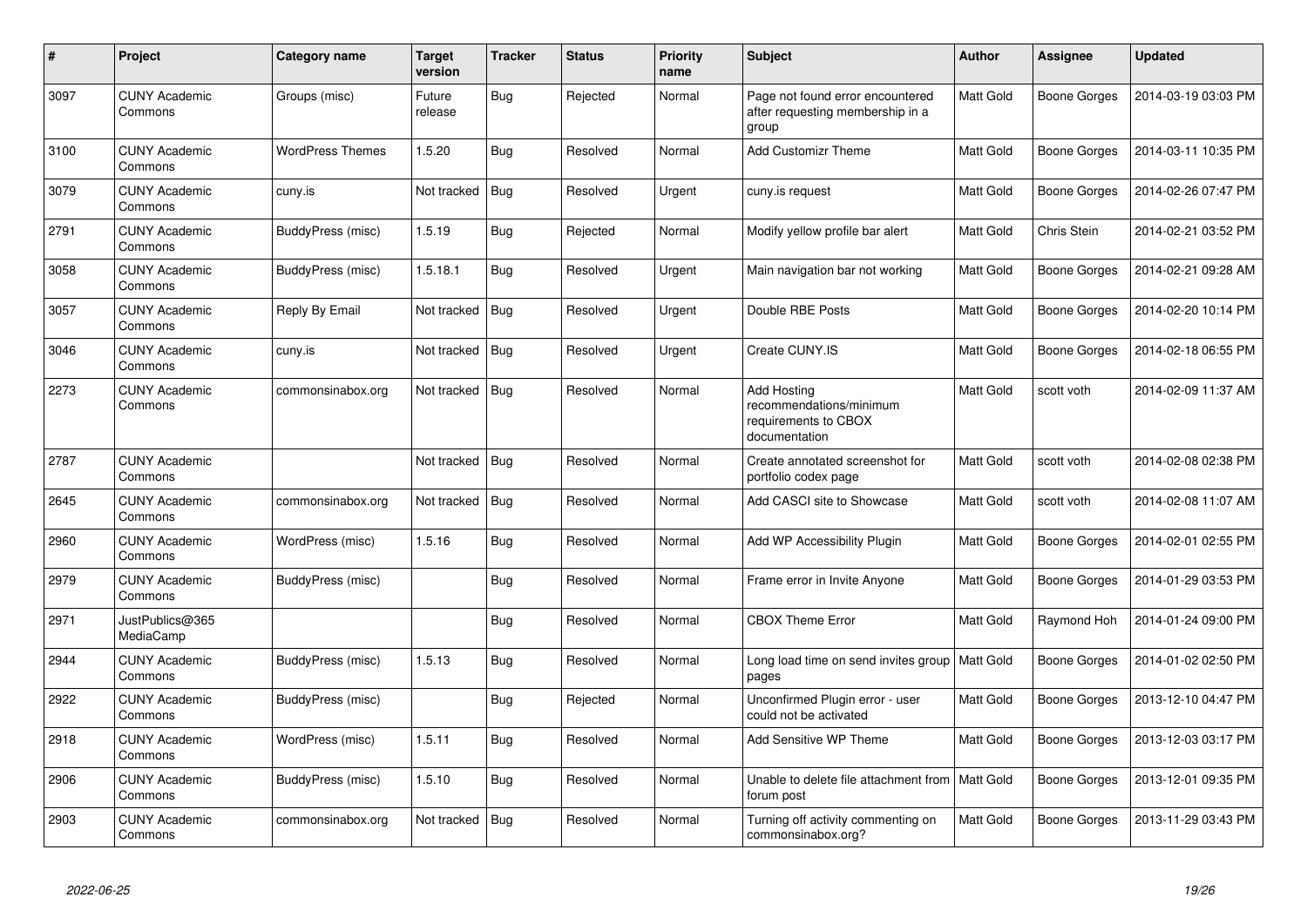| #    | Project                         | Category name     | <b>Target</b><br>version | <b>Tracker</b> | <b>Status</b> | <b>Priority</b><br>name | <b>Subject</b>                                                                   | <b>Author</b>    | Assignee            | <b>Updated</b>      |
|------|---------------------------------|-------------------|--------------------------|----------------|---------------|-------------------------|----------------------------------------------------------------------------------|------------------|---------------------|---------------------|
| 2892 | <b>CUNY Academic</b><br>Commons | BuddyPress (misc) |                          | Bug            | Rejected      | High                    | Commons homepage - blog column                                                   | <b>Matt Gold</b> | <b>Boone Gorges</b> | 2013-11-14 01:00 PM |
| 2866 | <b>CUNY Academic</b><br>Commons | WordPress (misc)  |                          | Bug            | Resolved      | Normal                  | UserVoice Widget changes                                                         | Matt Gold        | Boone Gorges        | 2013-11-05 04:50 PM |
| 2845 | <b>CUNY Academic</b><br>Commons | BuddyPress (misc) | 1.5.7                    | Bug            | Resolved      | Normal                  | Anchor errors with bp activity items<br>created from associated blog<br>postings | Matt Gold        | Boone Gorges        | 2013-11-01 08:15 PM |
| 2816 | <b>CUNY Academic</b><br>Commons | BuddyPress (misc) | Future<br>release        | Bug            | Resolved      | Normal                  | Double posting/email notification                                                | Matt Gold        | Raymond Hoh         | 2013-11-01 08:04 PM |
| 2857 | <b>CUNY Academic</b><br>Commons | BuddyPress (misc) | Not tracked              | Bug            | Resolved      | Normal                  | Double posting via RBE                                                           | Matt Gold        | Boone Gorges        | 2013-11-01 02:55 PM |
| 2858 | <b>CUNY Academic</b><br>Commons | BuddyPress (misc) | 1.5.7                    | Bug            | Resolved      | Normal                  | […] redux                                                                        | Matt Gold        | Boone Gorges        | 2013-10-30 10:08 PM |
| 2690 | NYCDH Community Site            |                   |                          | Bug            | Resolved      | Normal                  | Spam Registrations                                                               | Matt Gold        | Raymond Hoh         | 2013-10-29 09:21 PM |
| 2815 | <b>NYCDH Community Site</b>     |                   |                          | Bug            | Resolved      | Normal                  | Group Activity dates don't match<br>latest activity                              | Matt Gold        | Raymond Hoh         | 2013-10-14 11:40 PM |
| 2649 | NYCDH Community Site            |                   |                          | <b>Bug</b>     | Resolved      | Normal                  | RBE problems                                                                     | Matt Gold        | Raymond Hoh         | 2013-10-11 02:04 PM |
| 2821 | <b>CUNY Academic</b><br>Commons | BuddyPress (misc) |                          | Bug            | Duplicate     | Normal                  | RBE attempted double posts                                                       | Matt Gold        | Raymond Hoh         | 2013-10-11 01:53 PM |
| 2827 | <b>CUNY Academic</b><br>Commons | BuddyPress (misc) |                          | Bug            | Duplicate     | Normal                  | Double email notification                                                        | Matt Gold        | Raymond Hoh         | 2013-10-11 01:53 PM |
| 2643 | <b>NYCDH Community Site</b>     |                   |                          | Bug            | Resolved      | Normal                  | WordPress update through<br>dashboard failed                                     | Matt Gold        |                     | 2013-10-11 01:46 PM |
| 2798 | <b>CUNY Academic</b><br>Commons | BuddyPress (misc) | 1.5.4                    | Bug            | Resolved      | Normal                  | IE10 Profile Display Errors                                                      | Matt Gold        | Raymond Hoh         | 2013-09-25 03:33 PM |
| 2786 | <b>CUNY Academic</b><br>Commons | BuddyPress (misc) | 1.5.3                    | Bug            | Resolved      | Normal                  | Move position of close window<br>checkbox on overlay                             | Matt Gold        | <b>Boone Gorges</b> | 2013-09-19 12:07 PM |
| 2785 | <b>CUNY Academic</b><br>Commons | BuddyPress (misc) | Not tracked              | Bug            | Resolved      | Normal                  | Don't see cuny.is shortlink for myself                                           | Matt Gold        | <b>Boone Gorges</b> | 2013-09-12 10:56 AM |
| 2776 | <b>CUNY Academic</b><br>Commons | BuddyPress (misc) | 1.5.2                    | Bug            | Resolved      | Normal                  | Change Name of SPS in College list                                               | Matt Gold        | Boone Gorges        | 2013-09-11 08:19 PM |
| 2770 | <b>CUNY Academic</b><br>Commons | WordPress (misc)  |                          | Bug            | Resolved      | Normal                  | Create Access to Network Admin<br>from new Admin Bar                             | Matt Gold        | Boone Gorges        | 2013-09-10 12:31 PM |
| 2775 | <b>CUNY Academic</b><br>Commons | BuddyPress (misc) | 1.5.1.1                  | Bug            | Resolved      | High                    | Add Lehman College to List of<br>Colleges in Profiles                            | Matt Gold        | <b>Boone Gorges</b> | 2013-09-06 04:40 PM |
| 2762 | <b>NYCDH Community Site</b>     |                   |                          | Bug            | Resolved      | Urgent                  | Unable to Delete Spam Groups                                                     | Matt Gold        | Raymond Hoh         | 2013-09-04 11:23 PM |
| 2730 | <b>CUNY Academic</b><br>Commons | BuddyPress (misc) |                          | Bug            | Duplicate     | Normal                  | Limits on Publications Entry Field                                               | Matt Gold        | Boone Gorges        | 2013-08-29 09:36 AM |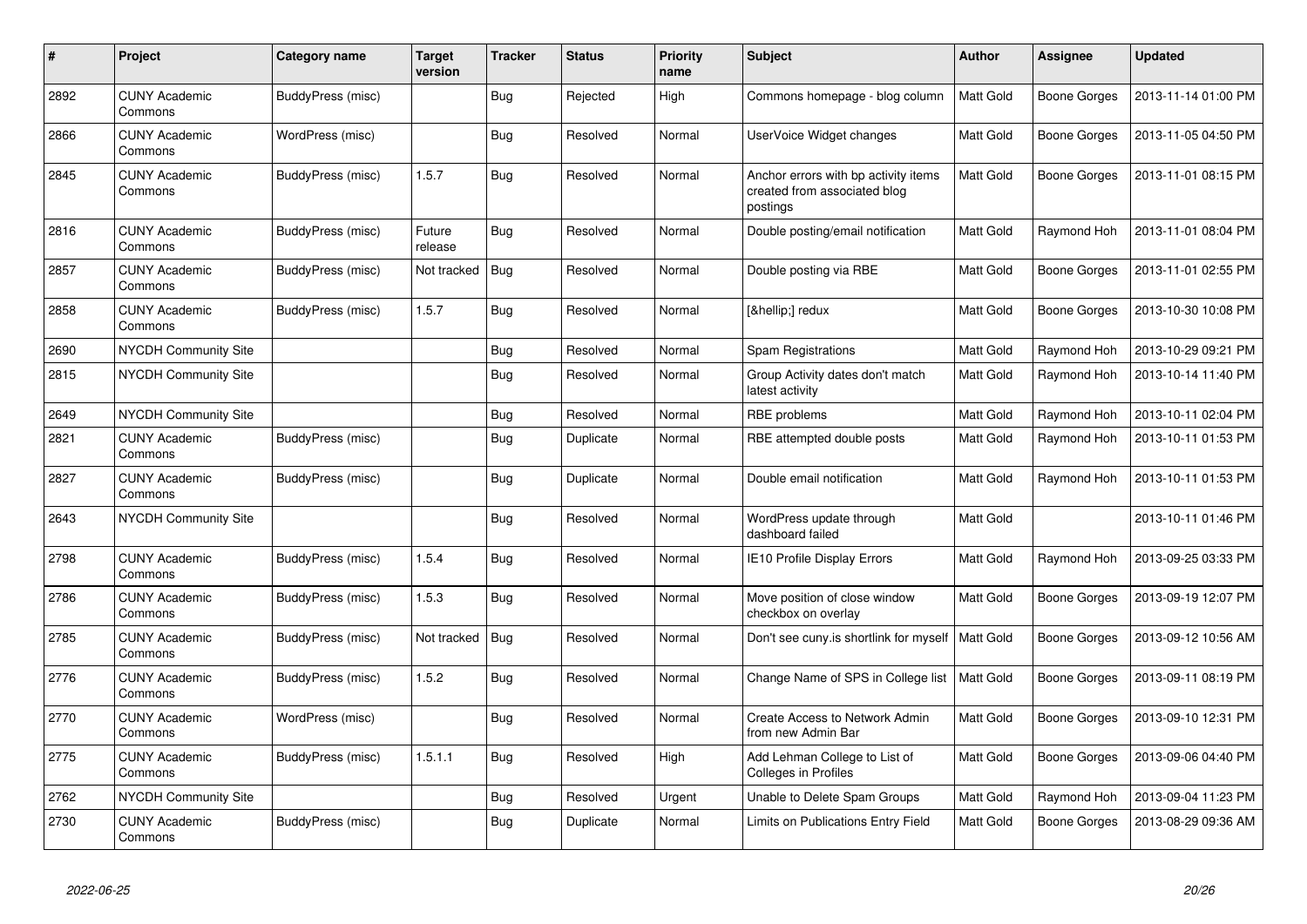| #    | Project                         | Category name     | <b>Target</b><br>version | <b>Tracker</b> | <b>Status</b> | <b>Priority</b><br>name | Subject                                                                         | <b>Author</b>    | <b>Assignee</b>     | <b>Updated</b>      |
|------|---------------------------------|-------------------|--------------------------|----------------|---------------|-------------------------|---------------------------------------------------------------------------------|------------------|---------------------|---------------------|
| 2763 | <b>CUNY Academic</b><br>Commons | BuddyPress (misc) |                          | Bug            | Rejected      | Normal                  | Send Invites Page Hang                                                          | Matt Gold        | Boone Gorges        | 2013-08-29 09:33 AM |
| 2755 | <b>CUNY Academic</b><br>Commons | BuddyPress (misc) | 1.5.1                    | Bug            | Resolved      | Normal                  | Alphabetize list of colleges in<br>positions drop-down                          | Matt Gold        | Boone Gorges        | 2013-08-29 09:30 AM |
| 2738 | <b>CUNY Academic</b><br>Commons | BuddyPress (misc) | 1.5.0.2                  | <b>Bug</b>     | Resolved      | High                    | Users Unable to Change Email<br>Address in Settings                             | Matt Gold        | <b>Boone Gorges</b> | 2013-08-28 09:05 PM |
| 2735 | <b>CUNY Academic</b><br>Commons | BuddyPress (misc) | 1.5.1                    | Bug            | Resolved      | Normal                  | Profile Incorrectly Shortens About<br>You Field                                 | <b>Matt Gold</b> | Boone Gorges        | 2013-08-28 11:36 AM |
| 2761 | <b>CUNY Academic</b><br>Commons | WordPress (misc)  |                          | <b>Bug</b>     | Duplicate     | Low                     | Resize profile avatar on blog<br>dashboard                                      | <b>Matt Gold</b> | <b>Boone Gorges</b> | 2013-08-28 08:43 AM |
| 2737 | <b>CUNY Academic</b><br>Commons | BuddyPress (misc) | 1.5.0.2                  | Bug            | Resolved      | Urgent                  | CAC Not allowing CUNY Addresses<br>to Register                                  | Matt Gold        | Boone Gorges        | 2013-08-26 05:43 PM |
| 2729 | <b>CUNY Academic</b><br>Commons | BuddyPress (misc) | 1.5.0.2                  | Bug            | Resolved      | Urgent                  | Update Positions to Include Missing<br>Colleges                                 | Matt Gold        | <b>Boone Gorges</b> | 2013-08-26 09:54 AM |
| 2712 | <b>CUNY Academic</b><br>Commons | BuddyPress (misc) | 1.5.0.1                  | Bug            | Resolved      | Normal                  | Font Size in BP Profile Menu Should<br>be Larger                                | Matt Gold        | Boone Gorges        | 2013-08-23 04:36 PM |
| 2714 | <b>CUNY Academic</b><br>Commons | BuddyPress (misc) | 1.5.0.1                  | Bug            | Resolved      | Normal                  | Font and Font Size Inconsistent in<br><b>Commons Profile</b>                    | Matt Gold        | Boone Gorges        | 2013-08-23 04:17 PM |
| 2551 | <b>CUNY Academic</b><br>Commons | commonsinabox.org | Not tracked              | Bug            | Resolved      | Normal                  | RBE on CBOX.org not working?                                                    | Matt Gold        | Raymond Hoh         | 2013-08-15 07:58 AM |
| 2356 | <b>CUNY Academic</b><br>Commons | commonsinabox.org | Not tracked              | Bug            | Resolved      | Low                     | Responsive header on<br>cbox/commonsinabox.org                                  | Matt Gold        | Dominic Giglio      | 2013-08-11 12:20 PM |
| 2654 | <b>CUNY Academic</b><br>Commons | commonsinabox.org | Not tracked              | Bug            | Resolved      | Normal                  | Forum creation step in group setup<br>doesn't stick                             | <b>Matt Gold</b> | Boone Gorges        | 2013-08-11 11:51 AM |
| 2660 | <b>CUNY Academic</b><br>Commons | commonsinabox.org | Not tracked              | Bug            | Resolved      | Normal                  | Forum Role Display errors                                                       | Matt Gold        | Raymond Hoh         | 2013-08-11 11:48 AM |
| 2651 | <b>NYCDH Community Site</b>     |                   |                          | Bug            | Rejected      | Normal                  | BP Doc save button returns users to<br>doc directory instead of to group        | Matt Gold        | <b>Boone Gorges</b> | 2013-08-02 12:47 PM |
| 2664 | NYCDH Community Site            |                   |                          | Bug            | Resolved      | Normal                  | WordPress update fails                                                          | Matt Gold        |                     | 2013-07-31 09:47 AM |
| 2684 | <b>CUNY Academic</b><br>Commons | WordPress (misc)  |                          | Bug            | Rejected      | Normal                  | Authentication/Cookie problems                                                  | Matt Gold        | <b>Boone Gorges</b> | 2013-07-25 10:09 PM |
| 2564 | <b>CUNY Academic</b><br>Commons | WordPress (misc)  | 1.4.32                   | Bug            | Resolved      | High                    | Editing blog posts connected to<br>groups creates activity<br>item/notification | Matt Gold        | <b>Boone Gorges</b> | 2013-07-17 08:39 AM |
| 2629 | <b>CUNY Academic</b><br>Commons | WordPress (misc)  | 1.5                      | <b>Bug</b>     | Rejected      | Urgent                  | images not showing in slider on<br>homepage                                     | Matt Gold        | Raymond Hoh         | 2013-07-10 11:10 AM |
| 2116 | <b>CUNY Academic</b><br>Commons | BuddyPress (misc) | 1.4.31                   | <b>Bug</b>     | Resolved      | Normal                  | Include failed message in RBE<br><b>Failure Notification</b>                    | Matt Gold        | Raymond Hoh         | 2013-07-08 11:01 PM |
| 2584 | NYCDH Community Site            |                   |                          | <b>Bug</b>     | Resolved      | Normal                  | Forum disabled                                                                  | Matt Gold        | Raymond Hoh         | 2013-06-13 01:46 PM |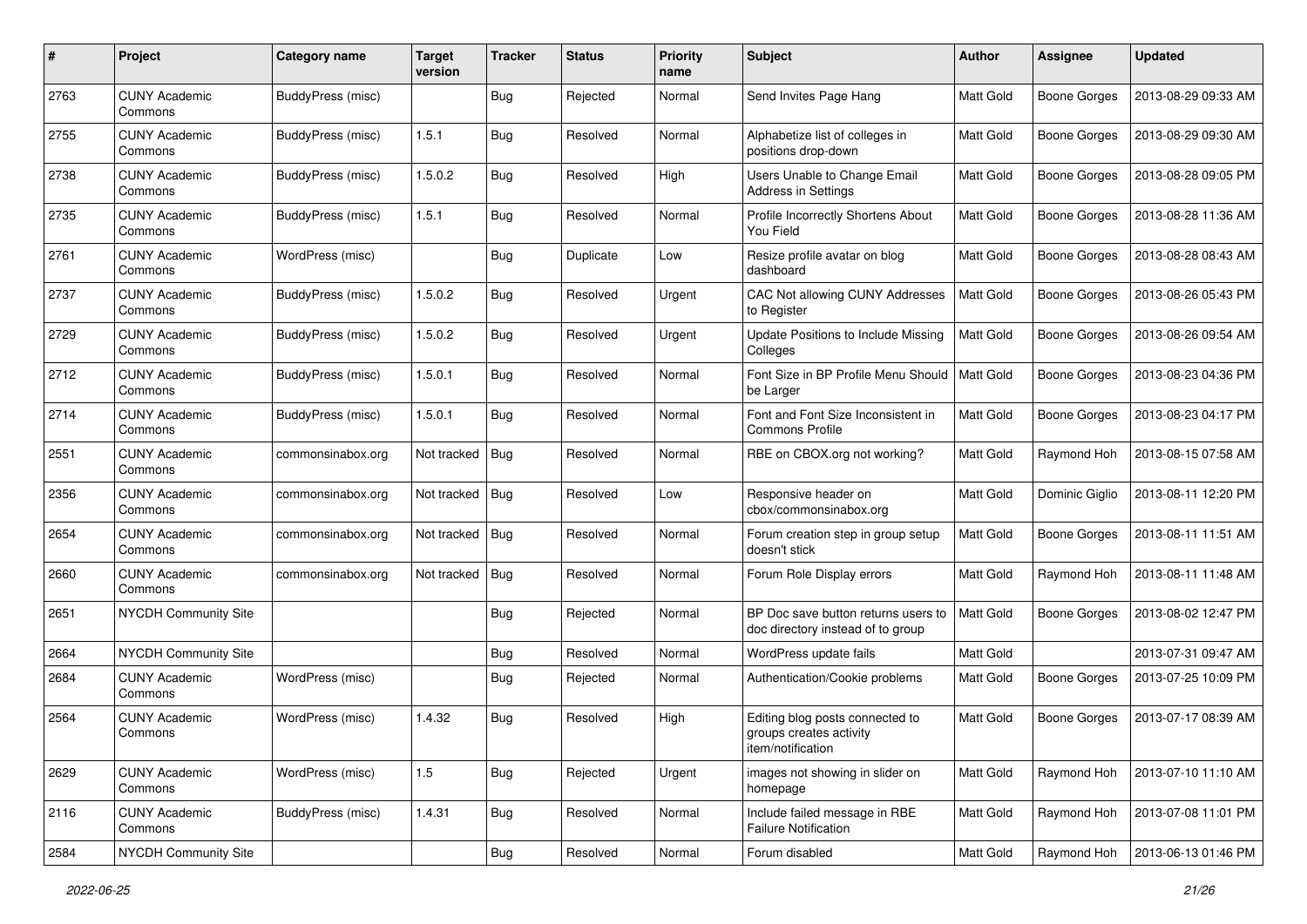| #    | Project                         | Category name     | <b>Target</b><br>version | <b>Tracker</b> | <b>Status</b> | <b>Priority</b><br>name | Subject                                                          | Author           | <b>Assignee</b>     | <b>Updated</b>      |
|------|---------------------------------|-------------------|--------------------------|----------------|---------------|-------------------------|------------------------------------------------------------------|------------------|---------------------|---------------------|
| 2618 | <b>NYCDH Community Site</b>     |                   |                          | <b>Bug</b>     | Assigned      | Low                     | Mark blogs as spam when created<br>by users marked as spam       | Matt Gold        | <b>Boone Gorges</b> | 2013-06-09 11:38 PM |
| 2595 | <b>CUNY Academic</b><br>Commons | BuddyPress (misc) | 1.4.29                   | Bug            | Resolved      | Low                     | Group invitation script                                          | Matt Gold        | Boone Gorges        | 2013-06-02 04:06 PM |
| 2596 | <b>CUNY Academic</b><br>Commons | BuddyPress (misc) |                          | Bug            | Rejected      | Normal                  | Homepage Recent blog posts widget<br>display                     | Matt Gold        | <b>Boone Gorges</b> | 2013-05-23 10:50 PM |
| 2582 | <b>NYCDH Community Site</b>     |                   |                          | Bug            | Rejected      | High                    | Forum posting/notification problem                               | Matt Gold        | Raymond Hoh         | 2013-05-20 09:16 PM |
| 2538 | <b>CUNY Academic</b><br>Commons | WordPress (misc)  | 1.4.25                   | Bug            | Resolved      | High                    | Add security plugins                                             | Matt Gold        | Boone Gorges        | 2013-04-22 10:37 AM |
| 2159 | <b>CUNY Academic</b><br>Commons | BuddyPress (misc) | 1.4.24                   | Bug            | Resolved      | Normal                  | Page redirection after accepting<br>group invite                 | Matt Gold        | Dominic Giglio      | 2013-04-11 08:00 PM |
| 2479 | <b>CUNY Academic</b><br>Commons | BuddyPress (misc) | 1.4.21                   | Bug            | Resolved      | Urgent                  | Double posting, double notification<br>of message posted via RBE | Matt Gold        | Raymond Hoh         | 2013-04-09 02:04 AM |
| 2520 | <b>CUNY Academic</b><br>Commons | WordPress (misc)  | 1.4.22                   | Bug            | Resolved      | Normal                  | Add Edit Flow Plugin                                             | Matt Gold        | <b>Boone Gorges</b> | 2013-03-20 02:01 PM |
| 2517 | <b>CUNY Academic</b><br>Commons | WordPress (misc)  | 1.4.22                   | <b>Bug</b>     | Resolved      | Normal                  | Add Constant Contact Plugin                                      | Matt Gold        | <b>Boone Gorges</b> | 2013-03-20 01:53 PM |
| 2343 | <b>CUNY Academic</b><br>Commons | commonsinabox.org | Not tracked              | Bug            | Rejected      | Normal                  | Double Notifications from<br>commonsinabox.org                   | Matt Gold        | Boone Gorges        | 2013-03-20 01:45 PM |
| 2380 | <b>CUNY Academic</b><br>Commons | commonsinabox.org |                          | Bug            | Resolved      | High                    | Add search to Commonsinabox.org                                  | <b>Matt Gold</b> | Boone Gorges        | 2013-03-20 11:41 AM |
| 2429 | <b>CUNY Academic</b><br>Commons | WordPress (misc)  |                          | Bug            | Rejected      | Normal                  | Add User Switching Plugin?                                       | Matt Gold        | Boone Gorges        | 2013-02-28 10:51 AM |
| 2415 | <b>CUNY Academic</b><br>Commons | BuddyPress (misc) | 1.4.19                   | Bug            | Resolved      | Normal                  | Remove "Popular" link on homepage<br>members widget              | Matt Gold        | Boone Gorges        | 2013-02-12 10:05 PM |
| 2387 | <b>CUNY Academic</b><br>Commons | BuddyPress (misc) | 1.4.19                   | Bug            | Resolved      | Low                     | File upload notifications contain<br>escape characters           | Matt Gold        | <b>Boone Gorges</b> | 2013-02-11 02:21 PM |
| 2422 | <b>CUNY Academic</b><br>Commons | WordPress (misc)  | Not tracked              | Bug            | Resolved      | Normal                  | Repeating posts on<br>news.commons.gc.cuny.edu                   | Matt Gold        | Matt Gold           | 2013-02-09 01:05 PM |
| 2251 | <b>CUNY Academic</b><br>Commons | BuddyPress (misc) | 1.4.13                   | <b>Bug</b>     | Resolved      | Low                     | From address of forum notifications                              | Matt Gold        | <b>Boone Gorges</b> | 2013-02-03 01:56 PM |
| 2385 | <b>CUNY Academic</b><br>Commons | BuddyPress (misc) | 1.4.18                   | Bug            | Resolved      | Normal                  | Sitewide nav bar not appearing                                   | Matt Gold        | <b>Boone Gorges</b> | 2013-01-24 10:21 AM |
| 2339 | <b>CUNY Academic</b><br>Commons | commonsinabox.org | Not tracked              | Bug            | Resolved      | Normal                  | Email forum notification includes<br>relative link to post       | Matt Gold        | Raymond Hoh         | 2013-01-08 04:24 PM |
| 2363 | <b>CUNY Academic</b><br>Commons | WordPress (misc)  | 1.4.16                   | Bug            | Resolved      | Normal                  | HTTP Error 500 (Internal Server<br>Error) on GC DSL blog         | Matt Gold        | <b>Boone Gorges</b> | 2013-01-02 10:10 AM |
| 2245 | <b>CUNY Academic</b><br>Commons | WordPress (misc)  | 1.4.15                   | Bug            | Resolved      | High                    | Domain mapping issues -- Site<br>warnings                        | Matt Gold        | Dominic Giglio      | 2012-12-27 03:59 PM |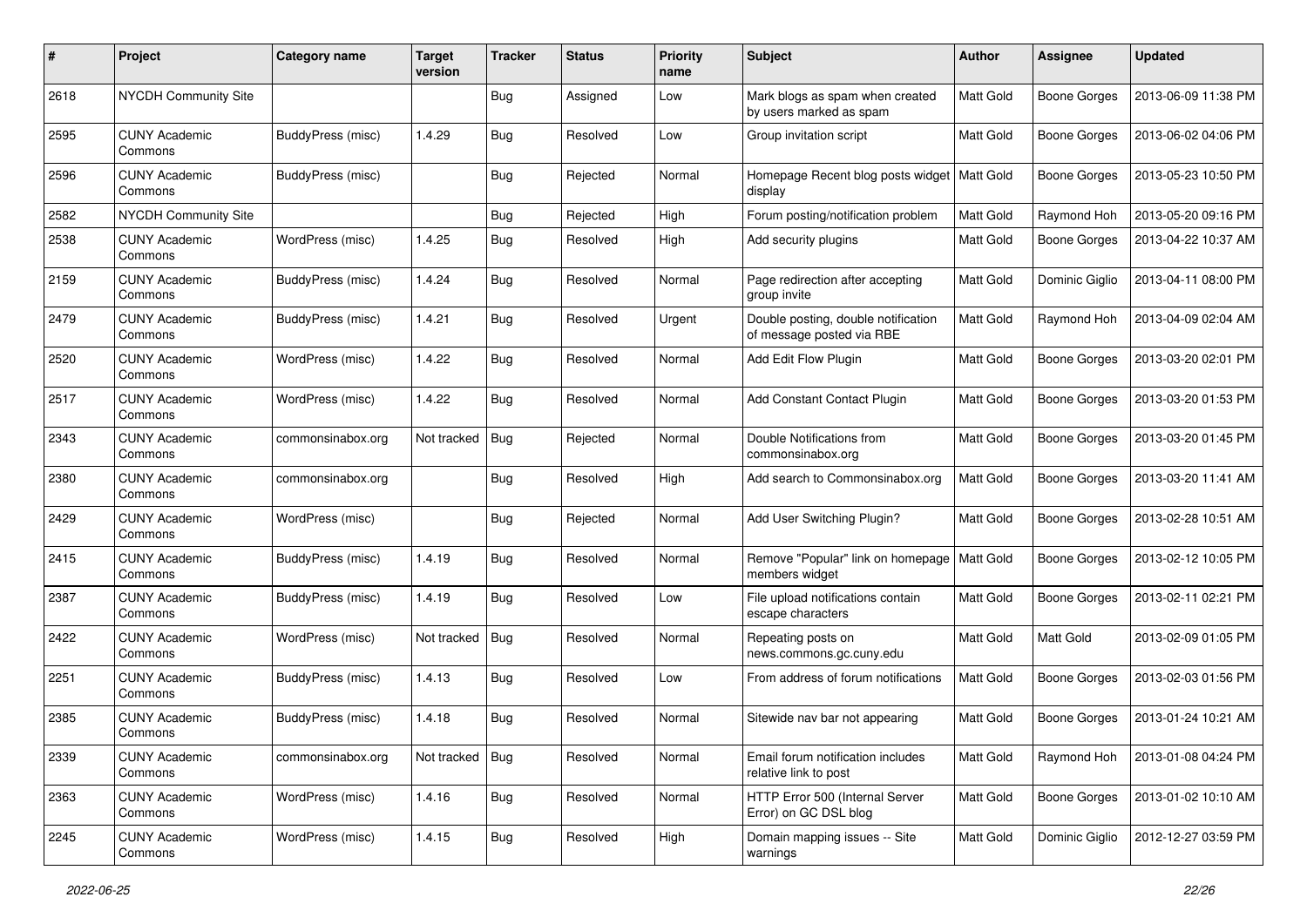| #    | Project                         | Category name     | <b>Target</b><br>version | <b>Tracker</b> | <b>Status</b> | <b>Priority</b><br>name | <b>Subject</b>                                                   | <b>Author</b>    | Assignee       | <b>Updated</b>      |
|------|---------------------------------|-------------------|--------------------------|----------------|---------------|-------------------------|------------------------------------------------------------------|------------------|----------------|---------------------|
| 2014 | <b>CUNY Academic</b><br>Commons | BuddyPress (misc) | 1.5                      | Bug            | Resolved      | Normal                  | Improper margins on Members<br>Directory                         | Matt Gold        | Dominic Giglio | 2012-12-18 10:37 AM |
| 2114 | <b>CUNY Academic</b><br>Commons | WordPress (misc)  |                          | <b>Bug</b>     | Rejected      | Low                     | Can't find config settings for Simpler<br>iPaper plugin          | Matt Gold        | Dominic Giglio | 2012-12-18 09:54 AM |
| 2349 | <b>CUNY Academic</b><br>Commons | commonsinabox.org |                          | Bug            | Resolved      | High                    | CBOX header image position off                                   | Matt Gold        | Boone Gorges   | 2012-12-15 10:21 PM |
| 2247 | <b>CUNY Academic</b><br>Commons | WordPress (misc)  | 1.4.13                   | <b>Bug</b>     | Resolved      | Low                     | Subdomain site login/nav bar issue                               | Matt Gold        | Dominic Giglio | 2012-12-12 02:25 AM |
| 2089 | <b>CUNY Academic</b><br>Commons | WordPress (misc)  | 1.4.13                   | Bug            | Rejected      | Normal                  | Possible blog email notification issue                           | Matt Gold        | Boone Gorges   | 2012-12-11 06:59 PM |
| 2288 | <b>CUNY Academic</b><br>Commons | commonsinabox.org |                          | <b>Bug</b>     | Rejected      | Normal                  | […] issue occurring on<br>commonsinabox.org                      | Matt Gold        | Boone Gorges   | 2012-12-11 01:17 AM |
| 2295 | <b>CUNY Academic</b><br>Commons | commonsinabox.org |                          | <b>Bug</b>     | Rejected      | Normal                  | Glitch in CBOX Logo                                              | Matt Gold        | Boone Gorges   | 2012-12-11 01:08 AM |
| 2293 | <b>CUNY Academic</b><br>Commons | commonsinabox.org |                          | <b>Bug</b>     | Resolved      | Normal                  | Building community on<br>commonsinabox.org - add members<br>page | <b>Matt Gold</b> | Chris Stein    | 2012-11-25 03:43 PM |
| 2284 | <b>CUNY Academic</b><br>Commons | commonsinabox.org |                          | Bug            | Rejected      | Normal                  | cbox.org forum link error from profile<br>page                   | Matt Gold        | Boone Gorges   | 2012-11-20 08:02 PM |
| 2279 | <b>CUNY Academic</b><br>Commons | commonsinabox.org | Not tracked              | <b>Bug</b>     | Resolved      | Low                     | CBOX mention system rewrites<br>twitter links                    | Matt Gold        | Boone Gorges   | 2012-11-20 07:41 PM |
| 2270 | <b>CUNY Academic</b><br>Commons | commonsinabox.org | Not tracked              | Bug            | Rejected      | Normal                  | CBOX group sign up - default email<br>setting                    | Matt Gold        | Boone Gorges   | 2012-11-20 03:51 PM |
| 2220 | <b>CUNY Academic</b><br>Commons | BuddyPress (misc) | 1.4.11                   | Bug            | Resolved      | Low                     | Spacing error on BP Doc comments                                 | Matt Gold        | Dominic Giglio | 2012-11-20 03:47 PM |
| 2230 | <b>CUNY Academic</b><br>Commons | WordPress (misc)  | 1.4.10                   | Bug            | Resolved      | High                    | MESTC page scrambled                                             | Matt Gold        | Dominic Giglio | 2012-11-20 02:39 PM |
| 2275 | <b>CUNY Academic</b><br>Commons | commonsinabox.org | Not tracked              | Bug            | Resolved      | Normal                  | CBOX support requests                                            | <b>Matt Gold</b> | Boone Gorges   | 2012-11-20 02:05 PM |
| 2274 | <b>CUNY Academic</b><br>Commons | commonsinabox.org | Not tracked              | <b>Bug</b>     | Rejected      | Normal                  | CBOX - group names on group<br>pages                             | Matt Gold        | Boone Gorges   | 2012-11-20 02:05 PM |
| 2269 | <b>CUNY Academic</b><br>Commons | commonsinabox.org | Not tracked              | Bug            | Rejected      | Normal                  | Replace Default CBOX Icon for<br>Groups                          | Matt Gold        | Boone Gorges   | 2012-11-20 01:53 PM |
| 2265 | <b>CUNY Academic</b><br>Commons |                   | Not tracked              | Bug            | Rejected      | Normal                  | "Need Support" widget in cbox<br>documentation                   | <b>Matt Gold</b> | Boone Gorges   | 2012-11-20 01:07 PM |
| 2280 | <b>CUNY Academic</b><br>Commons | commonsinabox.org | Not tracked              | <b>Bug</b>     | Resolved      | High                    | Forum links not working                                          | Matt Gold        | Boone Gorges   | 2012-11-20 12:33 PM |
| 2264 | <b>CUNY Academic</b><br>Commons | commonsinabox.org |                          | Bug            | Rejected      | Normal                  | Update CBOX logo on welcome<br>message                           | Matt Gold        | Boone Gorges   | 2012-11-19 02:46 AM |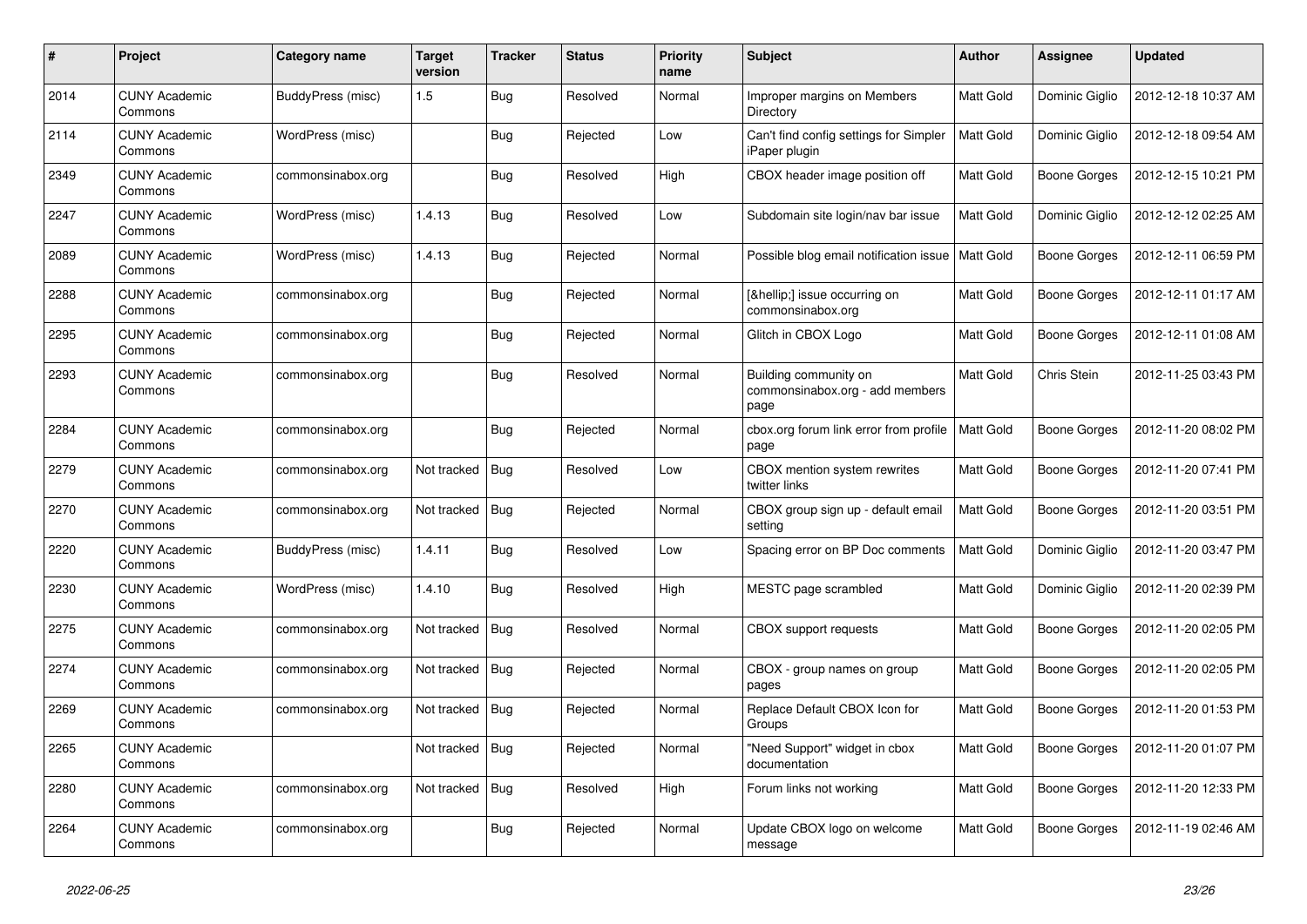| $\#$ | Project                         | Category name     | <b>Target</b><br>version | <b>Tracker</b> | <b>Status</b> | <b>Priority</b><br>name | <b>Subject</b>                                                         | Author           | <b>Assignee</b>     | <b>Updated</b>      |
|------|---------------------------------|-------------------|--------------------------|----------------|---------------|-------------------------|------------------------------------------------------------------------|------------------|---------------------|---------------------|
| 2266 | <b>CUNY Academic</b><br>Commons | commonsinabox.org |                          | Bug            | Resolved      | Normal                  | Demo slider                                                            | Matt Gold        | Boone Gorges        | 2012-11-18 11:26 PM |
| 2267 | <b>CUNY Academic</b><br>Commons |                   |                          | <b>Bug</b>     | Resolved      | Normal                  | Change "Cbox" to "CBOX" in<br>Dashboard Menu                           | Matt Gold        | Boone Gorges        | 2012-11-18 11:01 PM |
| 2268 | <b>CUNY Academic</b><br>Commons |                   |                          | <b>Bug</b>     | Rejected      | Normal                  | Add CBOX icon to dashboard<br>menu?                                    | Matt Gold        | <b>Boone Gorges</b> | 2012-11-18 10:58 PM |
| 2029 | <b>CUNY Academic</b><br>Commons | WordPress (misc)  | 1.4.11                   | Bug            | Resolved      | Normal                  | CForms error                                                           | Matt Gold        | Dominic Giglio      | 2012-11-17 02:15 PM |
| 2250 | <b>CUNY Academic</b><br>Commons | WordPress (misc)  |                          | <b>Bug</b>     | Rejected      | Normal                  | Livestreaming page error                                               | <b>Matt Gold</b> | <b>Boone Gorges</b> | 2012-11-15 11:35 AM |
| 2191 | <b>CUNY Academic</b><br>Commons | BuddyPress (misc) | 1.4.10                   | <b>Bug</b>     | Resolved      | Low                     | File upload to group doesn't register<br>as activity?                  | Matt Gold        | Dominic Giglio      | 2012-11-11 09:28 PM |
| 2240 | <b>CUNY Academic</b><br>Commons | WordPress (misc)  | 1.4.10                   | Bug            | Resolved      | Normal                  | Update Luna theme                                                      | <b>Matt Gold</b> | Dominic Giglio      | 2012-11-11 04:27 PM |
| 2204 | <b>CUNY Academic</b><br>Commons | WordPress (misc)  | 1.4.10                   | Bug            | Resolved      | Normal                  | User Doesn't Come up in Add New<br>User Autocomplete                   | Matt Gold        | Dominic Giglio      | 2012-11-11 12:50 AM |
| 2176 | <b>CUNY Academic</b><br>Commons | BuddyPress (misc) | 1.4.9                    | <b>Bug</b>     | Rejected      | Normal                  | Page error upon accepting group<br>membership request                  | Matt Gold        | Dominic Giglio      | 2012-11-01 09:48 PM |
| 2188 | <b>CUNY Academic</b><br>Commons | BuddyPress (misc) | 1.4.9                    | Bug            | Resolved      | Normal                  | Line Spacing/Breaks on BP Docs                                         | Matt Gold        | Chris Stein         | 2012-11-01 03:15 PM |
| 2105 | <b>CUNY Academic</b><br>Commons | BuddyPress (misc) | 1.4.9                    | Bug            | Resolved      | Normal                  | File name in a file uploaded to group<br>contains escape characters    | <b>Matt Gold</b> | Dominic Giglio      | 2012-11-01 12:02 PM |
| 2210 | <b>CUNY Academic</b><br>Commons | WordPress (misc)  | 1.4.9                    | <b>Bug</b>     | Resolved      | Normal                  | Add Twenty Twelve Theme                                                | Matt Gold        | Boone Gorges        | 2012-11-01 10:26 AM |
| 2221 | <b>CUNY Academic</b><br>Commons | BuddyPress (misc) |                          | <b>Bug</b>     | Duplicate     | Low                     | Spacing error on BP Doc comments                                       | <b>Matt Gold</b> | Boone Gorges        | 2012-10-30 10:03 AM |
| 2117 | <b>CUNY Academic</b><br>Commons | BuddyPress (misc) | 1.4.8                    | Bug            | Resolved      | Normal                  | User reports double notification of<br>announcements                   | <b>Matt Gold</b> | Dominic Giglio      | 2012-10-22 09:37 AM |
| 2044 | <b>CUNY Academic</b><br>Commons | WordPress (misc)  | 1.4.7                    | Bug            | Resolved      | Normal                  | Comment field asks for name info<br>when user logged in                | Matt Gold        | Dominic Giglio      | 2012-10-11 08:34 PM |
| 2129 | <b>CUNY Academic</b><br>Commons | BuddyPress (misc) | 1.4.6                    | <b>Bug</b>     | Resolved      | Low                     | […]                                                                    | <b>Matt Gold</b> | Boone Gorges        | 2012-09-30 09:53 AM |
| 2121 | <b>CUNY Academic</b><br>Commons | BuddyPress (misc) | 1.4.6                    | Bug            | Resolved      | Low                     | Email notification of forum post omits   Matt Gold<br>hyperlinked word |                  | Boone Gorges        | 2012-09-30 09:05 AM |
| 1997 | <b>CUNY Academic</b><br>Commons | BuddyPress (misc) | 1.4.6                    | <b>Bug</b>     | Resolved      | Normal                  | Forum post notification didn't<br>indicate image attachments           | Matt Gold        | Boone Gorges        | 2012-09-23 05:03 PM |
| 2037 | <b>CUNY Academic</b><br>Commons | BuddyPress (misc) | 1.4.5                    | Bug            | Resolved      | Normal                  | Special Character shows up in RBE<br>post                              | Matt Gold        | Raymond Hoh         | 2012-09-17 07:12 PM |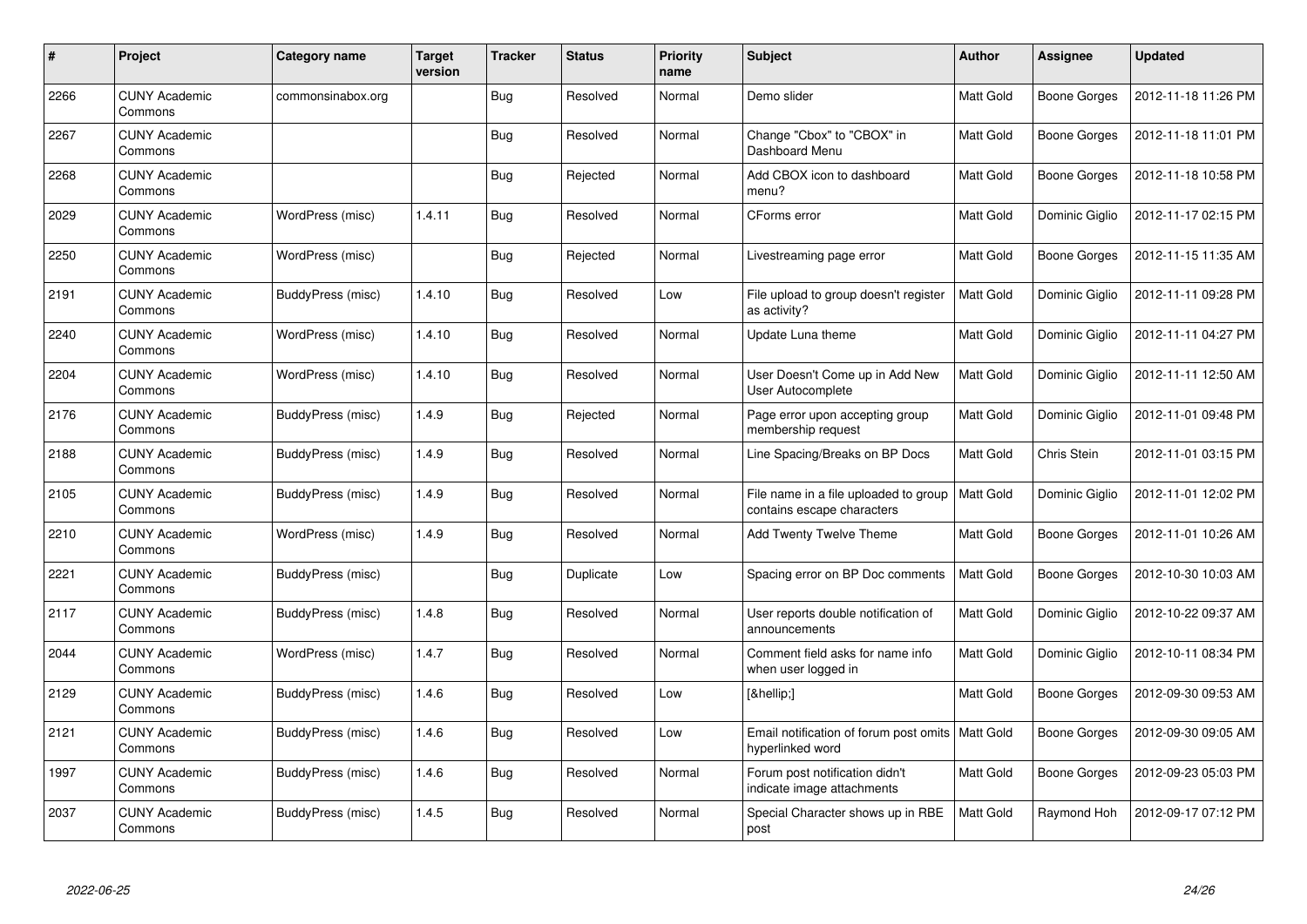| $\pmb{\#}$ | Project                         | Category name     | <b>Target</b><br>version | <b>Tracker</b> | <b>Status</b> | <b>Priority</b><br>name | <b>Subject</b>                                                                      | <b>Author</b>    | Assignee            | <b>Updated</b>      |
|------------|---------------------------------|-------------------|--------------------------|----------------|---------------|-------------------------|-------------------------------------------------------------------------------------|------------------|---------------------|---------------------|
| 2104       | <b>CUNY Academic</b><br>Commons | WordPress (misc)  | 1.4.6                    | Bug            | Resolved      | Low                     | WordPress Database Backup Plugin<br>Error                                           | <b>Matt Gold</b> | Dominic Giglio      | 2012-09-13 03:45 PM |
| 2115       | <b>CUNY Academic</b><br>Commons | WordPress (misc)  | 1.4.4                    | <b>Bug</b>     | Resolved      | Normal                  | Update Site Footer to reflect current<br>number of CUNY campuses                    | <b>Matt Gold</b> | Dominic Giglio      | 2012-09-10 02:47 PM |
| 2099       | <b>CUNY Academic</b><br>Commons | WordPress (misc)  | Not tracked              | <b>Bug</b>     | Resolved      | Normal                  | <b>Gallery Slide Widget Reset</b>                                                   | Matt Gold        | Boone Gorges        | 2012-09-04 06:26 PM |
| 2094       | <b>CUNY Academic</b><br>Commons | Server            | Not tracked              | <b>Bug</b>     | Resolved      | Normal                  | User reports site outage                                                            | Matt Gold        |                     | 2012-09-04 10:16 AM |
| 2091       | <b>CUNY Academic</b><br>Commons | BuddyPress (misc) | Not tracked              | Bug            | Resolved      | Normal                  | <b>RBE Down</b>                                                                     | Matt Gold        | Raymond Hoh         | 2012-09-02 06:00 PM |
| 2046       | <b>CUNY Academic</b><br>Commons | BuddyPress (misc) | 1.4.3                    | Bug            | Resolved      | High                    | <b>RBE Delayed Post</b>                                                             | Matt Gold        | Raymond Hoh         | 2012-08-27 11:55 AM |
| 2057       | <b>CUNY Academic</b><br>Commons | BuddyPress (misc) | 1.4.3                    | Bug            | Resolved      | Normal                  | Newest/Active/Popular Filters Not<br>working on Homepage List of<br>Groups, Members | Matt Gold        | Boone Gorges        | 2012-08-23 03:18 PM |
| 2055       | <b>CUNY Academic</b><br>Commons | WordPress (misc)  | 1.4.3                    | Bug            | Resolved      | High                    | Non-CUNY Sign-Ups not enabled                                                       | Matt Gold        | Boone Gorges        | 2012-08-23 12:51 PM |
| 2058       | <b>CUNY Academic</b><br>Commons | WordPress (misc)  | 1.4.6                    | Bug            | Rejected      | Normal                  | Page shift on clicking Log in box                                                   | Matt Gold        | Boone Gorges        | 2012-08-20 05:53 PM |
| 2052       | <b>CUNY Academic</b><br>Commons | BuddyPress (misc) |                          | <b>Bug</b>     | Rejected      | Normal                  | RBE Not Enabled?                                                                    | Matt Gold        | Boone Gorges        | 2012-08-18 09:16 PM |
| 2051       | <b>CUNY Academic</b><br>Commons | WordPress (misc)  | Not tracked              | <b>Bug</b>     | Rejected      | Normal                  | User finds Commons blocked due to<br>virus warning                                  | <b>Matt Gold</b> |                     | 2012-08-17 04:35 PM |
| 2045       | <b>CUNY Academic</b><br>Commons | BuddyPress (misc) |                          | <b>Bug</b>     | Duplicate     | Normal                  | Double Post/RBE Notification                                                        | Matt Gold        | <b>Boone Gorges</b> | 2012-08-15 08:53 AM |
| 2040       | <b>CUNY Academic</b><br>Commons | BuddyPress (misc) | 1.4.2                    | <b>Bug</b>     | Resolved      | Normal                  | RBE on BP Docs Edits?                                                               | Matt Gold        | Boone Gorges        | 2012-08-14 08:13 AM |
| 2041       | <b>CUNY Academic</b><br>Commons | BuddyPress (misc) | 1.4.2                    | Bug            | Resolved      | Low                     | Vertical Alignment on BP Doc<br>'delete" hoverlink                                  | Matt Gold        | Boone Gorges        | 2012-08-13 10:54 PM |
| 2038       | <b>CUNY Academic</b><br>Commons | WordPress (misc)  | 1.4.2                    | Bug            | Resolved      | Normal                  | Fixing homepage spacing                                                             | Matt Gold        | <b>Matt Gold</b>    | 2012-08-13 10:12 PM |
| 2034       | <b>CUNY Academic</b><br>Commons | WordPress (misc)  | 1.4.2                    | Bug            | Resolved      | Urgent                  | Spacing issue on reply-by-email                                                     | Matt Gold        | Raymond Hoh         | 2012-08-13 02:41 PM |
| 2043       | <b>CUNY Academic</b><br>Commons | WordPress (misc)  | 1.4.2                    | Bug            | Rejected      | Low                     | Site Title Character Limit?                                                         | Matt Gold        | Boone Gorges        | 2012-08-13 01:02 PM |
| 2036       | <b>CUNY Academic</b><br>Commons | WordPress (misc)  | 1.4.1                    | Bug            | Resolved      | Normal                  | Drop-down styling error                                                             | Matt Gold        | Raymond Hoh         | 2012-08-11 01:31 PM |
| 2019       | <b>CUNY Academic</b><br>Commons | WordPress (misc)  | 1.4                      | <b>Bug</b>     | Resolved      | High                    | Unable to Add New User to Blog                                                      | Matt Gold        | Boone Gorges        | 2012-08-08 04:21 PM |